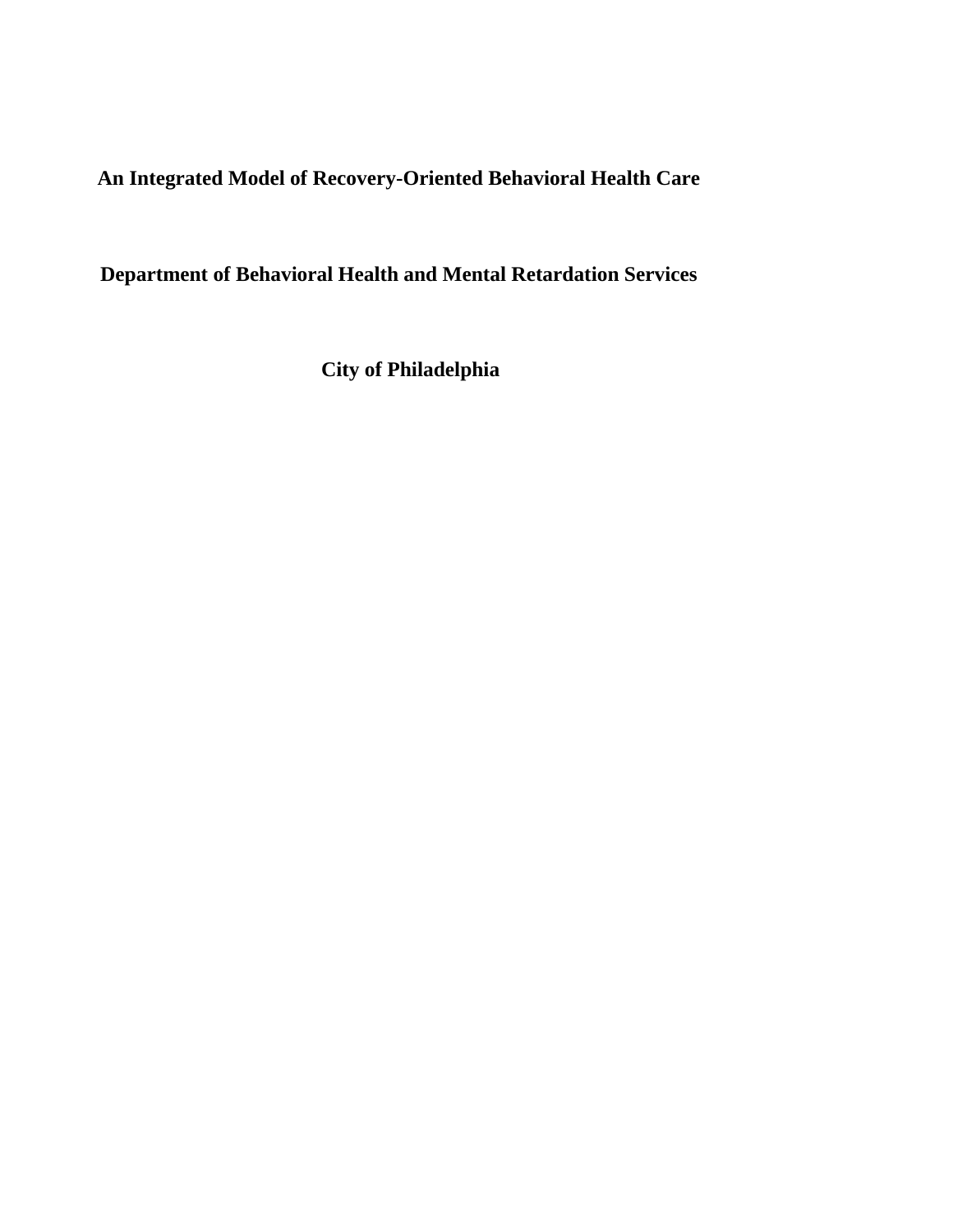# **Table of Contents**

| The shared need for transformation for recovery in addiction and mental health systems | 3         |
|----------------------------------------------------------------------------------------|-----------|
|                                                                                        |           |
|                                                                                        |           |
|                                                                                        | -10       |
|                                                                                        | 10        |
| Table 2 Core Components of Mental Health Recovery                                      | 12        |
| Recovery oriented practices and essential components of recovery-oriented systems      | 14        |
| $\bullet$                                                                              | 18        |
|                                                                                        | 20        |
|                                                                                        | 21        |
| Moving from a Deficit-Based to a Strengths-Based Approach to Care                      | 30        |
|                                                                                        | Formatted |
|                                                                                        |           |

┐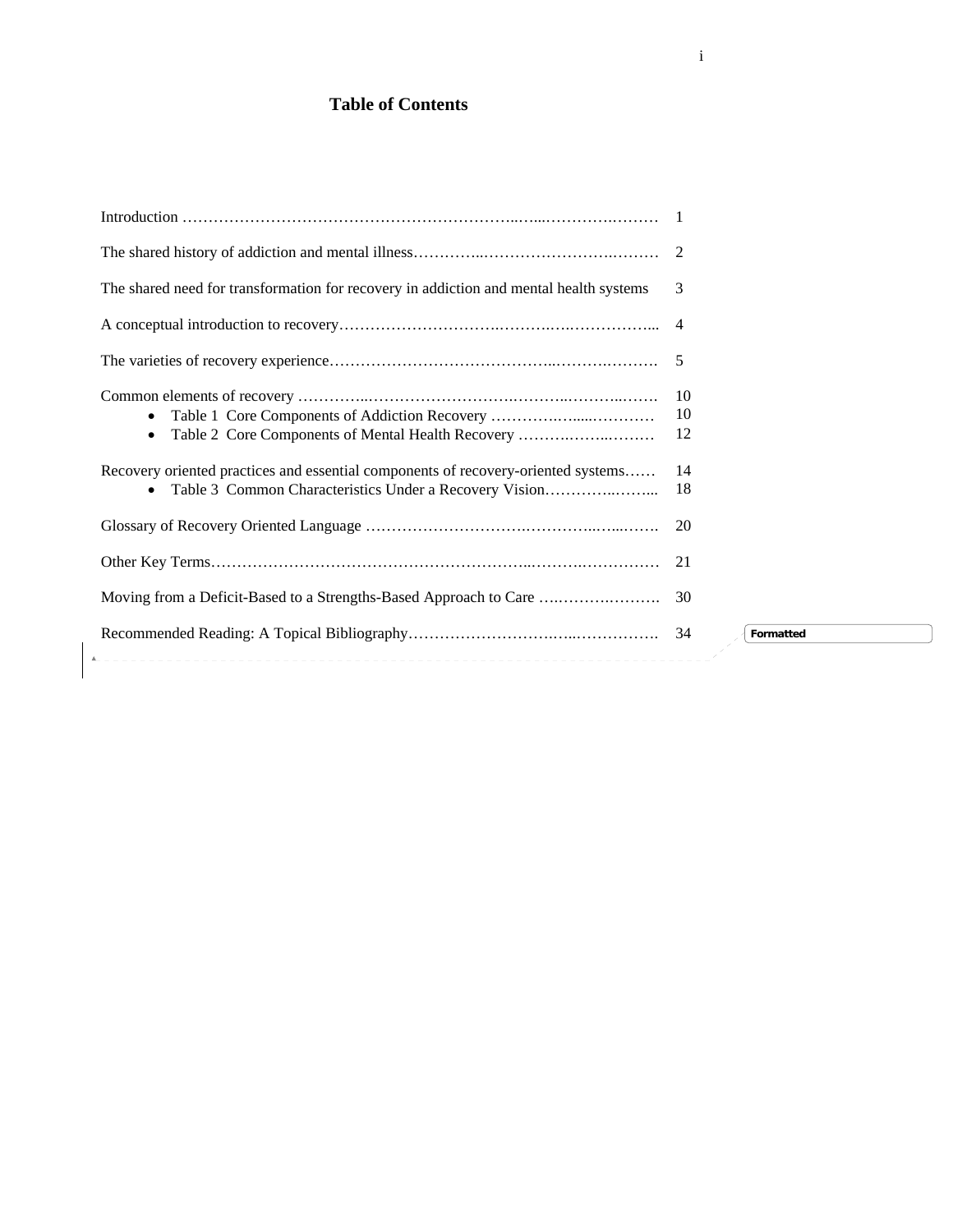# **Introduction**

Over the last two years, the City of Philadelphia has been taking increasing advantage of unprecedented opportunities for reforming behavioral health policy and practice to improve the lives of its citizens facing the challenges of addictions and serious mental illnesses, their loved ones, and their communities. These opportunities have been created by the joining of several distinct, yet related, streams that have been winding separately toward a common destination over several years to decades.

Within mental health the notion and expectation of "recovery" has been around at least since the community support movement of the 1970's, if not before. This vision has come fully of age with the 1999 *Report on Mental Health* of the U.S. Surgeon General and the 2003 President's New Freedom Commission Report on *Achieving the Promise: Transforming Mental Health Care in America*; both of which identify the need to transform mental health services to reorient them toward promoting recovery.

At the same time, a new recovery advocacy movement has been taking shape in the addiction field. This movement has the two-fold aim of removing barriers to recovery and improved quality of life for people suffering from alcohol and other drug problems. As in mental health, this movement has been led by people in recovery who envision far-reaching changes in the ways services are developed and delivered. The goal is to shift from a professionally driven model focused primarily on stabilization to a disease- and recovery-management model in which professional treatment is one aspect among many that supports people in managing their own conditions over time and in building their own resources for recovery.

Simultaneous with both of these developments has been the accumulation of consistent and convincing data which shows that mental illnesses and addictions just as often co-occur in the same person as exist independently. These findings call into question the current division of the field into two distinct and heavily bounded territories and the often adversarial relationship between these "systems".

It suggested in the following pages that there be opportunities to respond to each of these three streams separately, and that the City of Philadelphia has a unique opportunity to seize upon a shared vision of recovery to address these issues collectively. The structure of the Department of Behavioral Health with Mental Health, Addiction Services, Managed Care and Mental Retardation services all under one umbrella, supports the development of a system in which there is truly no "wrong door" for entry, where people can be met where they are at the beginning of their contact with the system.

Mental illnesses and addictions converge with each other and with current services primarily at the interface of each individual person, family and community. An integrated system is in a unique position to respond to these blended needs. Transformation to a recovery orientation in both addictions and mental health becomes possible through focusing on the central role of individuals and families in responding to, managing, and overcoming these serious, potentially lethal illnesses—and using this focus as an organizing point for the entire system.

This paper provides a brief review of the shared, and tragic, history of addiction and mental illness. The need to transform both systems is also presented along with the varied recovery experiences of persons with behavioral health needs. The conclusion presents the essential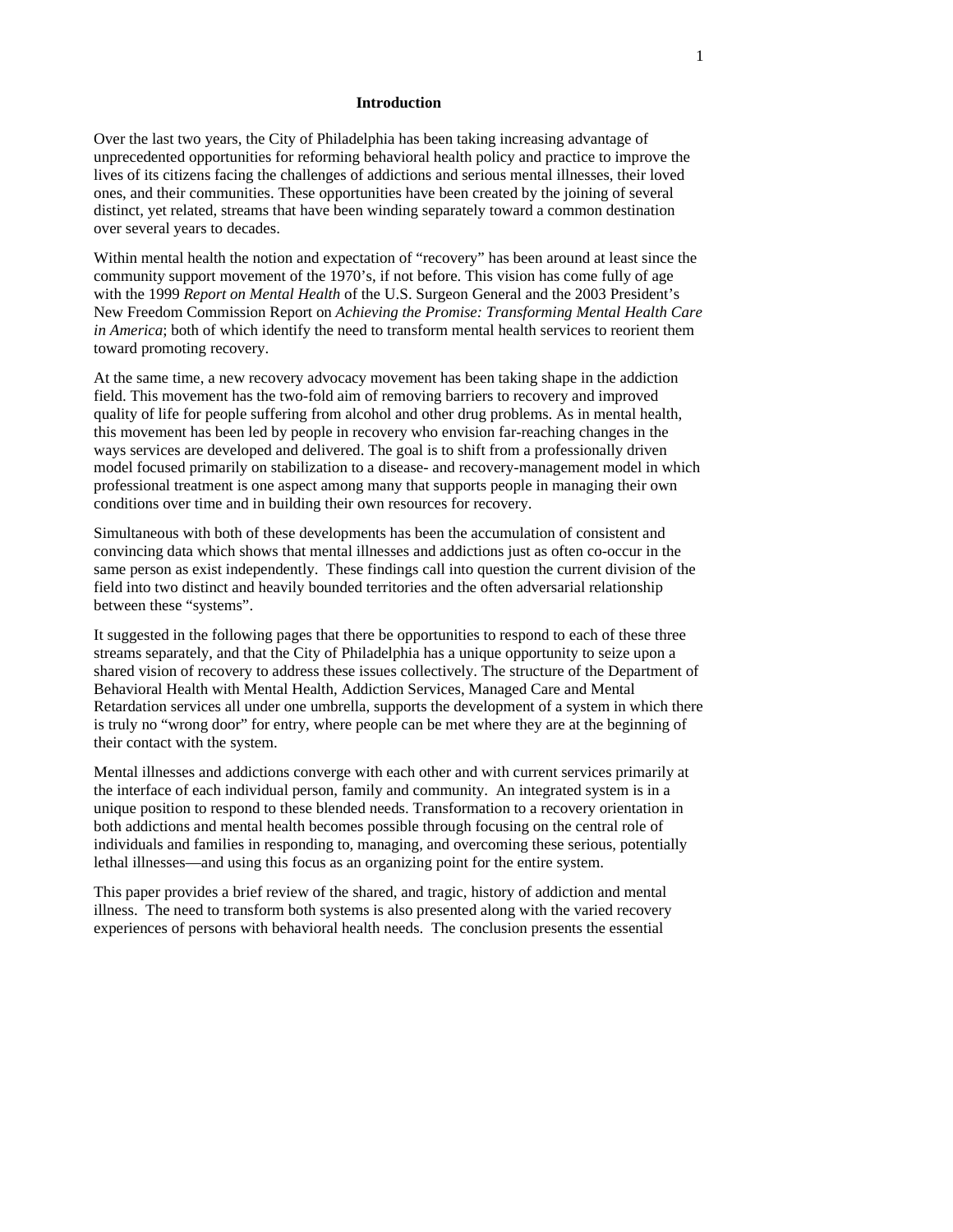elements of recovery-oriented practices and systems that are being shaped by an understanding of first-person experiences of recovery. Appendices are also attached that offer a glossary of recovery-oriented language and examples of how current deficit-based approaches can be transformed to service strategies based on the assets and "recovery capital" that people bring to the recovery process.

The concepts in this paper are applied in practice in the DBH system in the System Transformation Blueprint Document and in the Strategic Plan for Addiction Services.

# **The shared history of addiction and mental illness**

The mental health and addiction fields share a dark past in which people experiencing mental illnesses and/or addictions endured institutions that offered no treatment, ineffective treatment and/or well-intentioned treatment that did great harm. Each disorder was considered intractable; stories of recovery rarely reached professional or public consciousness. People living with either disorder were expected to end up in the least favorable places in society: the gutter, prisons, asylums, or morgues.

Throughout history, both systems of care have been distracted by debates about the causes and nature of the disorders, troubled by widespread prejudice and discrimination, and undermined by the criminalization of behaviors associated with these disorders. Even today, addiction and mental illness occupy a common space of disgrace in society and those suffering from these disorders are inordinately over-represented within the nation's prisons.

Examining the characteristics influencing recovery from addiction and recovery from mental illness, it is astonishing that the two fields have yet to partner to organize services under a common vision of recovery. People living with mental illnesses and/or addictions want to eliminate or manage their symptoms, increase their capacity to participate in valued relationships and roles, and embrace purpose and meaning in their lives—in other words, experience recovery. People in recovery from mental illness and/or addictions and their family members are leading the call to change the current service systems of care toward a more focused goal of long-term recovery.

The principles of a common recovery vision begin with the notion that for both disorders, recovery is a personal and individualized process of growth that unfolds along a continuum, with multiple pathways leading to recovery. First-person accounts of people in recovery from mental illness or addiction have described recovery both as a transformational process and an incremental process, and recovery stories are often filled with elements of both styles of change.

First-person narratives of recovery from addiction and mental illness also reveal the individualized nature of recovery processes, and the existence of diverse religious, spiritual and secular frameworks of what starts and sustains the recovery process (recovery initiation and maintenance). Importantly, these stories make clear that people in recovery are active agents of change in their lives and not passive recipients of services. Finally, people in recovery note the contribution to their recovery that family and peer support make.

The values of recovery-oriented mental health and addiction systems are based on the recognition that each person must either lead or be the central participant in his or her own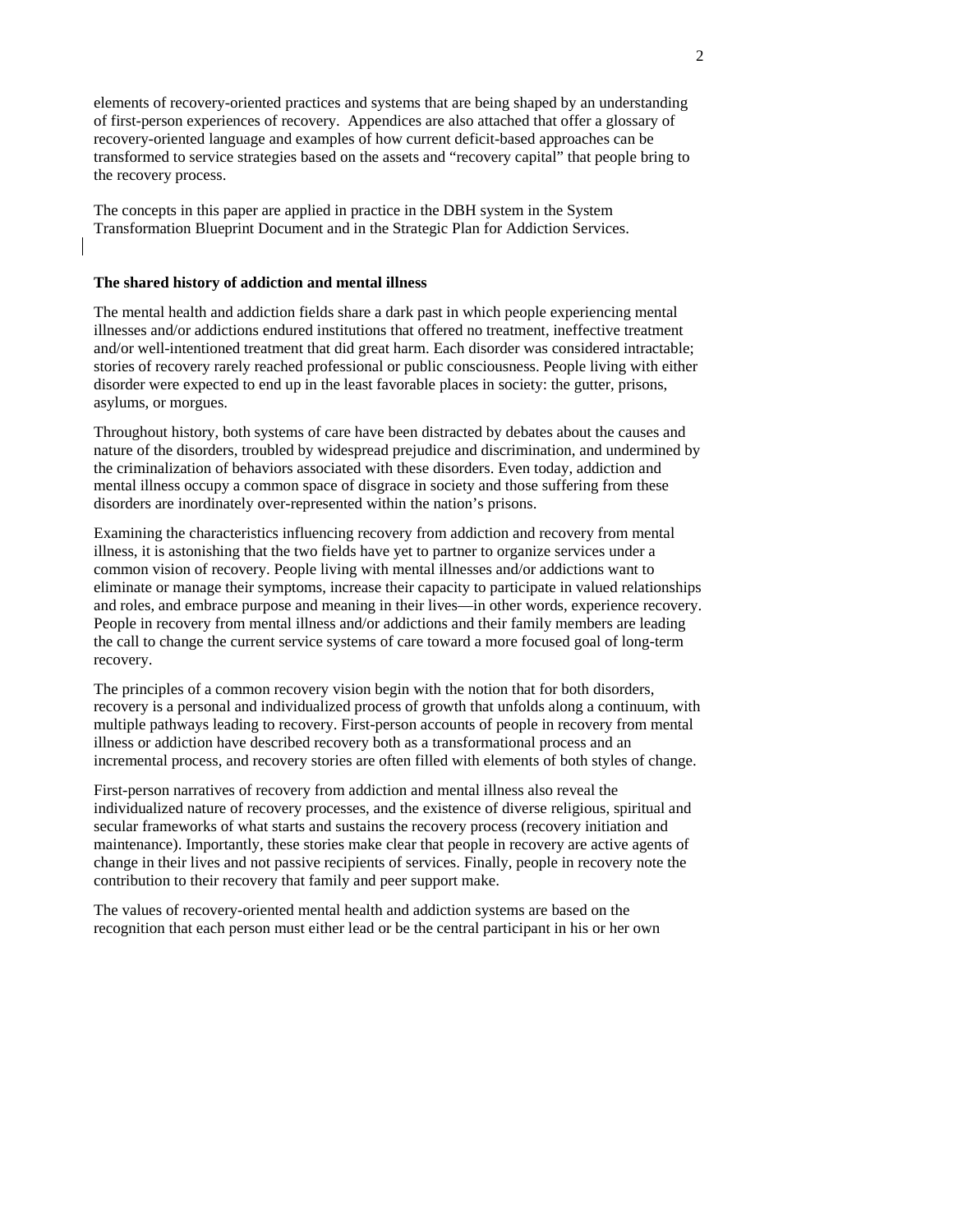recovery. All services need to be organized to support the developmental stages of this recovery process. Person-centered services that offer choice, honor each person's potential for growth, focus on a person's strengths, and attend to the overall health and wellness of a person with mental illness and/or addiction play a central role in a recovery-oriented system. These values can operate in all services for people in recovery from mental illness and/or addiction, regardless of the service type (i.e. treatment, peer support, family education etc.).

Differences that have existed in the recovery visions of the mental health and addictions fields could provide opportunities for mutually reinforcing growth in both fields. For example, the addictions field has had a well-developed concept of full recovery but has lacked a legitimized concept of partial recovery, while the mental health field has long-promoted the goal of partial recovery but until recently has lacked a viable concept of full recovery (Fisher & Ahern, 1999; White, Boyle & Loveland, 2004). Both fields have lacked the concept of transcendent recovery—a heightened level of personal and interpersonal functioning achieved as a result of having survived and transcended the limitations imposed by such severe and complex disorders (White & Kurtz, 2005). Integrating, among other features, the concepts of full, partial and transcendent recovery within the emerging recovery visions of both fields holds great promise for promoting a comprehensive, person-centered approach to recovery in behavioral health.

## **The shared need for transformation to recovery in addiction and mental health systems**

Presently neither the mental health nor addiction treatment systems focus on supporting longterm recovery from mental illness and/or addiction. Neither field has acknowledged or overcome the limitations of traditional institution-based acute care models of treatment and rehabilitation to focus on the processes of lasting recovery.

Over the past 30 years the two fields have been moving in different directions. The mental health system has been reorganized to offer support services in the community. These services have focused almost exclusively on symptom management (via medication compliance) and cost management (toward the goal of decreased hospitalization). During the same period of time the addiction field was delivering an ever-briefer model of acute care with little on-going monitoring, support and early re-intervention services and diminishing linkages to naturally occurring communities of recovery.

Guided by an alternative vision of recovery, the mental health and addiction fields could organize their services to address the often long-term and complex needs of individuals and families living with mental illness and/or addiction, including people severely disabled by cooccurring disorders. Much has been written about failures of the mental health and addiction systems to provide people with co-occurring disorders with the long-term services and supports often needed for recovery. People living with co-occurring psychiatric and addiction disorders could be well served in service systems united under a common vision of recovery.

A shared vision of recovery would compel both systems to provide outreach to engage people in a process of recovery; motivational services to help people develop readiness for change, treatment, and/or rehabilitation; and provision of on-going recovery support services to assist people to reach their recovery and broader life goals. These pre-recovery engagement, recovery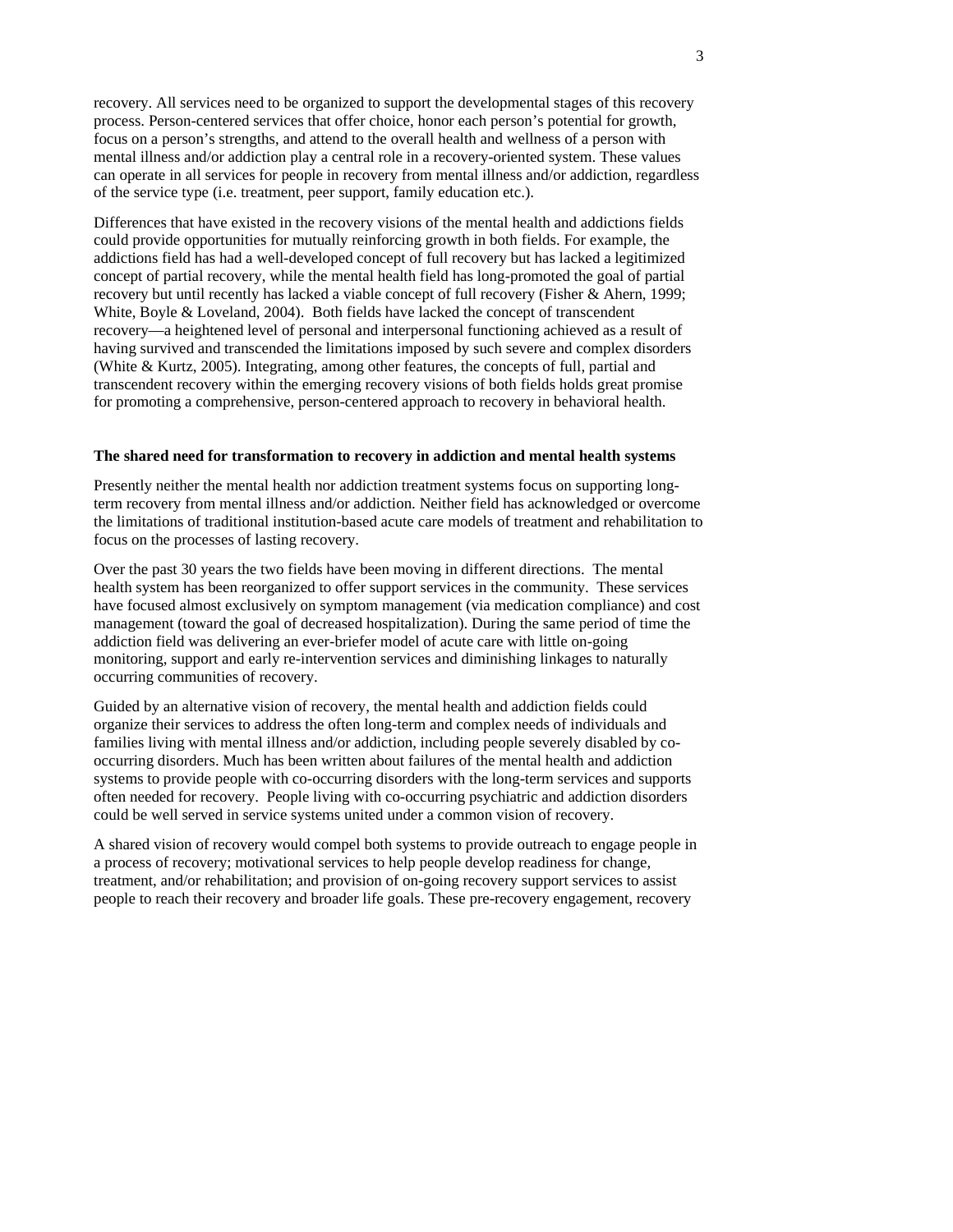initiation and recovery maintenance support services would be located in specific environments of need in communities and be provided by professionals, family members, and peers.

A unified recovery vision communicates the reality and hope of recovery, emphasizes the role responsibilities of the person in recovery and their family members, and recognizes the many pathways to healing that people with mental illnesses and/or addictions take in their recovery. This vision of recovery requires that the mental health and addiction systems work together with people in recovery as individuals and communities to develop effective services, strategies, and supports. Finally this recovery vision encourages the development of a culture of recovery that embraces multiple communities of recovery that support all people who are affected by mental illnesses and/or addiction; in other words, most of us.

## **A conceptual introduction to recovery**

The notion of recovery has become the focus of a considerable amount of dialogue and debate between and among various constituencies within the mental health and addiction communities. Before we talk about how to bring this vision to reality within the DBH system we thought it important to clarify these confusions, some of which are due to the fact that the notion of recovery is in transition, moving gradually from a well-established vision among people with addictions or mental illnesses to exerting more influence on behavioral health care providers' service practices.

Being "in recovery" has long been the guiding vision and goal of self-help within the addiction community. Primarily a force within self-help, this notion has not played as much of a role historically within the addiction service provider community, where concepts of treatment and relapse prevention have been more central. Having a fifty-year history of peaceful, if benign, coexistence, these two complementary approaches have recently entered a period of partnership. This partnership offers the potential to promote a unified vision of recovery among people with addictions that incorporates the contributions of both natural and formal supports.

On the other hand, the notion of "recovery" has emerged as a dominant force within mental health just within the last decade. Most recently, it has taken center stage through its prominent role in both the Surgeon General's *Report on Mental Health* and the President's New Freedom Commission on Mental Health. In its influential *Final Report*, the Commission strongly recommended "fundamentally reforming" all of mental health care to be based on the goal of recovery.

In both of these reports, however—as well as in clinical and rehabilitative practice—there is considerable ambiguity and lack of clarity about what is meant by recovery in mental health. As in addiction, much work remains to be done in mental health in developing a coherent vision of recovery that can be acceptable (as well as useful) to all involved parties.

Given its multiple and complicated parentage and the diverse groups involved, it is not surprising that it has been difficult to reach consensus on any one definition, or even on any one list of essential aspects, of the concept of recovery in behavioral health. For the sake of clarity—as well as to facilitate future discussions—we propose the following distinction to guide the development, monitoring, and evaluation of clinical and rehabilitative services and supports offered within a recovery-oriented system of behavioral health care. These two concepts are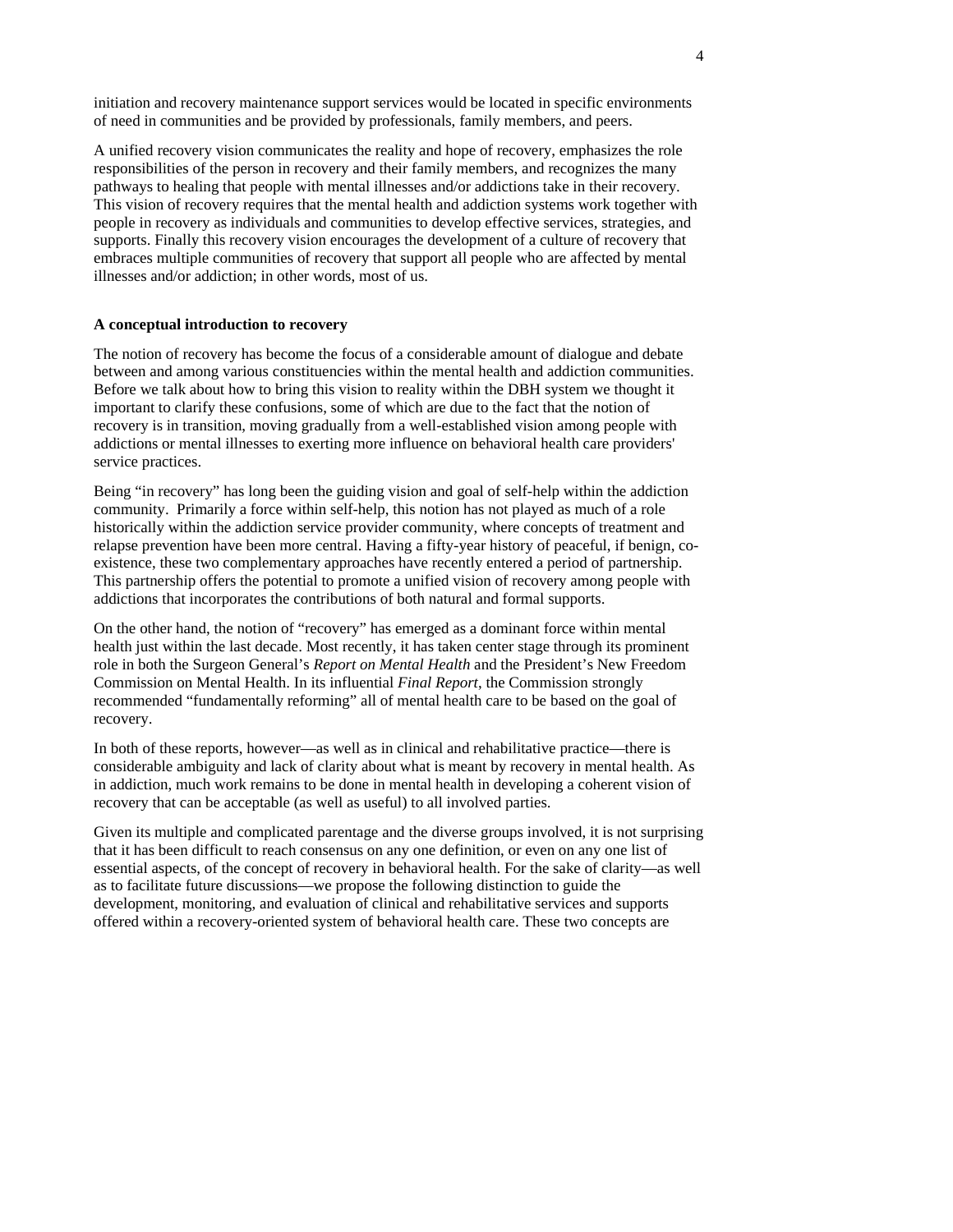intended to be somewhat overlapping and complementary. The eventual goal is to join them into a unified vision that can be promoted equally by people in recovery, their loved ones, behavioral health care providers, and the community at large.

One major source of the confusion surrounding use of the term "in recovery" in behavioral health derives from a lack of clarity about the respective roles of behavioral health practitioners and those of people with behavioral health disorders. For purposes of this document, we offer the following two definitions which we have found helpful in distinguishing the process of recovery (in which the person him or herself is engaged) and the provision of recovery-oriented care (in which the practitioner is engaged).

- *Recovery refers to the process by which persons with or impacted by a mental illness and/or addiction experience and actively manage this disorder and reclaim their lives in the community.*
- *Recovery-oriented care is what psychiatric and addiction treatment and rehabilitation practitioners offer in support of the individual/family's own recovery efforts.*

Given that the notion of recovery derives from self-help and self-advocacy communities in both addictions and mental health, the first definition of recovery refers to *what people who have these conditions do to manage their mental illness and/or addiction and to claim or reclaim their lives in the community*.

In addition to managing the condition, this sense of recovery also involves *what people do to overcome the effects of being perceived as an addict or a mental patient—*including rejection from society, alienation from one's loved ones, poverty, substandard housing or homelessness, social isolation, unemployment, loss of valued social roles and identity, and loss of sense of self and purpose in life—in order to regain some degree of control over their own lives.

As experiences of being discriminated against are viewed as traumatic and irreversible, advocates also argue that a return to a pre-existing state of health (as another alternative definition of recovery) is not only impossible for many people, but also would diminish the gains the person has had to make to overcome the disorder and its effects. Overcoming the scars of stigma requires the development and use of new muscles, often leaving people feeling stronger than prior to the onset of their illness (discussed further below as *transcendent recovery*). It is clear from this discussion that recovery is much more than the removal of symptoms from an otherwise unchanged life.

# **The varieties of recovery experience**

Recovery is, in its essence, a highly individualized, lived experience of moving through and beyond the limitations of one's disorder. Given the uniqueness of each person's recovery journey, the translation of knowledge about processes of recovery into principles for recoveryoriented practices and systems is neither straightforward nor direct. Before taking up the complex challenge of beginning to identify and elaborate on the implications of a recovery orientation for practice, we review some of the lessons which have been learned to date about the varieties of recovery experiences in the lives of people with addictions and/or mental illnesses.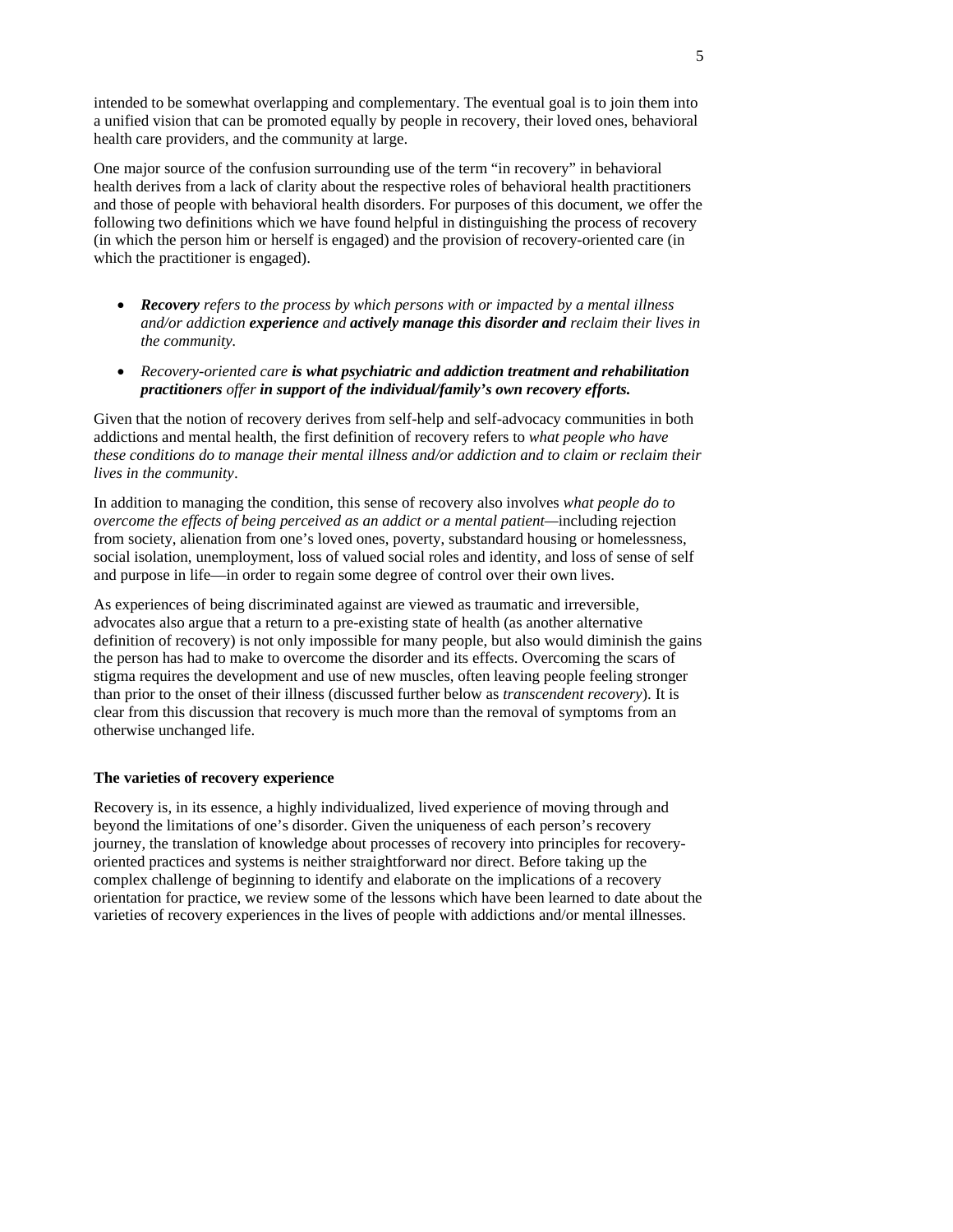*Recovery is the process of healing the effects of a) one's illness and its consequences, b) the social stigma attached to the illness, and c) the sometimes painful effects of well intended treatment interventions.* Recovery implies a process of regaining what was lost due to one's illness and its treatment and a process of discovery and moving beyond the illness and its limitations into previously unexplored potential.

*There are many pathways to and varieties of recovery experience.* The course and outcome of both mental illnesses and addictions vary across transient and persistent patterns. Transient patterns respond to self-resolution or brief professional intervention, while persistent patterns often require sustained professional- and peer-based supports. Those with a more prolonged course often differ in the presence of greater personal vulnerability (e.g., family history, lower age of onset, traumatic victimization), greater problem severity, interlocked cooccurring problems, and low family and social supports. Recovery styles span natural recovery (without the aid of professional or peer support), peer-assisted recovery (mutual aid involvement), and professionally-assisted recovery (professional treatment).

*Treatment and recovery are not the same*. Treatment encompasses the way professionals intervene to stabilize or alter the course of an illness; recovery is the personal experience of the individual as he or she moves out of illness into health and wholeness. Recovery is the experiential shift from despair to hope, alienation to purpose, isolation to relationship, withdrawal to involvement, and from passive adjustment to active coping.

*Recovery can occur within or outside the context of professionally-directed treatment*. Where treatment is involved, treatment may, depending on its orientation and methods, play a helpful, neutral or hurtful role in recovery. Recovery can be claimed only by the person in recovery, and that ownership includes the right to take risks, make mistakes, and learn from one's experiences.

*Recovery exists on a continuum of improved health and functioning.* The mental health field has long affirmed the concept of partial recovery (some residual disability with reduced social costs and improved health and functioning) but, until recently, has lacked a vision of full recovery from serious mental illness (minimal residual disability and resumption of preillness levels of health and functioning). In contrast, the addiction treatment field has had an unequivocal goal of full recovery (sustained abstinence and increased health) but has lacked an operational concept of partial recovery (reduced frequency and intensity of alcohol and other drug use and related problems and increased quality of life). The complementarity between these two forms of recovery may benefit both fields.

In addition, it may be time for both fields to recognize within the growing body of recovery narratives the existence of what might be called transcendent recovery (minimal residual disability and the achievement of health, functioning and quality of life superior to that which existed before the onset of illness). Transcendent recovery acknowledges the existence of people who, following the experience of addiction and/or mental illness, get "better than well," not despite the illness but because of the insights, experiences, and often untapped strengths that emerged within the recovery process. It is within this experience of transcendent recovery that some people reframe their illness from a curse to a condition that has brought them unexpected gifts.

*The potential for recovery and the quality of recovery are determined by the synergy between*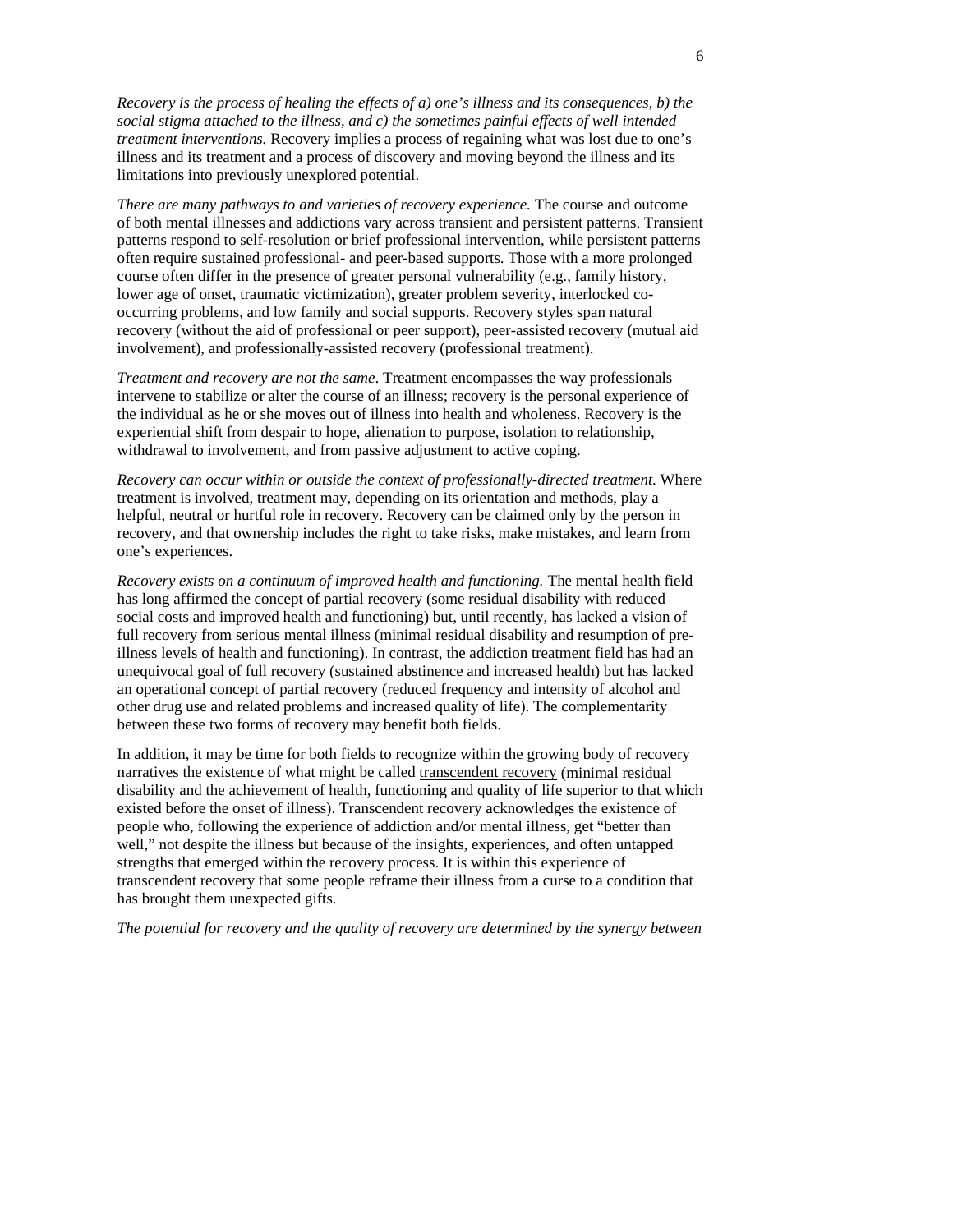*recovery debits (personal and environmental factors that inhibit and limit recovery) and recovery capital (internal and external resources that serve to initiate, sustain and expand recovery).* Recovery facilitating and inhibiting factors identified through the experiences of individuals in recovery exist at multiple, interacting levels:

- characteristics of the individual (e.g., the presence or lack of hope, resourcefulness, selfreliance, recovery self-management skills);
- characteristics of the environment (e.g., the presence or lack of safety-enhancing material resources—housing, transportation, health care, and a means of communication); and
- characteristics of the interaction between the individual and the environment (e.g., the presence or lack of meaningful relationships and activities, choices, empowering and hopeful service and peer relationships).

*There are variations in recovery styles based on the extent to which one's disorder becomes a central part of one's identity and one's degree of affiliation with a larger community of recovering people.* There are

- acultural styles of recovery (no affiliation with other recovering people);
- bicultural styles of recovery (affiliation with recovering people and people without recovery backgrounds);, and
- culturally enmeshed styles of recovery (emersion in a culture of recovery).

People in recovery display highly variable styles of relationship to professionally-directed treatment, peer-driven support services, and mutual aid societies. The behavioral health field is slowly (and painfully) learning to work within this variability of styles rather than attempting to program all recovery experiences through a narrow, single-pathway vision of how recovery is achieved and sustained. .

*The role of the person in recovery is essential to understanding the recovery process; the self, not the service professional, is the "agent of recovery."* Recovering people are more than passive recipients of care or cure. While they may draw on the clinical technologies of professional helpers and the experience, strength, and hope of others in recovery, each recovering person must ultimately take ownership of his or her own recovery even when the centerpiece of that recovery lies in resources and relationships beyond the self.

Recovery involves:

- a reconstruction of personal identity;
- a reformulation of the relationship between self and illness; and
- a reconstruction of one's relationship with the world.

 These dimensions are often evident in the three-part story style of people in recovery: 1) the way it was (depiction of the onset and course of the illness), 2) what happened (the experience of recovery initiation), and 3) what it is like now (depiction of life in recovery).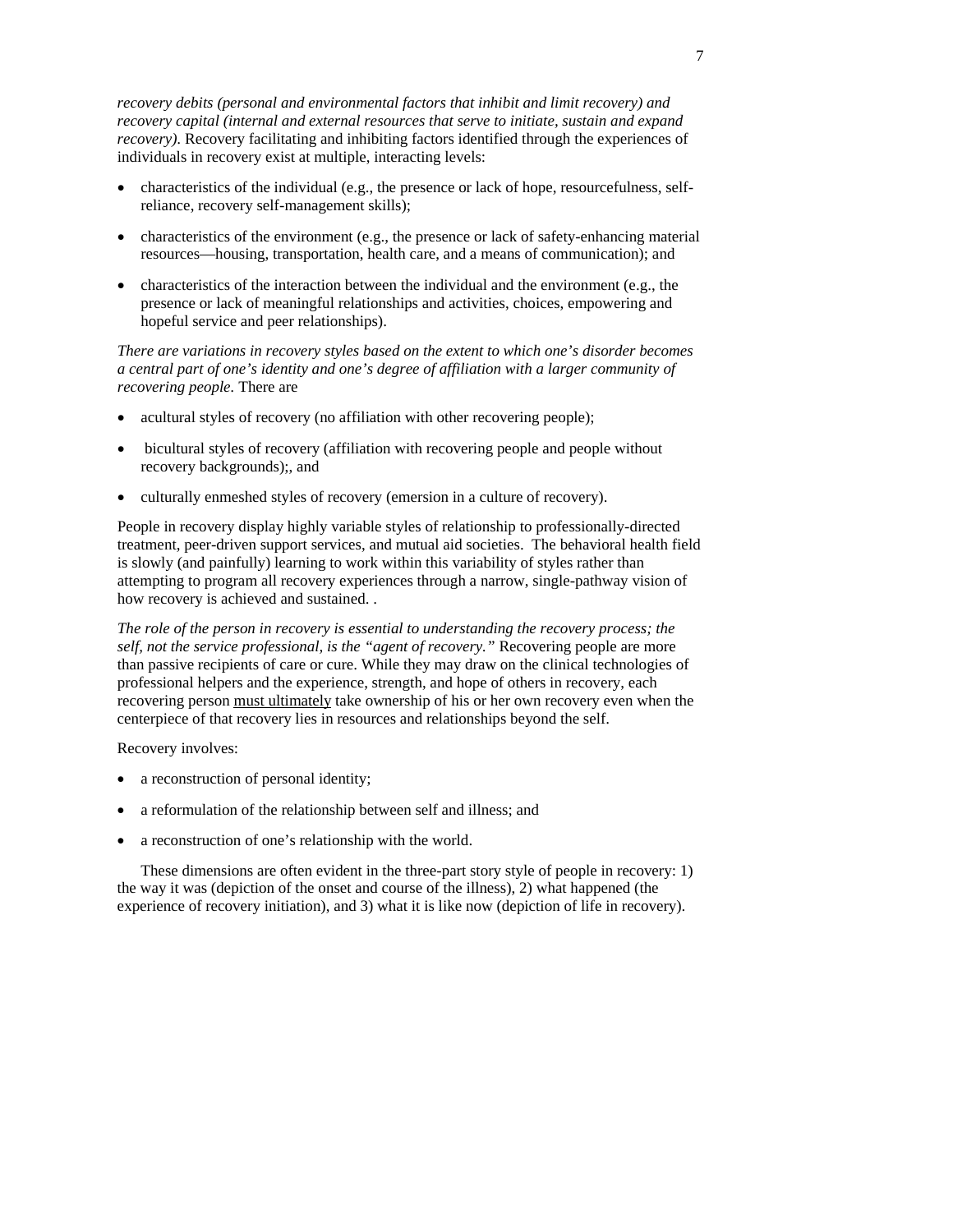*The initiation of recovery may be marked by processes of transformational or incremental change.* The former, which has been christened "quantum change," involves sudden recovery-inducing experiences that are dramatic, unplanned, positive, and enduring. The latter depicts a process of recovery initiation with the following components (these are not necessarily sequential events but build on each other):

- hope and resolution for change;
- first steps toward self-management;
- a process of stabilization (ownership and active management of one's own recovery);
- a mastery of rituals of daily living (increased comfort and confidence, self-monitoring and active efforts to prevent relapse, deepened insight about self in relationship to illness); and
- a sustained movement toward health and community integration (increased quality of life via greater independence, self-acceptance, a safe and pleasant living environment, satisfying relationships, and meaningful activities)..

Within such incremental models, factors required to initiate recovery are often quite different than the factors that later serve to maintain and enrich recovery. As a result, interventions helpful at one stage of recovery may be ineffective or even harmful at other stages. For example, continuing to provide care taker functions within an assertive community treatment model could have negative effects upon individuals who are developmentally ready to take ownership of their own recovery.

*There are critical points (developmental opportunities) that arise within the prolonged course of a disorder that constitute doorways of entry into recovery or opportunities to move from one stage of recovery to another.* These milestones can mark a shift either toward greater problem severity or the initiation or qualitative strengthening of recovery. When such transitional experiences initiate or deepen recovery, they are nearly always characterized by a synergy of pain and hope.

The awakening of hope that is such a central theme in recovery narratives almost always occurs in the context of relationships and resources beyond the self, and often occurs through encounters with the experience, strength, and hope of others in recovery. Historically, the addiction field believed that recovery initiation was grounded in the experience of pain ("hitting bottom"), but there is growing recognition that the deepest despair incites recovery only in the presence of hope. In the addiction field, this is sparking a transition from painbased interventions to hope-based interventions (e.g., the replacement of confrontation with motivational enhancement techniques).

*Spirituality is a potentially important but little-understood ingredient of the recovery process.*  The role of spirituality to provide hope, neutralize stigma and shame, and bolster strength and courage is frequently noted in recovery narratives. The addictions field has a long history of emphasizing the role of spirituality in the recovery process—so much so that purely secular frameworks of recovery are lauded as innovations. Mental health professionals, on the other hand, are just beginning to explore the role of spirituality in recovery and to recognize its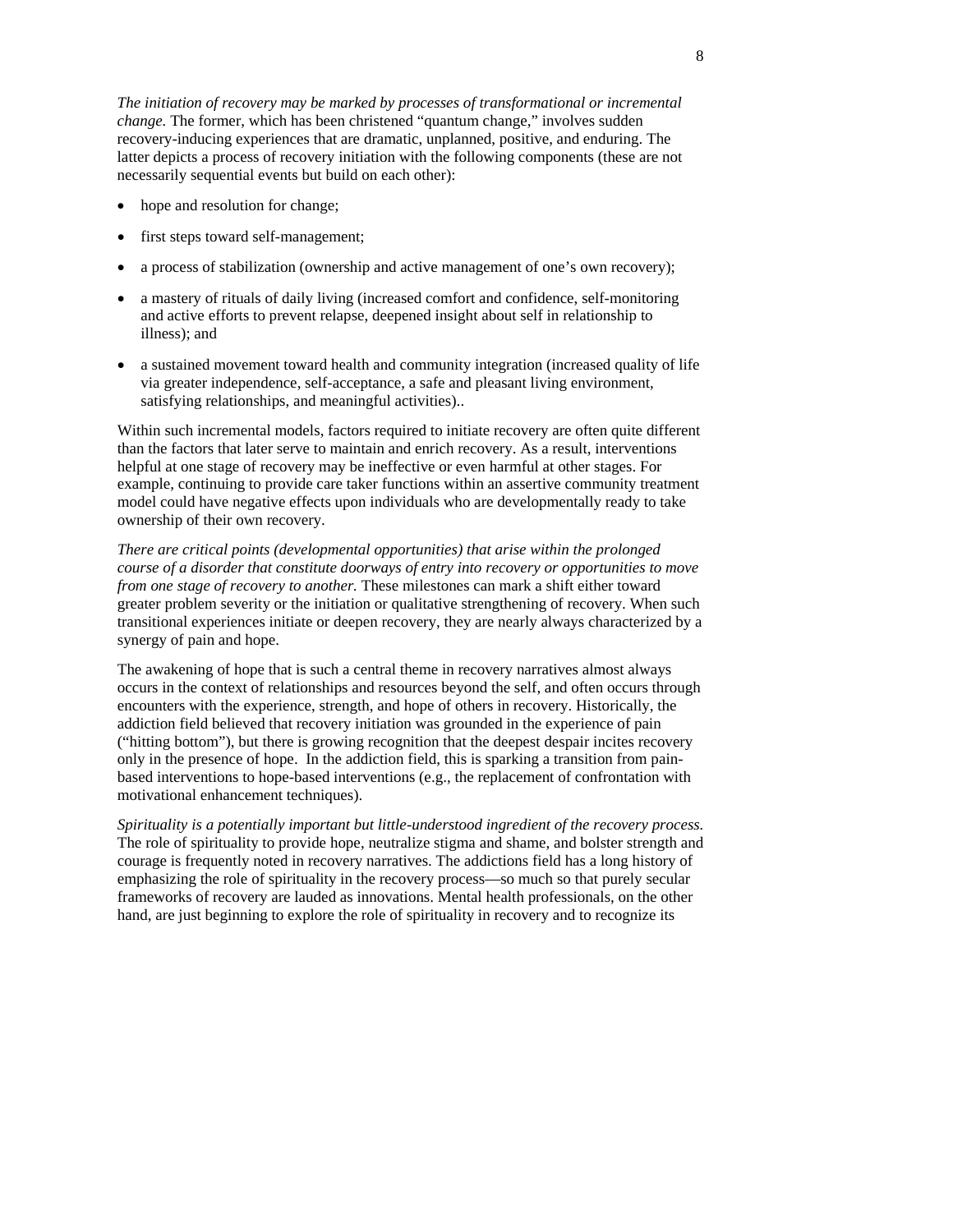critical role in the recovery narratives of many people.

What the addictions field is slowly learning is that, like many aspects of recovery, spirituality is a highly personal experience and a choice, not something to be codified within a "program." Where spirituality is a centerpiece in many recovery narratives, there is also an increased interest in the varieties of secular (without religious or spiritual dimensions) recovery experiences.

*People recovering from two or more co-occurring problems may address these interacting processes simultaneously (dual recovery) or sequentially (serial recovery).* People may be at different stages or levels of motivation for addressing various problems that they are experiencing. The same person can experience differential rates of recovery from multiple disorders/experiences, e.g., mental illness, addiction, traumatic victimization, and loss.

*The relationship between medication and recovery is a complex and potentially stagedependent one*. The addiction and mental health fields have histories that underscore the value as well as the potential side effects of medications on the recovery process. The mental health field has had, especially in recent years, a bias towards medication, including medications with severe and debilitating side effects. The addictions field has had a bias against medication, even when those medications have had overwhelming research support for their safety and efficacy, e.g., methadone.

Medication-assisted recovery is a legitimate (personally and scientifically defensible) style of recovery in spite of its continued stigmatization by the public, by some service professionals and within particular communities of recovery. The narratives of recovering people emphasize that medication can facilitate or hinder recovery and that symptom elimination or minimization via medication, in and of itself, does not constitute recovery. The future promises more effective medications and a widening menu of alternatives and adjuncts to medication.

*Both illness and recovery require substantial energy of one's family and social network in adapting to the difficulties of the illness and the challenges of recovery.* The responses of family members to illness and disability and to stages of recovery represent normal rather than pathological reactions. Family recovery is the process of finding the best ways to adapt to the presence and then the absence of illness as an organizing motif within the family system. There may be developmental stages of family recovery that parallel the stages of personal recovery. Family members make these changes in their own style and at their own pace. Recovery-oriented systems of care must by definition become family-oriented systems of care.

*Recovery involves transcending the stigma that has been attached to addiction and/or mental illness*. Stigma within the larger culture creates conceptual (how one sees oneself) and concrete (discrimination resulting from how one is seen by others) barriers to recovery. Stigma-shaped practices within treatment systems have also served to depersonalize and dehumanize. Confronting and exorcising stigma within oneself (self-healing) and within one's environment (political advocacy) are frequent dimensions of the recovery process.

*Language is important to personal recovery.* Words are the conceptual building blocks of recovery. The ability of recovering people to coin or select words that accurately and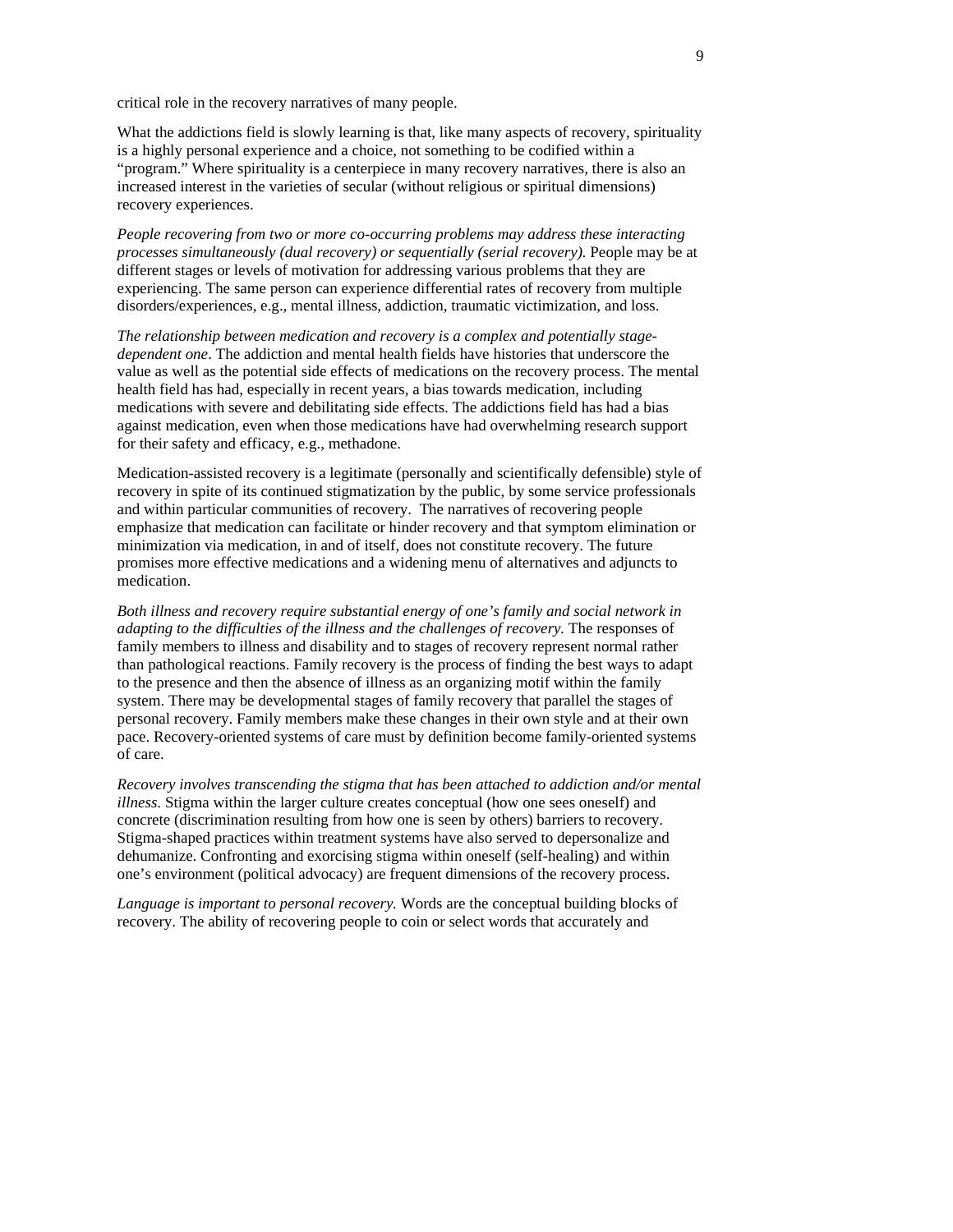respectfully portray their experiences and aspirations is a crucial dimension of the personal recovery experience. Words have long been used to objectify and demonize people experiencing mental illnesses and addictions. In recovery, alternative words and metaphors become instruments of personal and collective liberation. Crafting recovery language is about personal and social change, not political correctness.

# **Common Elements of Recovery**

The two tables below describe those elements of recovery identified by people with first- person experience of addiction recovery and mental health recovery. Following the tables, we identify the common elements of a unified framework for recovery in behavioral health, remaining mindful that individuals can be at various stages of recovery.

| Component         | Person In Recovery: To me, recovery means                                                     |  |  |  |  |  |  |
|-------------------|-----------------------------------------------------------------------------------------------|--|--|--|--|--|--|
| <b>Initiating</b> | a pivotal transforming moment, a breakthrough of self-perception, a wake up call<br>$\bullet$ |  |  |  |  |  |  |
| recovery          | admitting and accepting that I have a problem<br>$\bullet$                                    |  |  |  |  |  |  |
|                   | changing the way I live, my perceptions                                                       |  |  |  |  |  |  |
|                   | overcoming my environment<br>$\bullet$                                                        |  |  |  |  |  |  |
|                   | responsibility and accountability for my actions                                              |  |  |  |  |  |  |
|                   | learning to take feedback                                                                     |  |  |  |  |  |  |
|                   | honesty, open-mindedness, willingness<br>$\bullet$                                            |  |  |  |  |  |  |
|                   | self-knowledge which allows me to not repeat old behaviors                                    |  |  |  |  |  |  |
| Hope,             | spiritual awakening<br>$\bullet$                                                              |  |  |  |  |  |  |
| confidence and    | willingness to go through difficult times without self medicating<br>$\bullet$                |  |  |  |  |  |  |
| commitment        | breaking down the intensity of shame<br>$\bullet$                                             |  |  |  |  |  |  |
|                   | being loved by others until I learn to love myself                                            |  |  |  |  |  |  |
|                   | a commitment to change                                                                        |  |  |  |  |  |  |
|                   | inner strength                                                                                |  |  |  |  |  |  |
|                   | getting hope back                                                                             |  |  |  |  |  |  |
|                   | having confidence in myself                                                                   |  |  |  |  |  |  |
|                   | self-esteem<br>$\bullet$                                                                      |  |  |  |  |  |  |
|                   | seeing someone else that is an inspiration                                                    |  |  |  |  |  |  |
|                   | guidance from others                                                                          |  |  |  |  |  |  |
|                   | learning by example that recovery is possible                                                 |  |  |  |  |  |  |
|                   | faith                                                                                         |  |  |  |  |  |  |
|                   | making an honest assessment of oneself<br>٠                                                   |  |  |  |  |  |  |
|                   | the willingness to continue to ask for help in any area of my life<br>$\bullet$               |  |  |  |  |  |  |
| Understanding     | education about addiction<br>$\bullet$                                                        |  |  |  |  |  |  |
| and accepting     | finding myself                                                                                |  |  |  |  |  |  |
| self              | setting boundaries<br>$\bullet$                                                               |  |  |  |  |  |  |
|                   | finding balance<br>$\bullet$                                                                  |  |  |  |  |  |  |
|                   | rebirth                                                                                       |  |  |  |  |  |  |
|                   | becoming a whole person physically, mentally, emotionally and spiritually                     |  |  |  |  |  |  |
|                   | understanding I am not perfect                                                                |  |  |  |  |  |  |

**Table 1. Core Components of Addiction Recovery**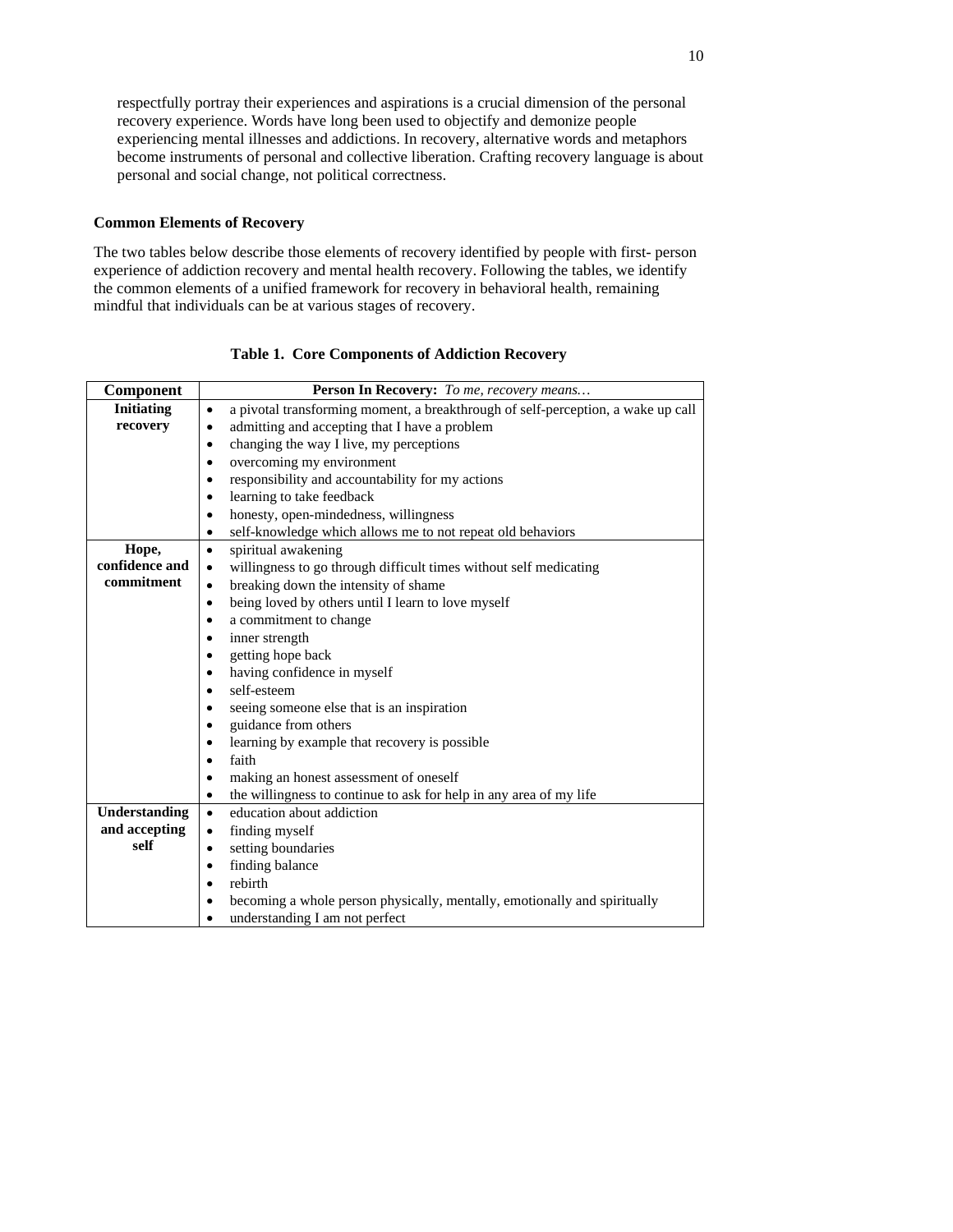|                      | managing my emotions<br>$\bullet$                                                              |  |  |  |  |  |
|----------------------|------------------------------------------------------------------------------------------------|--|--|--|--|--|
|                      | caring about myself<br>$\bullet$                                                               |  |  |  |  |  |
|                      | getting over feelings of guilt                                                                 |  |  |  |  |  |
|                      | learning to be patient                                                                         |  |  |  |  |  |
|                      | having humility<br>$\bullet$                                                                   |  |  |  |  |  |
|                      | making peace with the past<br>$\bullet$                                                        |  |  |  |  |  |
|                      | the realization that I am not a bad person<br>$\bullet$                                        |  |  |  |  |  |
|                      | finding happiness, feeling joyous and free<br>$\bullet$                                        |  |  |  |  |  |
| <b>Relationships</b> | learning who to trust<br>$\bullet$                                                             |  |  |  |  |  |
| with family,         | asking for help<br>$\bullet$                                                                   |  |  |  |  |  |
| friends, and         | taking a risk in engaging in a relationship<br>$\bullet$                                       |  |  |  |  |  |
| supportive<br>others | learning how to trust others and myself<br>$\bullet$                                           |  |  |  |  |  |
|                      | friends<br>$\bullet$                                                                           |  |  |  |  |  |
|                      | not letting my kids down<br>$\bullet$                                                          |  |  |  |  |  |
|                      | separation from those that use<br>$\bullet$                                                    |  |  |  |  |  |
|                      | being involved in 12-step groups and other supports<br>$\bullet$                               |  |  |  |  |  |
|                      | helping others<br>$\bullet$<br>having education and ongoing supports for families<br>$\bullet$ |  |  |  |  |  |
| <b>Maintaining</b>   | knowledge of recovery process<br>$\bullet$                                                     |  |  |  |  |  |
| recovery             | learning how to live again, pay bills, life skills<br>$\bullet$                                |  |  |  |  |  |
|                      | a dynamic, ongoing process<br>$\bullet$                                                        |  |  |  |  |  |
|                      | learning recovery promoting skills like how to self-soothe<br>$\bullet$                        |  |  |  |  |  |
|                      | daily behaviors that support recovery                                                          |  |  |  |  |  |
|                      | morals, teachings, structure                                                                   |  |  |  |  |  |
|                      | healing my body, mind and spirit                                                               |  |  |  |  |  |
|                      | education<br>$\bullet$                                                                         |  |  |  |  |  |
|                      | employment<br>٠                                                                                |  |  |  |  |  |
|                      | development of new coping mechanisms (support network, prayer, etc.)<br>٠                      |  |  |  |  |  |
|                      | helping others, sponsorship<br>$\bullet$                                                       |  |  |  |  |  |
|                      | having access to safe, sober housing<br>$\bullet$                                              |  |  |  |  |  |
|                      | conscious contact with a power greater than myself<br>$\bullet$                                |  |  |  |  |  |
|                      | spirituality<br>$\bullet$                                                                      |  |  |  |  |  |
| Community            | getting a job<br>$\bullet$                                                                     |  |  |  |  |  |
| supports             | owning my own home<br>$\bullet$                                                                |  |  |  |  |  |
|                      | having a family<br>$\bullet$                                                                   |  |  |  |  |  |
|                      | running my own business<br>٠                                                                   |  |  |  |  |  |
|                      | trying to be a helpful person in society<br>$\bullet$                                          |  |  |  |  |  |
|                      | social activities, church, fellowship<br>integrity and honesty                                 |  |  |  |  |  |
|                      | sober sports, bowling leagues, dance clubs, and meeting places                                 |  |  |  |  |  |
|                      | $\bullet$<br>mentoring                                                                         |  |  |  |  |  |
| <b>Promoting</b>     | being able to get a job<br>$\bullet$                                                           |  |  |  |  |  |
| positive views       | being able to buy a house<br>$\bullet$                                                         |  |  |  |  |  |
| of recovery          | opportunities to be visible in the community as a person in recovery<br>$\bullet$              |  |  |  |  |  |
|                      | opportunities for recovery while in the criminal justice system and options to<br>$\bullet$    |  |  |  |  |  |
|                      | support that recovery upon leaving the criminal justice system                                 |  |  |  |  |  |
|                      | participating in recovery advocacy activities<br>$\bullet$                                     |  |  |  |  |  |
|                      |                                                                                                |  |  |  |  |  |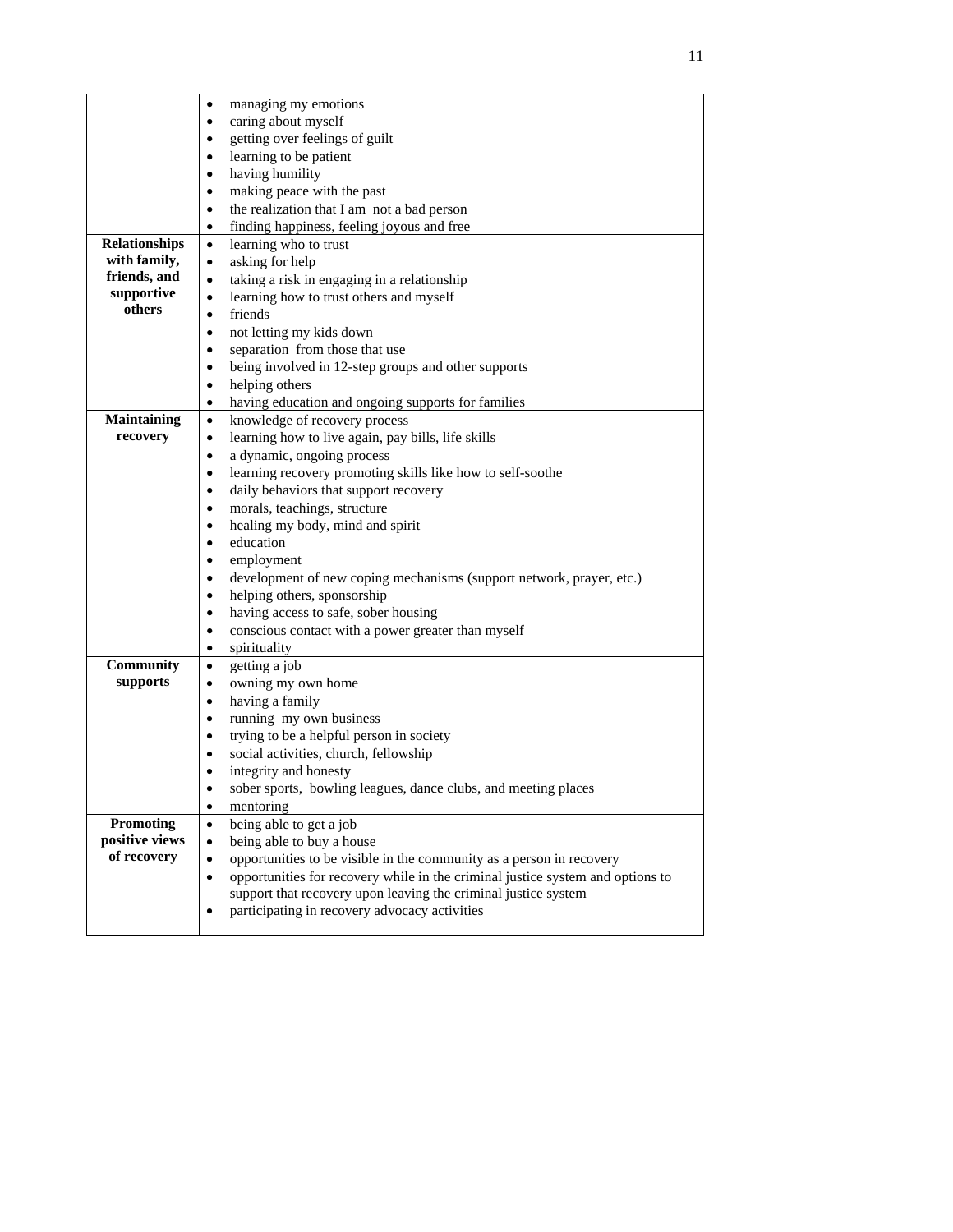|           | <b>Becoming an</b> $\bullet$ helping others, giving back |  |  |  |  |  |
|-----------|----------------------------------------------------------|--|--|--|--|--|
| empowered | being a productive member of society<br>$\bullet$        |  |  |  |  |  |
| citizen   | greater involvement in community and awareness of others |  |  |  |  |  |
|           | acts of community service                                |  |  |  |  |  |

# **Table 2. Core Components of Mental Health Recovery**

| Component              | Person In Recovery: To me, recovery means                                                     |  |  |  |  |
|------------------------|-----------------------------------------------------------------------------------------------|--|--|--|--|
| <b>Being</b>           | having people I can count on.<br>$\bullet$                                                    |  |  |  |  |
| supported by           | being loved and accepted as I am.<br>$\bullet$                                                |  |  |  |  |
| others                 | having people in my life who believe in me even when I don't believe in myself.<br>$\bullet$  |  |  |  |  |
|                        | having something to give back.<br>$\bullet$                                                   |  |  |  |  |
|                        | feeling like a worthwhile human being.<br>$\bullet$                                           |  |  |  |  |
|                        | being able to help others when they need me.<br>$\bullet$                                     |  |  |  |  |
| <b>Renewing hope</b>   | having a reason to get out of bed.<br>$\bullet$                                               |  |  |  |  |
| and                    | having a sense my life can get better.<br>$\bullet$                                           |  |  |  |  |
| commitment             | being able to tackle every day.                                                               |  |  |  |  |
|                        | realizing that there is more to life than mental illness.                                     |  |  |  |  |
|                        | feeling good about the future.                                                                |  |  |  |  |
|                        | being determined to live well and take care of myself.                                        |  |  |  |  |
|                        | believing I can manage my life and reach my goals.<br>$\bullet$                               |  |  |  |  |
|                        | having dreams again.<br>٠                                                                     |  |  |  |  |
|                        | having people I can count on.<br>$\bullet$                                                    |  |  |  |  |
| <b>Finding your</b>    | getting involved in stuff I enjoy, e.g., attending church, volunteering, dating,<br>$\bullet$ |  |  |  |  |
| niche in the           | taking classes, playing sports, visiting friends, attending support groups.                   |  |  |  |  |
| community              | having nice places to hang out with my friends.<br>$\bullet$                                  |  |  |  |  |
|                        | having a routine I enjoy.<br>$\bullet$                                                        |  |  |  |  |
|                        | making new friends.<br>$\bullet$                                                              |  |  |  |  |
|                        | catching up with old friends.                                                                 |  |  |  |  |
|                        | filling my day with stuff I like.<br>$\bullet$                                                |  |  |  |  |
| <b>Redefining self</b> | person with strengths and resources.<br>$\bullet$                                             |  |  |  |  |
|                        | knowing my illness is only a small part of who I am.<br>$\bullet$                             |  |  |  |  |
|                        | not allowing "label" or a diagnosis to take control my life.<br>$\bullet$                     |  |  |  |  |
|                        | exploring life outside the mental health system.<br>$\bullet$                                 |  |  |  |  |
|                        | learning what I have to offer.<br>٠                                                           |  |  |  |  |
|                        | proving wrong the people who said I'd never do anything with my life<br>$\bullet$             |  |  |  |  |
| <b>Incorporating</b>   | knowing when I need to ask for help.<br>$\bullet$                                             |  |  |  |  |
| illness                | not feeling defeated.<br>$\bullet$                                                            |  |  |  |  |
|                        | dealing with setbacks.<br>٠                                                                   |  |  |  |  |
|                        | avoiding the things that make me feel bad.<br>$\bullet$                                       |  |  |  |  |
|                        | knowing how to take care of myself in good times and in bad.<br>$\bullet$                     |  |  |  |  |
|                        | accepting that there are some things that I can't do yet.<br>٠                                |  |  |  |  |
|                        | being proud of the things I can do.<br>$\bullet$                                              |  |  |  |  |
|                        | taking one day at a time.<br>$\bullet$                                                        |  |  |  |  |
| Overcoming             | feeling good about myself.<br>$\bullet$                                                       |  |  |  |  |
| stigma                 | learning ways to overcome the negative attitudes of others.<br>$\bullet$                      |  |  |  |  |
|                        | finding places in the community where I feel at home.<br>$\bullet$                            |  |  |  |  |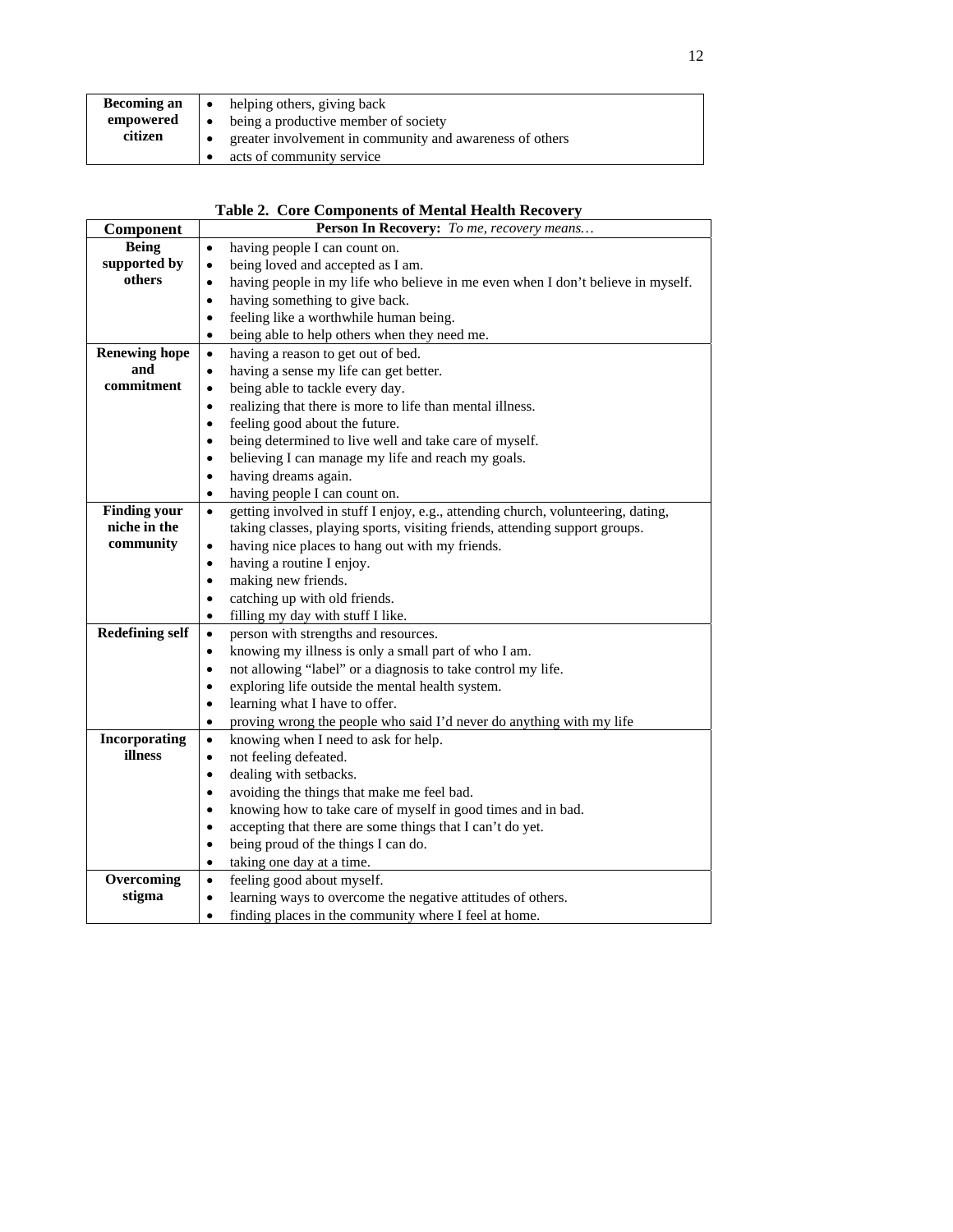|                    | not feeling ashamed about having a mental illness.<br>$\bullet$                                 |
|--------------------|-------------------------------------------------------------------------------------------------|
|                    | being proud of myself.<br>$\bullet$                                                             |
|                    | having role models.<br>$\bullet$                                                                |
|                    | not letting people put limits on me.<br>$\bullet$                                               |
|                    | knowing when I am being discriminated against.<br>$\bullet$                                     |
|                    | standing up for myself when I have been mistreated.<br>$\bullet$                                |
|                    | not buying into the stereotypes of mental illness.<br>$\bullet$                                 |
|                    | realizing that other people have problems too.<br>$\bullet$                                     |
|                    | knowing when I deserve better and demanding it.<br>$\bullet$                                    |
|                    | being willing to share my story and not hide my recovery<br>$\bullet$                           |
| <b>Assuming</b>    | knowing when, and how, to voice my opinion.<br>$\bullet$                                        |
| control            | having control over my life and treatment.<br>$\bullet$                                         |
|                    | taking risks and trying new things.<br>$\bullet$                                                |
|                    | accepting the consequences and learning from my mistakes when things don't<br>$\bullet$         |
|                    | work out as planned.                                                                            |
|                    | being able to appreciate some else's view and reach a compromise.<br>$\bullet$                  |
|                    | telling people what I want and need from them.<br>$\bullet$                                     |
|                    | meeting commitments and being proud of it<br>$\bullet$                                          |
|                    | not taking "no" for an answer!<br>$\bullet$                                                     |
| <b>Managing</b>    | learning how my illness affects me.<br>$\bullet$                                                |
| symptoms           | asking questions when I don't understand something.<br>$\bullet$                                |
|                    | having ways to cope and be good to myself.<br>$\bullet$                                         |
|                    | controlling my symptoms so that they don't get in the way of my life.<br>$\bullet$              |
|                    | understanding what medication can, and can not, do for me.<br>$\bullet$                         |
|                    | finding other tools to help me in my recovery.<br>$\bullet$                                     |
|                    | knowing when to ask for help.<br>$\bullet$                                                      |
|                    | taking time to relax.<br>$\bullet$                                                              |
|                    | giving myself some slack.<br>$\bullet$                                                          |
|                    | giving myself and others permission to be human.<br>$\bullet$                                   |
| <b>Becoming an</b> | feeling like I have choices.<br>$\bullet$                                                       |
| empowered          | choosing where I live and how I spend my time.<br>$\bullet$                                     |
| citizen            | voicing my opinion.<br>$\bullet$                                                                |
|                    | giving back and sharing my experiences with other people working toward<br>$\bullet$            |
|                    | recovery.                                                                                       |
|                    | being a responsible citizen, e.g., by voting, volunteering, working, paying taxes,<br>$\bullet$ |
|                    | managing my own money, keeping up with my bills, etc.                                           |
|                    | having other people respect me.<br>$\bullet$                                                    |
|                    | being a responsible parent, a caring friend, or a good neighbor.<br>$\bullet$                   |
|                    | making a difference in my community.<br>$\bullet$                                               |
|                    | taking responsibility for my recovery.                                                          |

Integrating the descriptions from each of these tables yields the following model of common elements of behavioral health recovery. These elements are not necessarily achieved in sequence but may represent a circular process. How these elements can be promoted by a recoveryoriented service system is then taken up in the section that follows: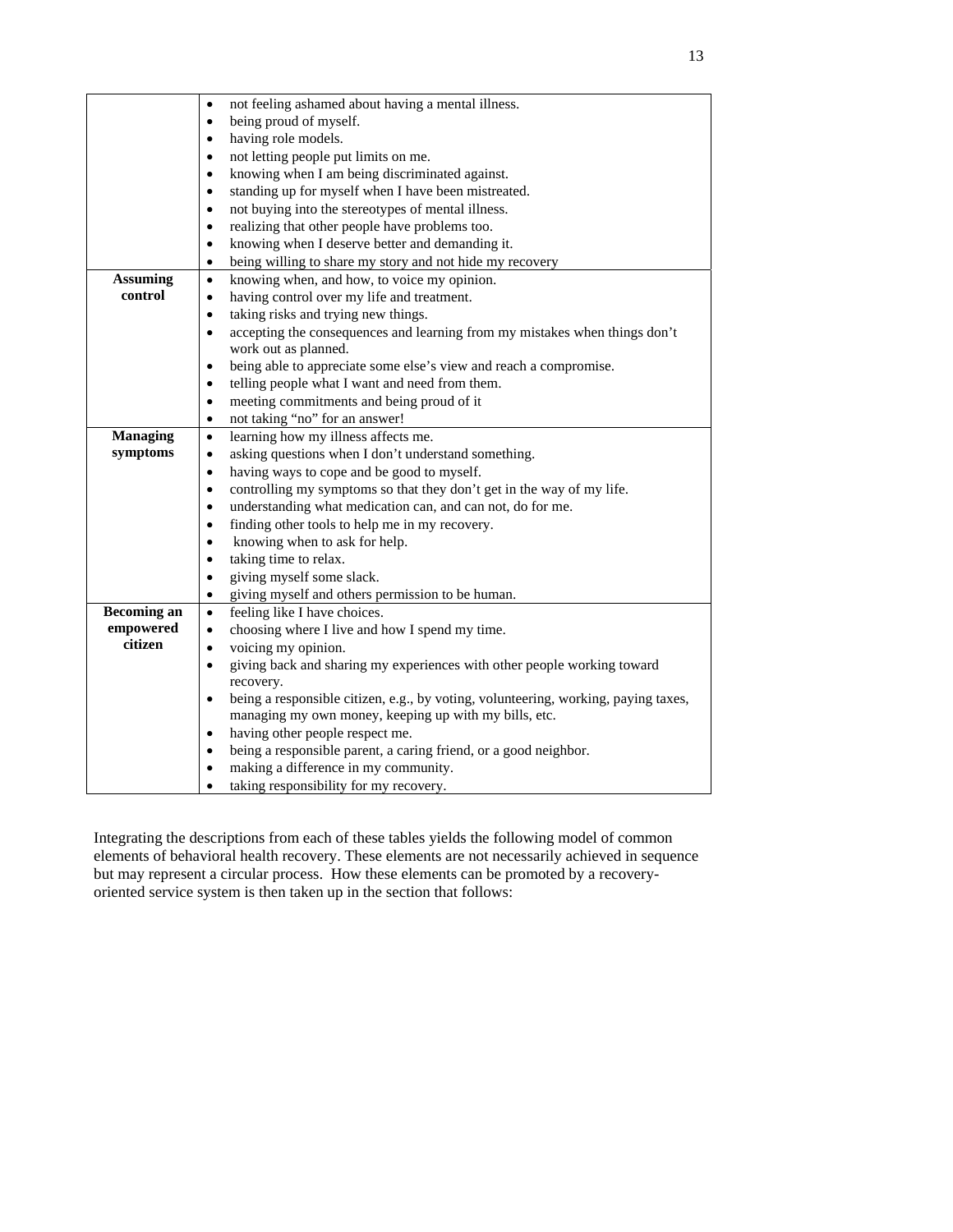- *Feeling cared for, accepted, and supported by trusting and trustworthy others.*
- *Renewing hope, confidence, and commitment.*
- *Beginning of a sense of responsibility for and/or determination in initiating recovery.*
- *Discovering or re-inhabiting a valued niche or social role among family, friends, and peers.*
- *Understanding, redefining and accepting self, including accepting the central role of others.*
- *Incorporating illness, and maintaining recovery, including managing symptoms and triggers.*
- *Assuming increasing control over daily recovery decisions..*
- *Addressing and overcoming stigma, promoting positive views of recovery.*
- *Becoming an empowered and contributing citizen of one's community.*

## **Recovery-oriented practices and essential components of recovery-oriented systems**

A recovery-oriented system of behavioral healthcare will offer the city's citizens an array of *accessible* services and supports from which they will be able to choose those which are most *effective* and *responsive* in addressing their particular behavioral health condition or combination of conditions. These services and supports will be *culturally appropriate*, *build on individual, family, and community strengths*, and have as their primary and explicit aim *promotion of the person/family's resilience, recovery, and inclusion in community life.*

Services and supports will be provided in an *integrated* and *coordinated* fashion within the context of a *locally-managed* system of care developed *in collaboration* with the surrounding community—thereby ensuring *continuity of care* both over time (e.g., across episodes) and across agency boundaries, and maximizing the person's opportunities for establishing, or reestablishing, a safe, dignified, and meaningful life in the communities of his or her choice.

The following proposal attempts to outline the various components of such a system of care. Prior to describing the different components of the system, it is important to mention first the roots of recovery-oriented system transformation in the Civil Rights Movement. Rather than referring to advances in the effectiveness of psychiatric medications or an accumulating body of research on clinical improvements or positive outcomes in serious mental illness or addictions, it has been through the advocacy efforts of people with behavioral health disorders that recovery has been pushed to the forefront of behavioral health policy and practice in the U.S. and elsewhere.

More than innovations in clinical practice, recovery refers to affording people with behavioral health conditions the right to "live, work, learn, and participate fully in the community." Based most recently on the Olmstead decision, but grounded in 30 years of consistent federal law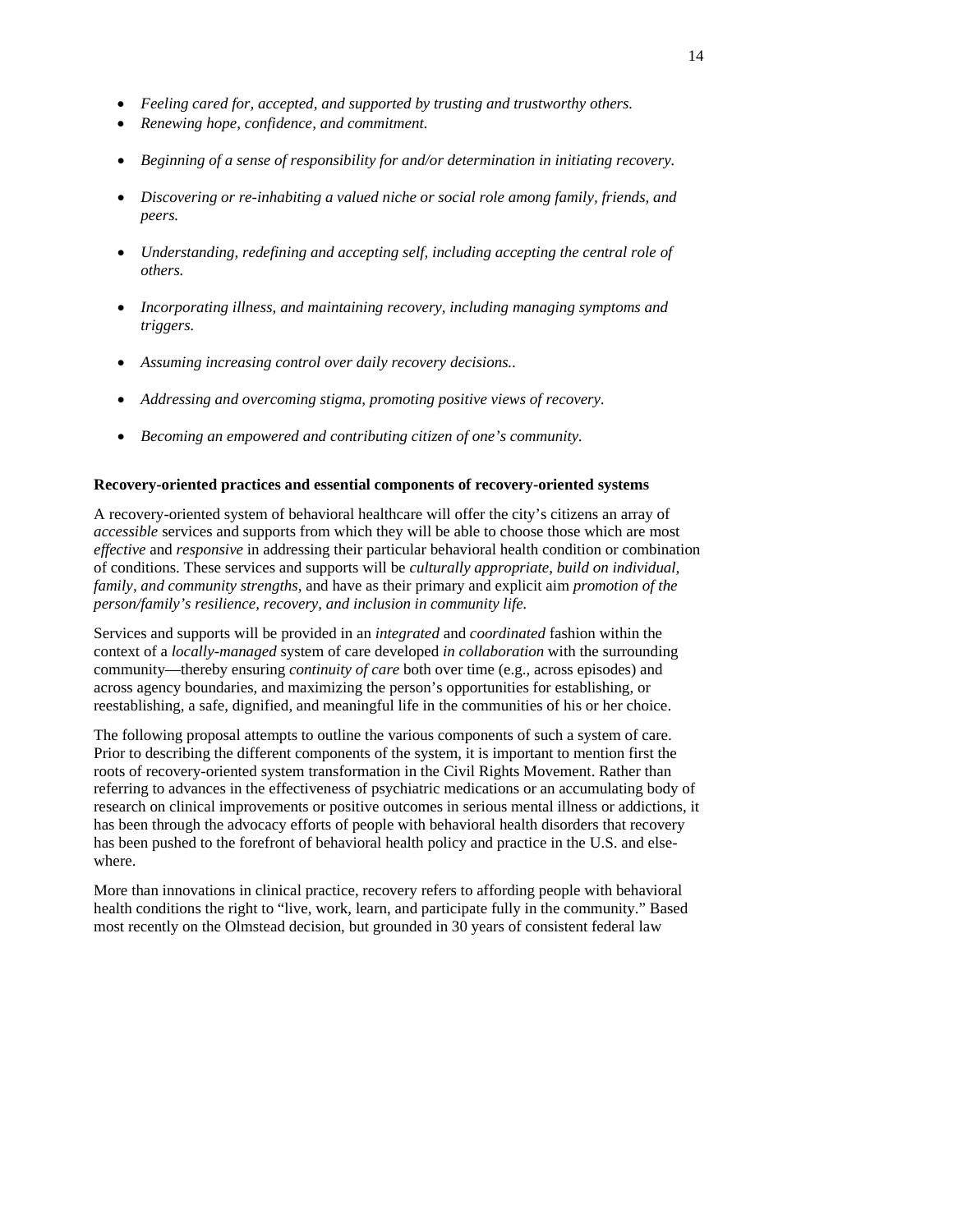preceding it, this right cannot be made contingent on improvements in the person's clinical or functional status, nor can it be indefinitely delayed based on a system's lack of available resources to support community tenure.

Citizens of Philadelphia with behavioral health conditions have a right to live in the community alongside of their peers, to participate in treatment and rehabilitative interventions, and to make use of the community supports needed for recovery and the pursuit of their life goals.

The challenge for a recovery-oriented system of care is to carry out this work in the most efficient and effective, and least coercive and restrictive, manner possible, both respecting the dignity and autonomy of its clients while ensuring the safety and well-being of the community.

Based on the stages of change model first introduced into treatment of addictions, the overarching principle for design of this system and its various components is that a person should be able to access effective and responsive services and supports regardless of where he or she is in the process of recovery from addiction, psychiatric disorder, or both. Realizing that addictions and psychiatric disorders co-occur at least as frequently as they occur independently, this model further allows for a person to be in different stages with respect to each of the conditions he or she may have.

Most importantly, being unaware of, or choosing not to accept having, a behavioral health condition is to be viewed as a point of departure for treatment, rehabilitation, and support efforts as opposed to being viewed as cause for discharge from care. Based also on the input of people who are in recovery from addiction and/or psychiatric disorder, this model places central emphasis on the role of peer-delivered services and supports at each point along the continuum of care.

We thus begin with this last component, while offering a depiction of this overall model in Figure 1 attached.

1. Recovery Support Services: It is clear that within a recovery-oriented system of care, all services and supports must be supportive of recovery. The term "recovery support services" has come to refer specifically to a subgroup of interventions. Particularly in view are those that focus on enhancing a person's ability and resources to manage his or her own behavioral health condition(s) and/or increase his or her participation in the community activities of his or her choice. These services and supports are often provided by people who are in recovery themselves, but do not need to be exclusively so.

As seen in Figure 1, these services and supports also can be used during various stages of recovery. Relative to outreach and engagement services, however, recovery support services are typically offered to people who are engaged in care. Examples include:

- Wellness Recovery Action Plan (WRAP): Copeland's manualized approach to self-care and recovery for people living with serious mental illness (with or without co-morbidity) (see also Borkman's distinction between "recovery plans" and treatment plans within the social model of addiction treatment in California.)
- Pathways to Recovery: Manualized approach to recovery and self-care developed by Ridgway et al. for people living with serious mental illness (with or without co-morbidity).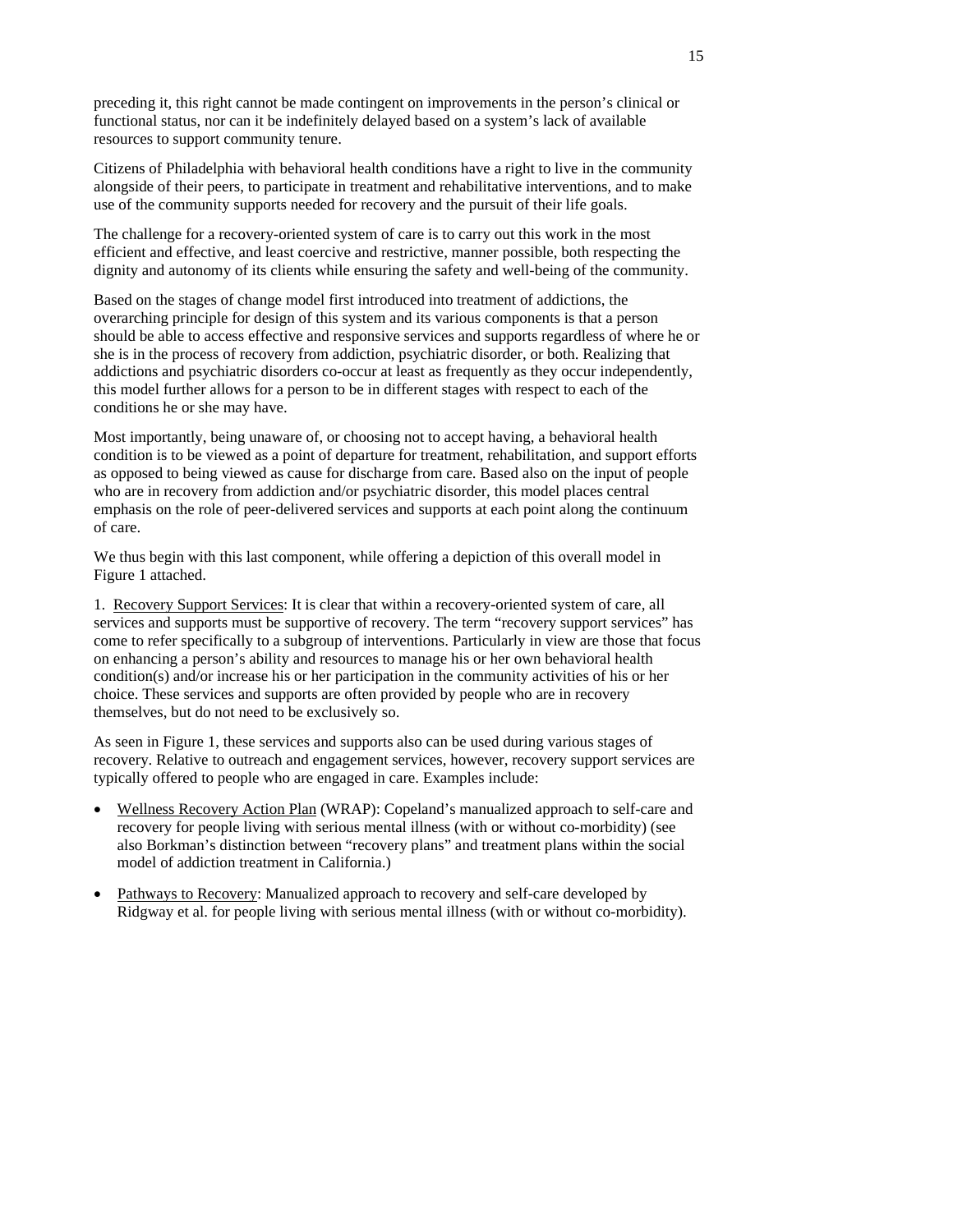- Asset-Based Community Development (ABCD): Knight's manualized approach to identifying, mapping, and incorporating existing community resources in an individual's recovery, including the collaborative development of community resources that do not yet exist.
- Peer &/or Mutual Support: The provision of support—including instilling hope, role modeling self-care and recovery, and mentoring—between people who have personal experiences of addiction and/or psychiatric disorder. This can take a variety of forms, ranging from one-on-one relationships in which one person is a paid employee of a provider agency (e.g., peer engagement specialist, certified peer support specialist) to group formats in which the provision of support is reciprocal and voluntary (i.e., no one is paid, as in 12-step groups and Schizophrenia Anonymous). This approach also provides the foundation for peerrun programs such as Recovery Community Centers in the addiction field.
- Being a Tenant/Homeowner: A structured approach to supporting people in learning how to live independently, either as a responsible tenant or as a first-time homeowner. First developed for people who were homeless or unstably housed, this intervention has the potential to increase residential tenure among a broader population, and may be combined with legal advocacy.
- Affirmative Businesses: Also called micro-enterprises, social cooperatives & peer-run businesses, these are not-for-profit organizations staffed at least in part by people in recovery that offer retail goods or services to the broader community. Examples include sober housing, renovation, transportation, catering, landscaping, or any other income-generating activity. In Italy, for instance, this includes hotels, jewelry and furniture manufacturing, and dining facilities.

2. Recovery Coach/Guides: The functions of a recovery guide or coach could be conceptualized as an ongoing recovery support service as well as a vehicle through which outreach and engagement services can be provided (see below). Given its centrality in a recovery-oriented system of care, however, we consider the role of the recovery coach or guide to deserve its own separate discussion. The model of the guide or coach is proposed as a recovery-oriented alternative to case management, with or without a clinical component.

This guide helps identify and remove obstacles to recovery, connects the person to community life, and serves as a mentor in the management of the person's condition and his or her life. This role also may involve supporting the person's efforts to participate in the naturally occurring community activities of his or her choice, at first perhaps accompanying the person, with a longer term goal of enabling the person to decrease his or her reliance on care providers through the development of positive relationships with community members.

3. Outreach and Engagement: Especially needed, and valuable, during the pre-contemplation and contemplation stages of change, these services are offered in community settings such as on the street or under bridges, in shelters or soup kitchens, in prospective clients' homes, or in any other settings in which people with behavioral health conditions who are not yet engaged in care can be found. Incorporating motivation-enhancing interventions, and addressing prospective clients' basic needs and expressed goals, these services aim to "jump start" or "prime" people for recovery who otherwise are in an active addiction or are unaware of having, or choose not to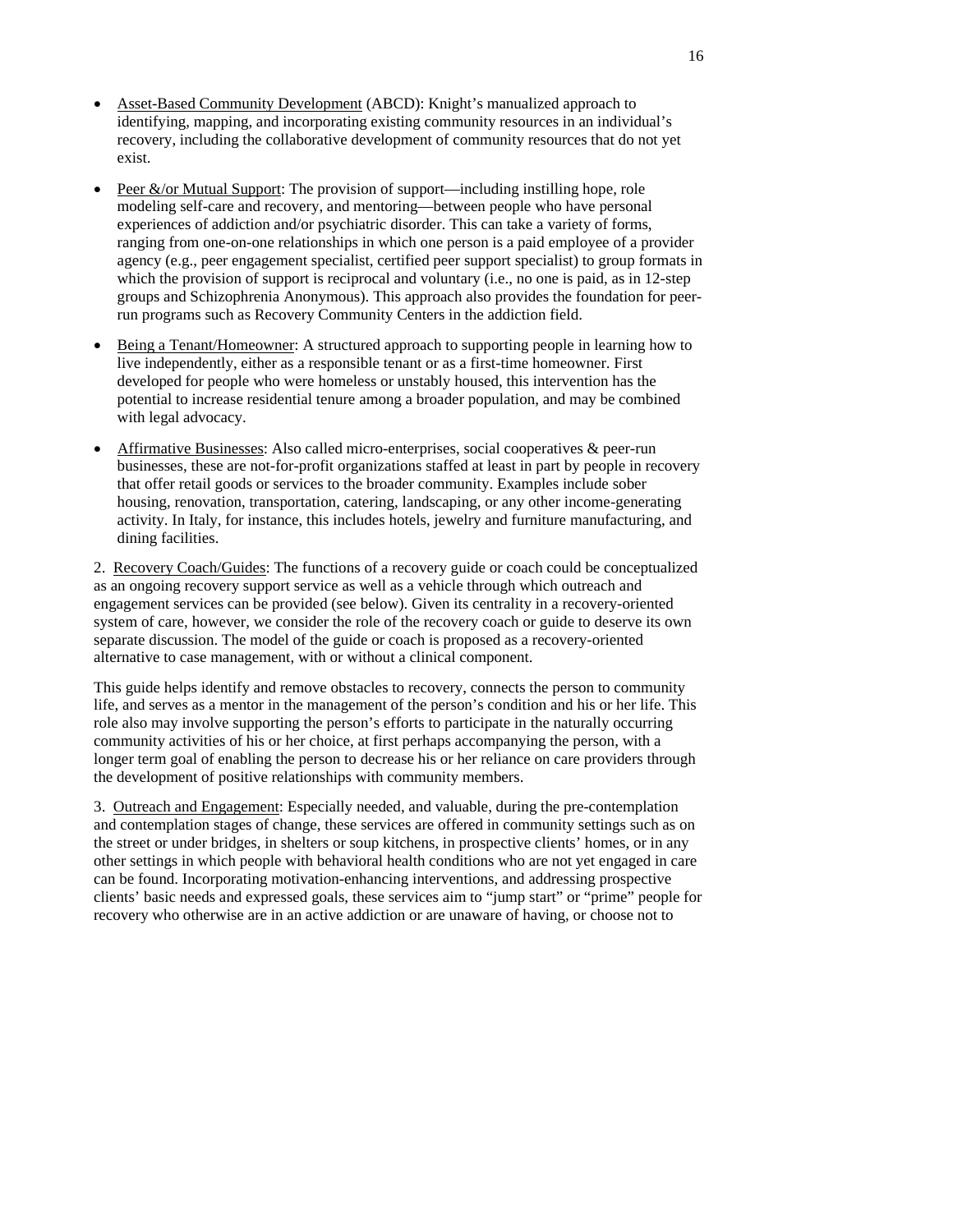accept having, a disabling psychiatric disorder.

4. Intensive Outpatient Services: As some people become engaged in care, their clinical status and/ or the severity of their condition(s) require a higher level of care than can be provided in the one or two hours offered by conventional ambulatory services. When possible, it is preferable for these services to be offered through intensive outpatient care as an alternative to extracting people from their natural community settings.

There is a wide range of outpatient services with varying degrees of intensity, from cognitivebehavioral treatments offered in two to four hours per week (a low level of intensity) to assertive community treatment teams accessible to clients 24 hours per day seven days per week (high intensity). Other examples include contingency management in active treatment of addiction and skills training offered in psychiatric rehabilitation.

5. Acute Care: When intensive outpatient services are not adequate to ensure safety and/or enable people to regain independent functioning, access to acute care settings is needed. Conventionally offered through inpatient psychiatric and detox units, alternatives have emerged in recent years that may be more conducive to recovery for certain people at certain times or under certain circumstances. These include bringing paid staff into a person's own home (e.g., "specialing") or offering respite care in home-like settings staffed 24 hours a day. Staff in these programs are often peers (people in recovery), but do not necessarily need to be. For the foreseeable future, ready access to facility-based acute care options also will continue to be required by persons whose needs cannot be adequately addressed in less intensive or less medically-oriented settings.

6. Supported Community Living: This concept serves as an umbrella term for a variety of strategies for providing in vivo supports to increase and enhance a person's participation in naturally occurring activities and assumption of normative social roles. Examples include supported housing, supported employment, supported education, and supported socialization. Particularly noteworthy is the rapid growth of peer-run recovery homes and work co-ops within the addiction field.

Some of these supports in the mental health field have been offered as part of a psychosocial clubhouse model. However, the aim is to match a person's interests and aspirations with opportunities in natural community settings, providing the supports needed for people to be successful in taking advantage of these opportunities. Within this context, some people will prefer to go bowling with other members of their social club; others will prefer to join a bowling league in their neighborhood.

The issue here, as so often in recovery-oriented systems of care, is offering people a range of options from which they then can make meaningful choices based on their individual and cultural values, preferences, and interests.

7. Medication Assessment, Administration & Monitoring: Many people with behavioral health conditions will need to, and/or benefit from, taking medications for extended periods of time; some for the remainder of their lives. There thus is ongoing need for access to qualified and experienced healthcare professionals who can assess the need for, administer, and monitor a person's responses to safe and effective medications.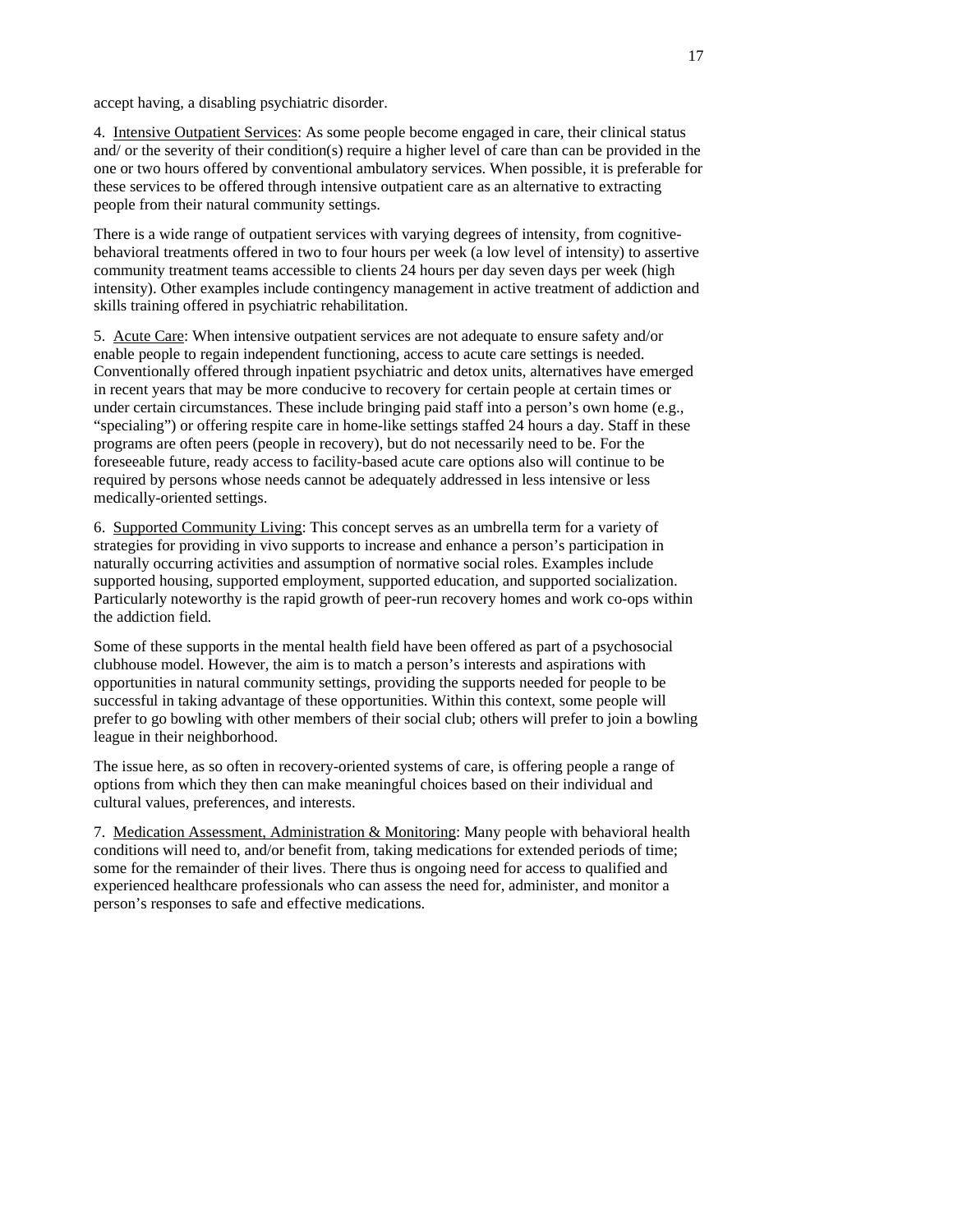Early in recovery, this is likely to be a behavioral healthcare professional, such as a psychiatrist or advanced practice nurse, who specializes in the treatment of addictions and/or psychiatric disorders. Later in recovery, people who have achieved sustained recovery and/or significant improvement in their condition may prefer to have these medications, as well as their overall health status, managed by primary care providers in a so-called "shared care" arrangement. It is important that these primary care providers understand the recovery process.

Annual recovery check-ups, similar to annual physicals, are recommended for people in sustained recovery; more frequent visits (e.g., twice a year, once a quarter, monthly) may be more appropriate for individuals earlier in recovery. Allowing for personal choice, it is preferable for behavioral healthcare to be provided in normative or natural settings, such as primary care offices or clinics, as well as in specialty care settings.

8. Risk Assessment & Management (including the need for extended residential or inpatient care): Essential, if at times overlooked, components of care, competent risk assessment and management are crucial to ensuring the success of all other components of a recovery-oriented system. Untreated addictions and psychiatric disorders, particularly in combination, increase a person's risk for harm, both to him/herself and to others. At the same time, stigma remains the number one barrier to recovery. Rare but tragic instances in which someone with a behavioral health disorder takes his or her own life or violates others perpetuate or even magnify the stigma associated with these conditions. As a result, for recovery-oriented care to promote community inclusion the risk associated with addiction and/or psychiatric disorder needs to be assessed and managed in a timely and responsive manner.

At times, management of risk will require placement in a secure and supervised setting, such as extended residential treatment or inpatient care. In a recovery-oriented system, these more restrictive (and costly) settings should only be used in such cases when the risk a person poses, either to self or others, outweighs his or her rights to participation in community life. Likely the number of people requiring this level of care at any given time will be a much smaller number than the number of individuals living with, and managing, behavioral health conditions in the community.

|                   | <b>Mental Illness</b>                      | <b>Addiction</b>                                                               |  |  |
|-------------------|--------------------------------------------|--------------------------------------------------------------------------------|--|--|
|                   | To assist people affected by mental        | To assist people affected by addiction                                         |  |  |
| Goals             | illnesses reduce the impairment and        | disorders reduce the impairment and<br>disability, and improve quality of life |  |  |
|                   | disability, and improve quality of life    |                                                                                |  |  |
| Role of           | Person is agent of recovery.               | Person must take ownership of his/her                                          |  |  |
| person with       | Active involvement is necessary for        | recovery.                                                                      |  |  |
| disability        | recovery                                   | Active involvement (daily recovery                                             |  |  |
|                   |                                            | decision-making) is necessary for recovery.                                    |  |  |
| <b>Principles</b> | Broad heterogeneity of population and<br>٠ | Broad heterogeneity of population and                                          |  |  |
|                   | outcomes                                   | outcomes                                                                       |  |  |
|                   | Focus on person and environment            | Focus on person and environment                                                |  |  |
|                   | Long-term perspective                      | Long-term perspective                                                          |  |  |
|                   | Recovery is a process and a continuum      | Recovery is a process and a continuum                                          |  |  |
|                   | Non linear process of recovery             | Non linear process of recovery                                                 |  |  |

### **Table 3: Common characteristics under a Recovery Vision**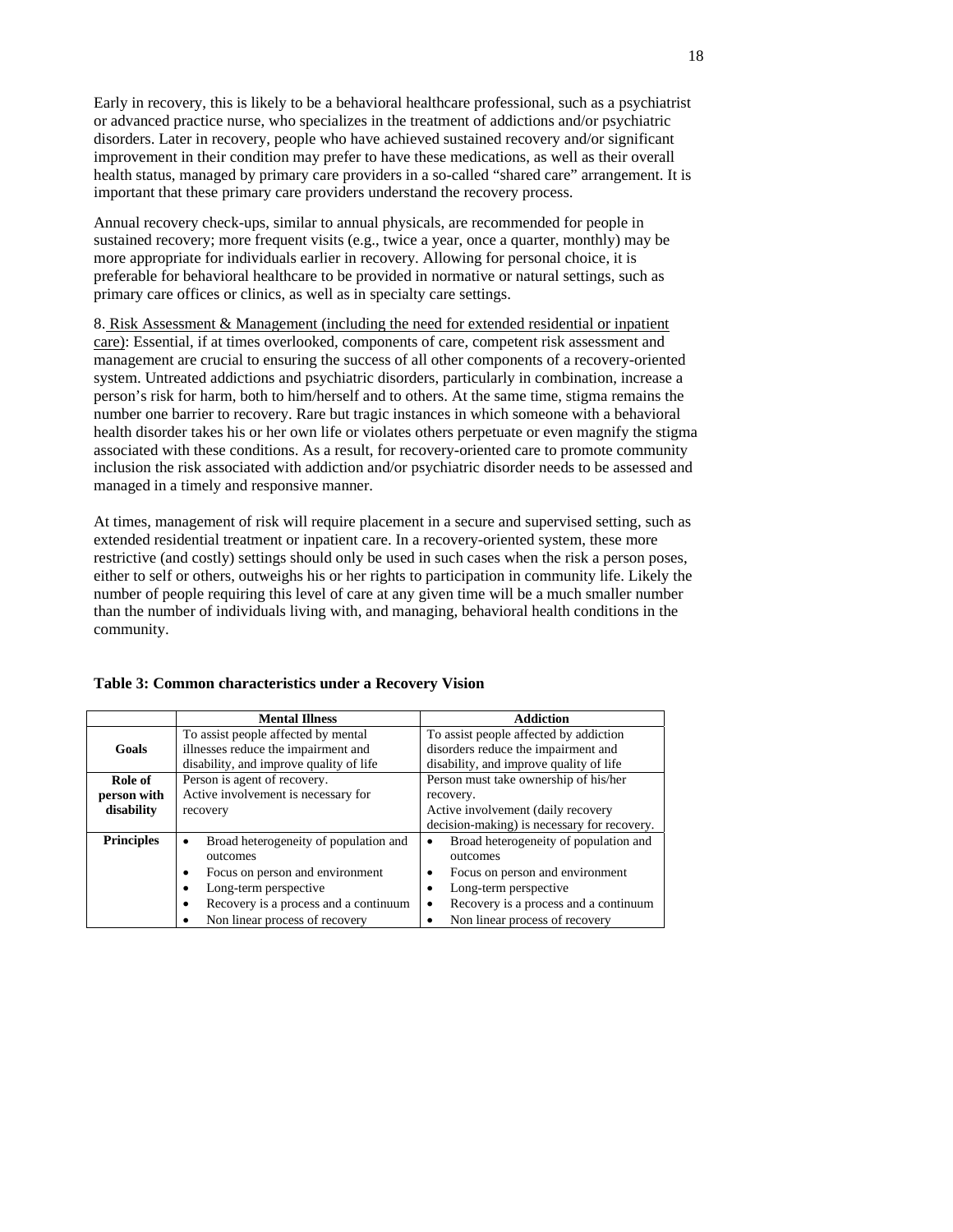|                          | Family involvement is helpful<br>$\bullet$                | Family involvement is helpful<br>$\bullet$          |
|--------------------------|-----------------------------------------------------------|-----------------------------------------------------|
|                          | Peer support is crucial<br>$\bullet$                      | Peer support can be crucial<br>$\bullet$            |
|                          | Spirituality may be critical component<br>٠               | Spirituality may be critical component<br>$\bullet$ |
|                          | of recovery                                               | of recovery                                         |
|                          | Multiple pathways to recovery<br>$\bullet$                | Multiple pathways to recovery<br>$\bullet$          |
| <b>Values</b>            | Person-centered<br>$\bullet$                              | Person-centered<br>$\bullet$                        |
|                          | Partnership (person involvement)<br>٠                     | Partnership (person involvement)<br>$\bullet$       |
|                          | Growth<br>٠                                               | Growth<br>$\bullet$                                 |
|                          | Choice<br>$\bullet$                                       | Choice<br>$\bullet$                                 |
|                          | Strengths perspective<br>٠                                | Strengths perspective                               |
|                          | Focus on wellness and health<br>$\bullet$                 | Focus on wellness and health<br>$\bullet$           |
| <b>Strategies to</b>     | Treatment <i>i.e.</i> : Crisis intervention.<br>$\bullet$ | Treatment i.e.: post-treatment<br>$\bullet$         |
| <b>Facilitate</b>        | medication, therapy, illness                              | monitoring, early re-intervention,                  |
| <b>Recovery</b>          | management education                                      | medication, therapy                                 |
|                          | Community support (connection to<br>$\bullet$             | Community support (assertive linkages<br>$\bullet$  |
|                          | peer-support and recovery                                 | to communities of recovery)                         |
|                          | organizations)                                            | Skills for valued roles<br>$\bullet$                |
|                          | Skills for valued roles<br>$\bullet$                      | On-going, flexible recovery-enhancing<br>$\bullet$  |
|                          | On-going, flexible recovery-enhancing<br>٠                | services                                            |
|                          | services                                                  | Advocacy<br>$\bullet$                               |
|                          | Advocacy<br>$\bullet$                                     |                                                     |
| <b>Essential</b>         | Treatment<br>$\bullet$                                    | Treatment<br>$\bullet$                              |
| ingredients              | Rehabilitation<br>$\bullet$                               | Rehabilitation<br>$\bullet$                         |
| of Recovery-<br>oriented | Peer support<br>$\bullet$                                 | Peer support<br>$\bullet$                           |
| <b>System</b>            | <b>Community Support</b><br>$\bullet$                     | <b>Community Support</b><br>$\bullet$               |
|                          | Legal Aid<br>$\bullet$                                    | Legal Aid                                           |
|                          | Enrichment<br>$\bullet$                                   | Enrichment<br>$\bullet$                             |
|                          | <b>Basic Support</b><br>$\bullet$                         | <b>Basic Support</b>                                |
|                          | Family education and support<br>$\bullet$                 | Family education and support<br>$\bullet$           |
| <b>Societal</b>          | Historically, prognosis was considered<br>$\bullet$       | Historically, prognosis was considered<br>$\bullet$ |
| <b>Attitudes</b>         | hopeless                                                  | hopeless                                            |
|                          | Debates about cause(s) and nature of<br>$\bullet$         | Debates about cause(s) and nature of<br>$\bullet$   |
|                          | illness                                                   | illness                                             |
|                          | Criminalization of illness                                | Criminalization of illness<br>$\bullet$             |
|                          | Prejudice and discrimination                              | Prejudice and discrimination                        |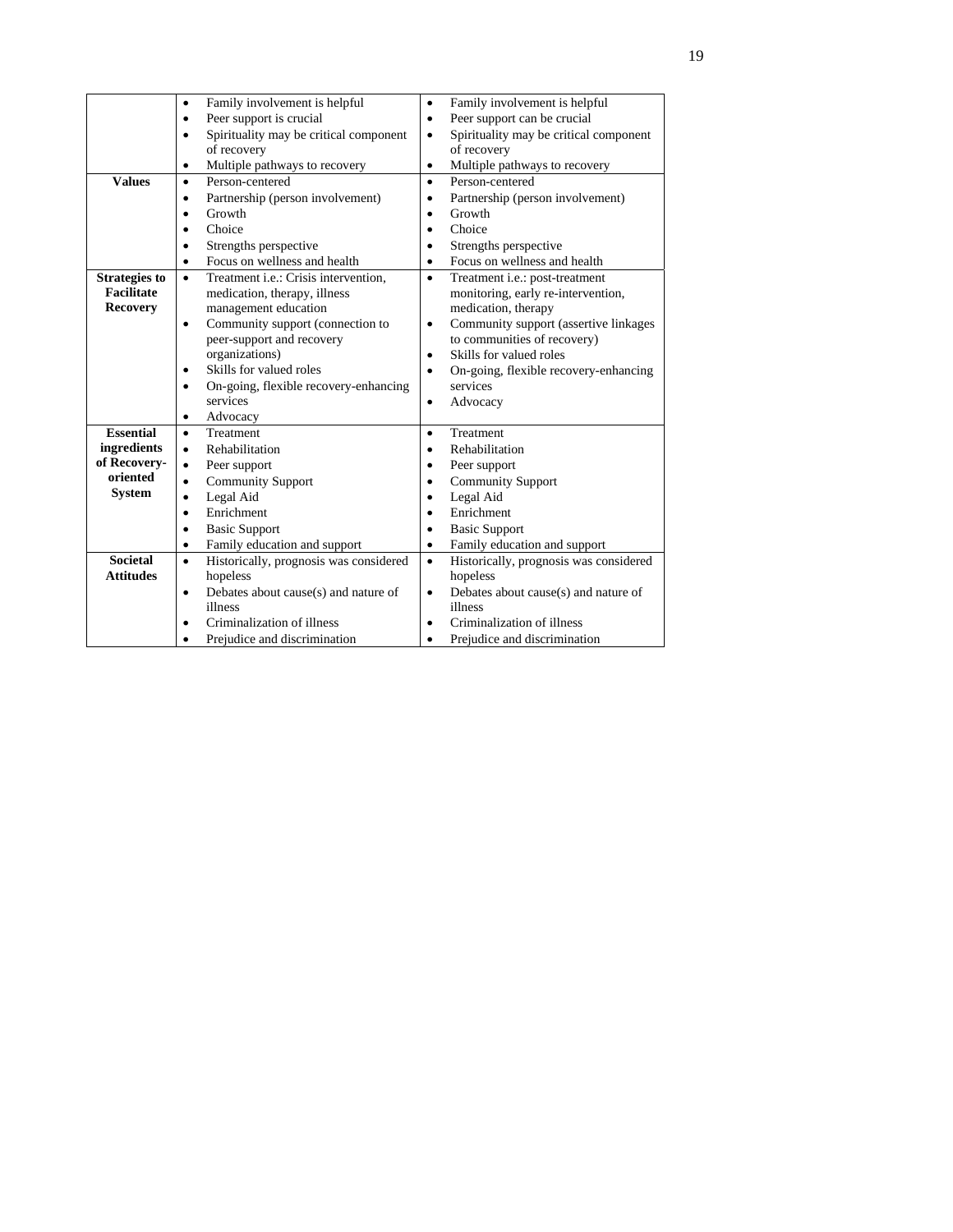## **Glossary of Recovery-Oriented Language**

Creation of a recovery-oriented system of care requires behavioral health care practitioners to change how they look at mental illness and addiction, their own roles in facilitating recovery from these conditions, and the language they use in referring to the people they serve. The following glossary and associated tables are intended as tools for providers to use as they go about making these changes in practice. Not meant to be exhaustive, this material will be further enhanced in the process of implementing recovery-oriented practices across the state.

Given its central role in the remaining definitions, we will start with the term "recovery" itself, followed by a list, in alphabetical order, of other key terms.

**Recovery:** there are several different definitions and uses of this term in behavioral health. In the addiction recovery community, for example, this term refers to the achievement and maintenance of abstinence from alcohol, illicit drugs, and other substances (e.g., tobacco) or activities (e.g., gambling) to which the person has become addicted, vigilance and resolve in the face of an ongoing vulnerability to relapse, and pursuit of a clean and sober lifestyle.

Persons with less severe AOD problems also speak of moderated recovery—the sustained reduction of AOD use and related consequences to a point that such use no longer interferes with personal and interpersonal functioning. (See expanded discussion in definition of moderated recovery below.)

In mental health there are several other forms of recovery. For those fortunate people, for example, who have only one episode of mental illness and then return to their previous functioning with little, if any, residual impairment, the usual sense of recovery used in primary care is probably the most relevant. That is, such people recover from an episode of psychosis or depression in ways that are more similar to, rather than different from, recovery from other acute conditions.

Persons who recover from an episode of major affective disorder or psychosis, but who continue to view themselves as vulnerable to future episodes, may instead consider themselves to be "in recovery" in ways that are more similar to, than different from, being in recovery from a heart attack or chronic medical condition. Many others will recover from serious mental illness over a longer period of time, after perhaps 15 or more years of disability, constituting an additional sense of recovery found in some other medical conditions such as asthma.

More extended periods of disability are often associated with concerns about the effects and side effects of having been labeled with a mental illness as well as with the illness itself, leading some people to consider themselves to be in recovery also from the trauma of having been treated as mental patients.

Finally, those people who view taking control of their illness and minimizing its disruptive impact on their lives as the major focus of their efforts might find the sense of recovery used in the addiction self-help community to be most compatible with their own experiences. Such a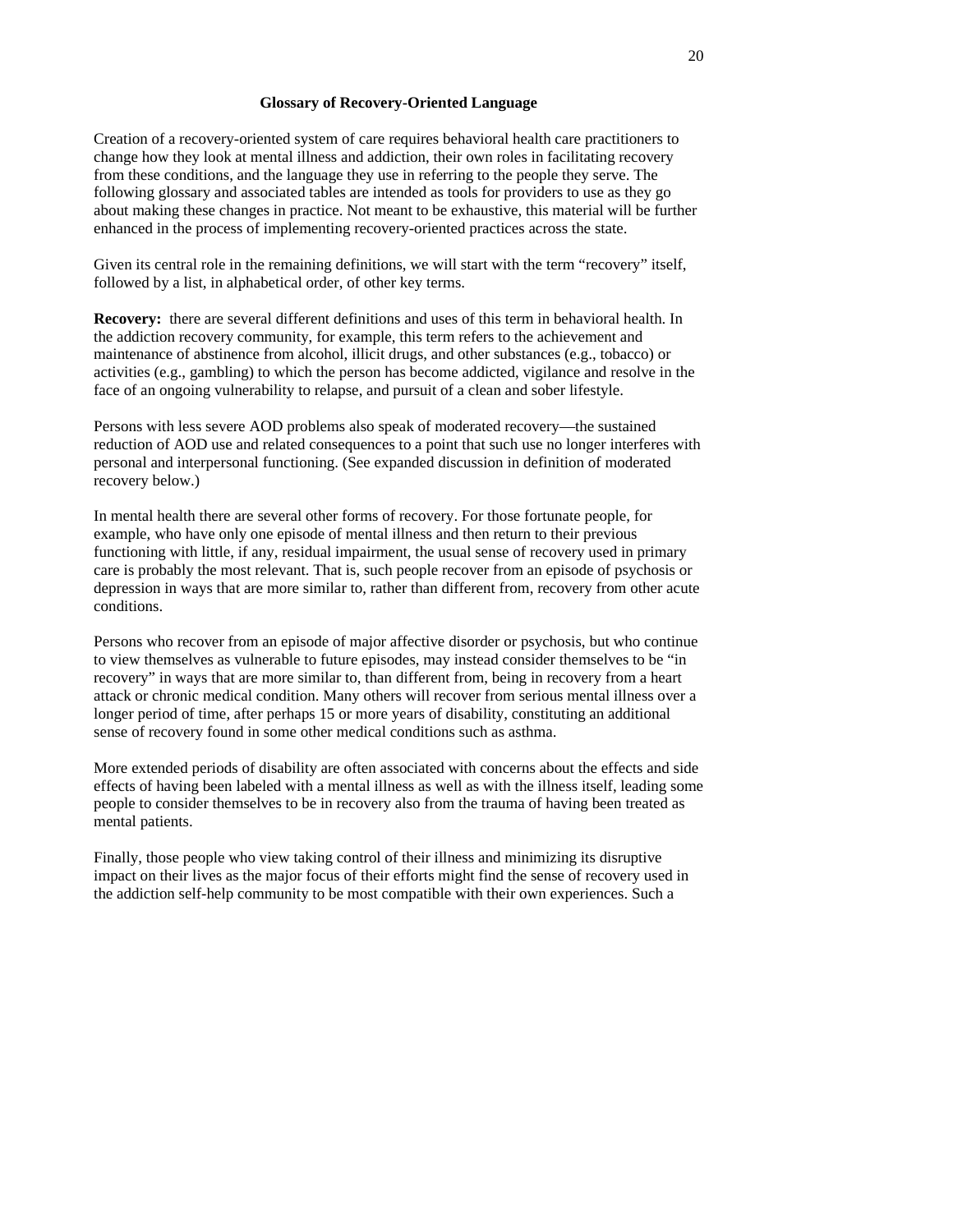sense of recovery has been embraced, for instance, among some people who suffer from cooccurring psychiatric and addictive disorders who consider themselves to be in "dual recovery."

The Philadelphia Department of Behavioral Health has adopted the following single definition to capture the common elements of these various forms of recovery:

"Recovery is the process of pursuing a fulfilling and contributing life regardless of difficulties one has faced. It involves not only the restoration but also continued enhancement of a positive identity as well as personally meaningful connections and roles in one's community. It is facilitated by relationships and environments that provide hope, empowerment, choices and opportunities that promote people reaching their full potential as individuals and community members."

-- Philadelphia Recovery Advisory Committee 2006

# **Other Key Terms**

**Abstinence-Based Recovery:** is the resolution of alcohol- and other drug-related problems through the strategy of complete and enduring cessation of the non-medical use of alcohol and other drugs. The achievement of this strategy remains the most common definition of recovery in addiction, but the necessity to include it in this glossary signals new conceptualizations of recovery that are pushing the boundaries of this definition (see partial recovery, moderated recovery, and serial recovery).

**Affirmative Business:** see Social Cooperative/Entrepreneurialism

**Asset-Based Community Development:** a technology for identifying and charting the pathways and destinations in the local community most likely to be welcoming and supportive of the person's efforts at community inclusion. A first step is the development of local resource maps (see below). A strategy of community preparation is then used to address gaps identified in the resource maps through educational and other community building activities aimed at decreasing stigma and creating a more welcoming environment in partnership with local communities.

Asset Mapping: part of asset-based community development (above) referring to the process of identifying opportunities in local communities for people in recovery to take up and occupy valued social roles in educational, vocational, social, recreational, and affiliational (e.g., civic, spiritual) life. Although not a literal "map" (i.e., as in contained on a piece of paper), asset mapping involves developing and utilizing virtual or mental landscapes of community life that highlight resources, assets, and opportunities that already exist in the person's local community.

**Choice:** a key concept in recovery-oriented care, choice refers to the central role people with psychiatric disabilities and/or addictions play in their own treatment, rehabilitation, recovery, and life. Within the behavioral health system, people in recovery need to be able to select services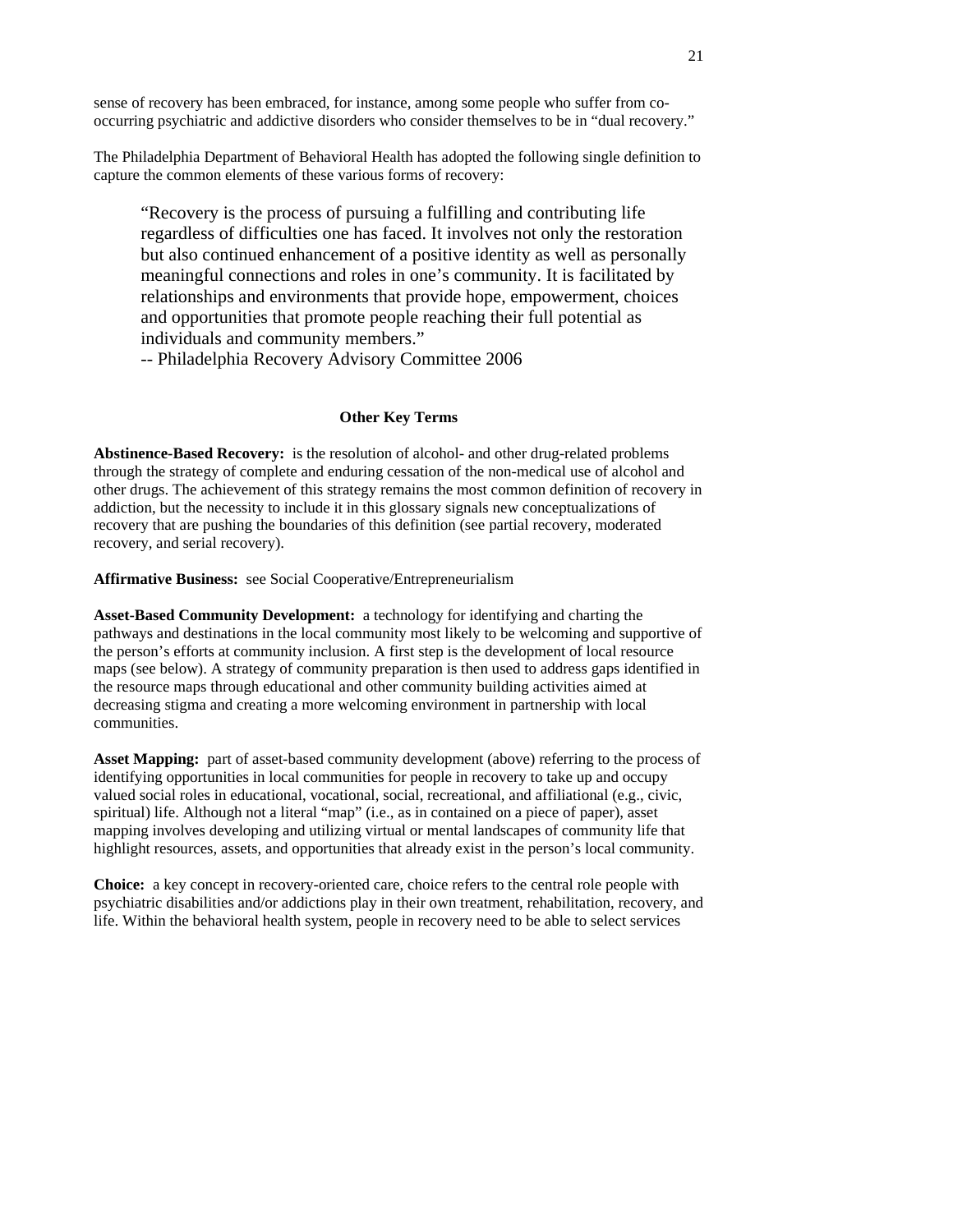and supports from among an array of meaningful options (see menu below) based on what they will find most responsive to their condition and effective in promoting their recovery.

Both inside and outside of the behavioral health system, people in recovery have the right and responsibility for self-determination and making their own decisions, except for those rare circumstances in which the impact of the illness or addition contributes to their posing imminent risks to others or to themselves.

**Citizenship:** a strong connection to the rights, resources, roles, and responsibilities that society offers people through public institutions and associational life.

**Community Supports:** material and instrumental resources (including other people), and various forms of prostheses that enable people to compensate for enduring disabilities in the process of pursuing and being actively involved in naturally-occurring community activities of their choice.

**Consumer:** literally means someone who purchases services or goods from others. Historically has been used in mental health advocacy to offer a more active and empowered status to people who otherwise were being described as "clients" or "mental patients." Given that people in recovery have not really viewed themselves as consumers in the traditional sense (ala Ralph Nader), this term has never really generated or been met with wide-spread use.

**Continuity of Care/Contact:** is a phrase used to underscore the importance of sustained, consistent support over the course of recovery. Such support can come from living within a community of shared experience and hope, but also can refer to the reliable and enduring relationship between the individual in recovery and his or her recovery coach. Such sustained continuity is in marked contrast to the transience of relationships experienced by those who have moved through multiple levels of care or undergone multiple treatment relationships.

**Disparities in Healthcare:** differences in access, quality, and/or outcomes of health care based on such issues as race, ethnicity, culture, gender, sexual or religious orientation, social class, or geographic region.

**Empowerment:** is the experience of acquiring power and control over one's own life decisions and destiny. Within the addiction recovery context, there are two different relationships to power. Among the culturally empowered (those to whom value is ascribed as a birthright), addiction-related erosion of competence is often countered by a preoccupation with power and control. It is not surprising then that the transformative breakthrough of recovery is marked by a deep experience of surrender and an acceptance of powerlessness.

In contrast, the culturally disempowered (those from whom value has been systematically withheld) are often attracted to psychoactive drugs in their desire for power, only to discover over time that their power has been further diminished. Under these conditions, the initiation of recovery is often marked by the assumption of power and control rather than an abdication or surrender of power.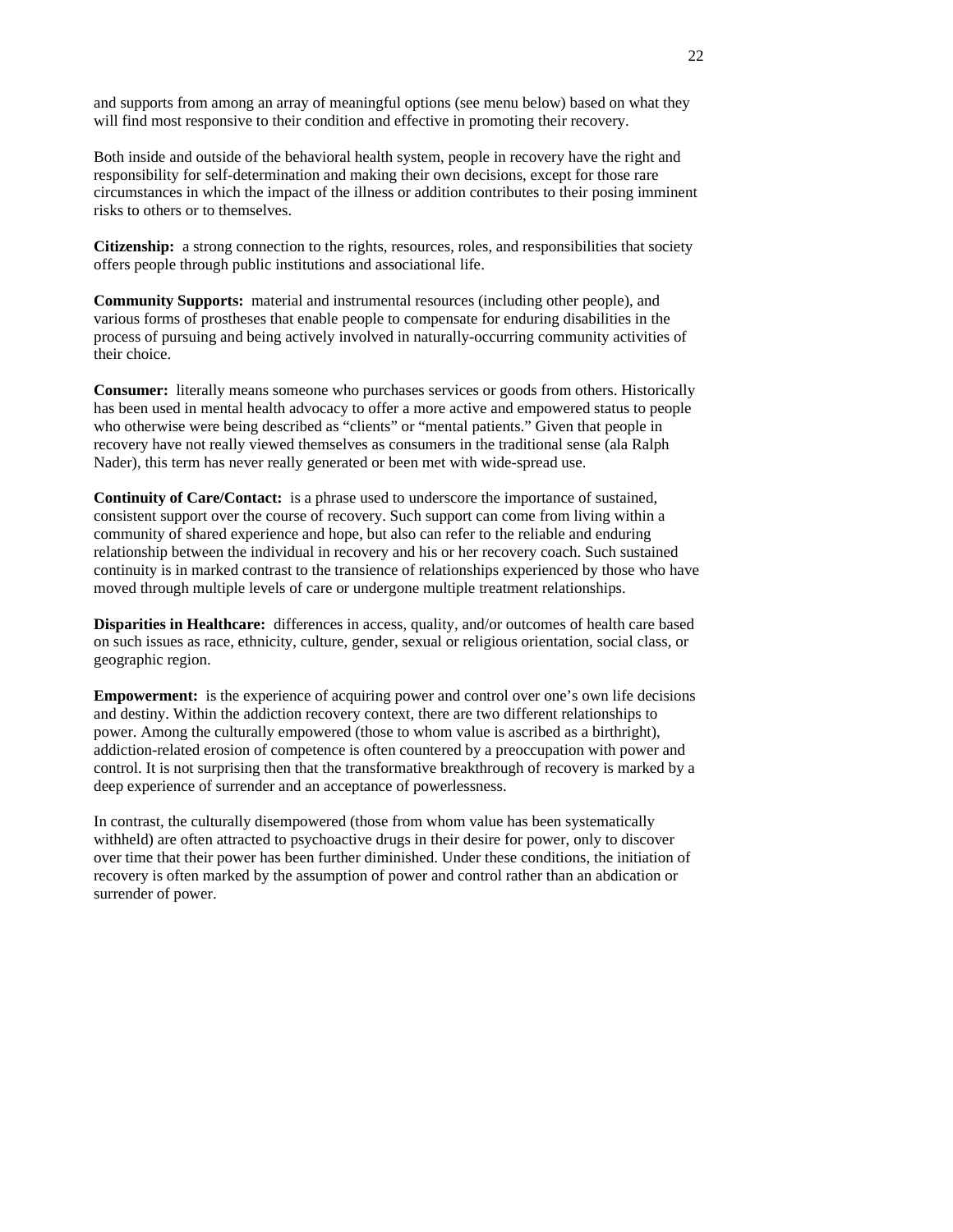Within the mental health context, empowerment typically refers to a person first taking back control of his or her own health care decisions prior to regaining control of his or her major life decisions and destiny. As such, "empowerment" has been used most by advocacy groups in their lobbying efforts to make mental healthcare more responsive and person-centered.

In either community, empowerment is meant to be inspiring, horizon-raising, energizing, and galvanizing. The concept of empowerment applies to communities as well as individuals. It posits that the only solution to the problems of addiction and/or mental health in disempowered communities lies within those very communities. It is important to note that, by definition, one person cannot "empower" another, as to do so undermines the very premise of the term, which attributes power over the person's decisions, recovery journey, and life to the person him or herself.

**Evidence-Based Practices:** are clinical, rehabilitative, and supportive practices that have scientific support for their efficacy (under ideal conditions) and effectiveness (in real world settings). Advocacy of evidence-based practice is a commitment to use those approaches that have the best scientific support, and, in areas where research is lacking, a commitment to measure and use outcomes to elevate those practices that have the greatest impact on the quality of life of individuals, families and communities.

**Faith-Based Recovery:** is the resolution of alcohol and other drug problems within the framework of religious experience, beliefs, and rituals and/or within the mutual support of a faith community. Faith-based recovery frameworks may serve as adjuncts to traditional recovery support programs or serve as alternatives to them.

**Harm Reduction (as a stage of recovery):** is most often viewed as an alternative to, and even antagonistic to, recovery, but can also be viewed as a strategy of initiating or enhancing early recovery. The mechanisms through which this can occur include preventing the further depletion of recovery capital, increasing recovery capital when it does not exist, and enhancing the person's readiness for recovery via the change-encouraging relationships through which harm reduction approaches are delivered.

**Inclusion:** refers to a person's right to be afforded access to, and to participate in, naturally occurring community activities of his or her choice.

**Illness Self-management:** is the mastery of knowledge about one's own illness and assumption of primary responsibility for alleviating or managing the symptoms and limitations that result from it. Such self-education and self-management shifts the focal point in disease management from the expert caregiver to the person with the illness.

# **Individualized Care:** see Person-Centered Care.

**Indigenous Healers and Institutions:** are people and organizations in the natural environment of the recovering person who offer words, ideas, rituals, relationships, and other resources that help initiate and/or sustain the recovery process. They are distinguished from professional healers and institutions not only by training and purpose, but through relationships that are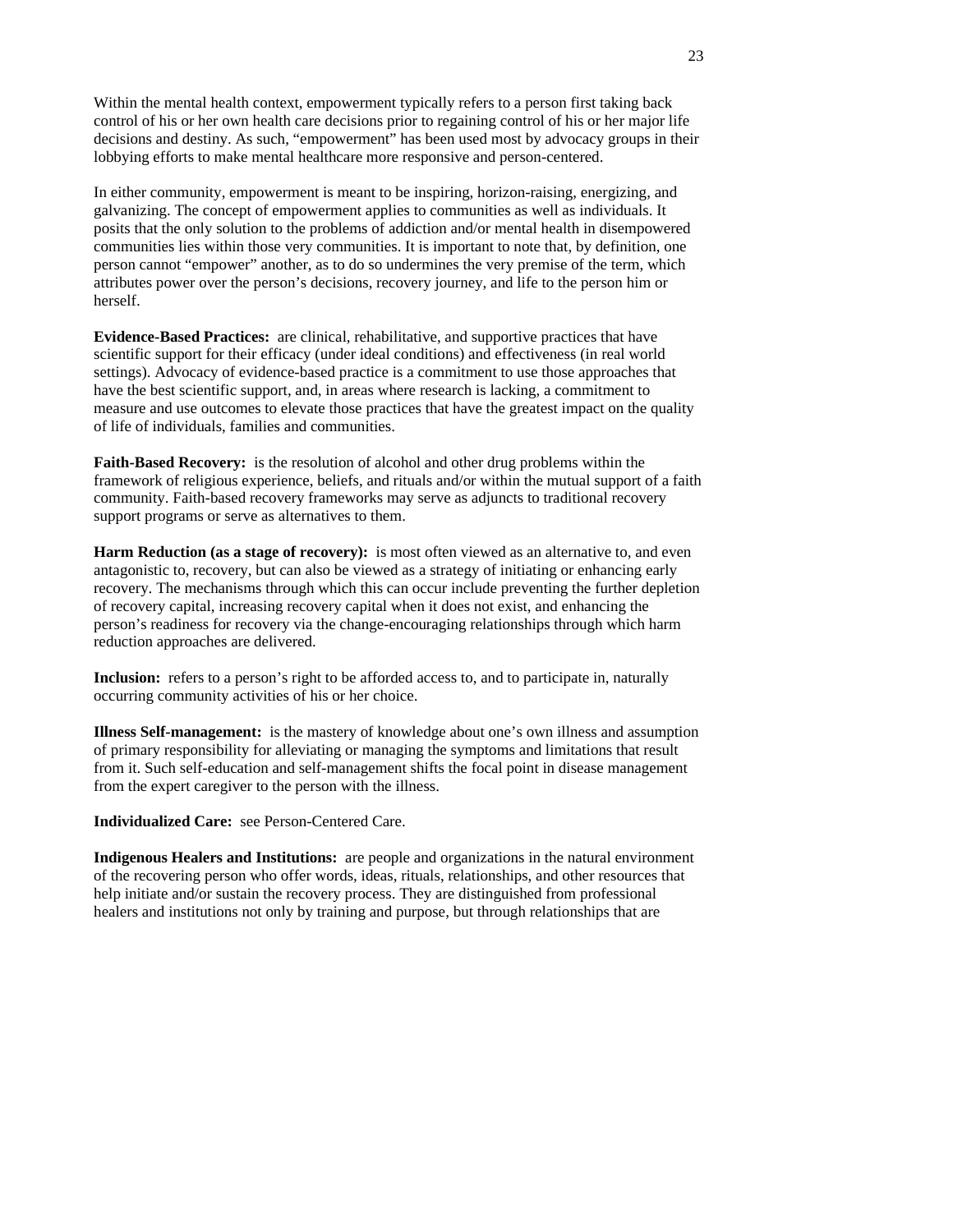culturally-grounded, enduring, and often reciprocal and/or non-commercialized.

**Initiating Factors:** are those factors that spark a commitment to recovery and an entry into the personal experience of recovery. Factors which serve this recovery priming function are often quite different than factors that later serve to sustain recovery. Recovery-initiating factors can exist within the person and/or within the person's family and social environment as well as in the behavioral health system. These factors can include pain-based experiences, e.g., anguish, exhaustion, and boredom with addictive lifestyle; death of someone close; external pressure to stop using; experiences of feeling humiliated; increased health problems; failures or rejections; or suicidal thoughts.

Less well-recognized, however, are the hope- and pleasure-based experiences: pursuing interests and experiencing enjoyment and success; exposure to recovery role models; new intimate relationships; marriage, parenthood, or other major positive life change; a religious experience; or new opportunities.

**Jump Starts:** see Initiating Factors.

**Menu (of services and/or supports):** an array of options from which people can then choose to utilize those services and/or supports they expect will be most effective in assisting them to achieve their goals and most responsive to their individual, familial, and socio-cultural values, needs, and preferences.

**Micro Enterprise:** see Social Cooperative/Entrepreneurialism.

**Moderated Recovery:** is the resolution of alcohol or other drug problems through reduction of alcohol or other drug consumption to a sub-clinical level (shifting the frequency, dosage, method of administration, and contexts of drug use) that no longer produces harm to the individual or society. The concept takes on added utility within the understanding that alcohol and other drug problems exist on a wide continuum of severity and widely varying patterns of acceleration and deceleration.

The prospects of achieving moderated recovery diminish in the presence of lower age of onset, heightened problem severity, the presence of co-occurring psychiatric illness, and low social support. The most common example of moderated resolution can be found in studies of people who develop alcohol and other drug-related problems during their transition from youth to adulthood. Most of these individuals do not go on to develop enduring substance-related problems, but instead moderate their use through the process of maturation.

**Motivational Interventions:** is a non-confrontational approach to eliciting recovery-seeking behaviors that was developed by Miller and Rollnick. This approach emphasizes relationshipbuilding (expressions of empathy), heightening discrepancy between an individual's personal goals and present circumstances, avoiding argumentation (activation of problem-sustaining defense structure), rolling with resistance (emphasizing respect for the person experiencing the problem and his or her sense of necessity and confidence to solve the problem), and supporting self-efficacy (expressing confidence in the individual's ability to recovery and expressing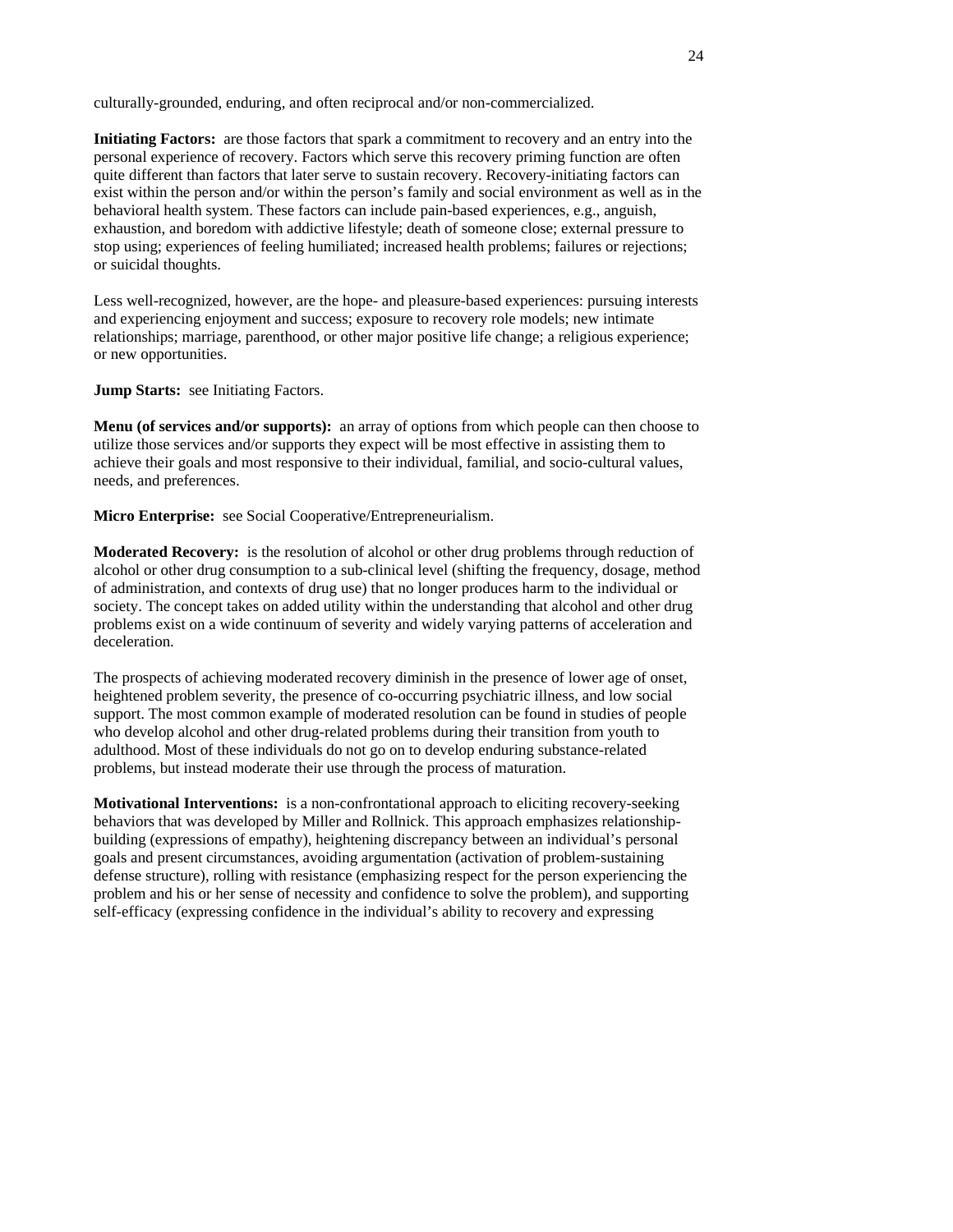confidence that they will recovery). As a technique of preparing people to change, motivational interviewing is an alternative to waiting for an individual to "hit bottom" and an alternative to confrontation-oriented intervention strategies.

**Multiple Pathways of Recovery:** reflects the diversity of how people enter into and pursue their recovery journey. Multiple pathway models contend that there are multiple pathways into psychiatric disorder and addiction that unfold in highly variable patterns, courses and outcomes; that respond to quite different treatment approaches; and that are resolved through a wide variety of recovery styles and support structures. This is particularly true among ethnic minority and religious communities, but diversity is to be found wherever there are people of different backgrounds.

**Mutual Support/Aid Groups:** are groups of individuals who share their own life experiences, strengths, strategies for coping and hope about recovery. Often called "self-help" groups, they more technically involve an admission that efforts at self-help have failed and that the help and support of others is needed. Mutual aid groups are based on relationships that are personal rather than professional, reciprocal rather than fiduciary, free rather than fee-based, and enduring rather than transient (see also Indigenous Healers and Institutions).

**Natural Recovery:** is a term used to describe those who have initiated and sustained recovery from a behavioral health disorder without professional intervention or involvement in a formal mutual aid group. Since people in this form of recovery neither access nor utilize behavioral health services, it is difficult to establish the prevalence or nature of this process, but it is believed to be common.

**New Recovery Advocacy Movement:** depicts the collective efforts of grassroots recovery advocacy organizations whose goals are to: 1) provide an unequivocal message of hope about the potential of long term recovery from behavioral health disorders, and 2) to advocate for public policies and programs that help initiate and sustain such recoveries. The core strategies of the New Recovery Advocacy Movement are: 1) recovery representation, 2) recovery needs assessment, 3) recovery education, 4) recovery resource development, 5) policy (rights) advocacy, 6) recovery celebration, and 7) recovery research.

**Natural Support:** technical term used to refer to people in a variety of roles who are engaged in supportive relationships with people in recovery outside of behavioral health settings. Examples of natural supports include family, friends, and other loved ones, landlords, employers, neighbors, or any other person who plays a positive, but non-professional, role in someone's recovery.

**Partial Recovery:** is 1) the failure to achieve full symptom remission, but the achievement of a reduced frequency, duration, and intensity of symptoms and a reduction in personal and social costs associated with one's disorder, or 2) the elimination of symptoms (e.g., achievement of complete abstinence from alcohol and other drugs) but a failure to achieve parallel gains in physical, emotional, relational, and spiritual health. Partial recovery may precede full recovery or constitute a sustained outcome.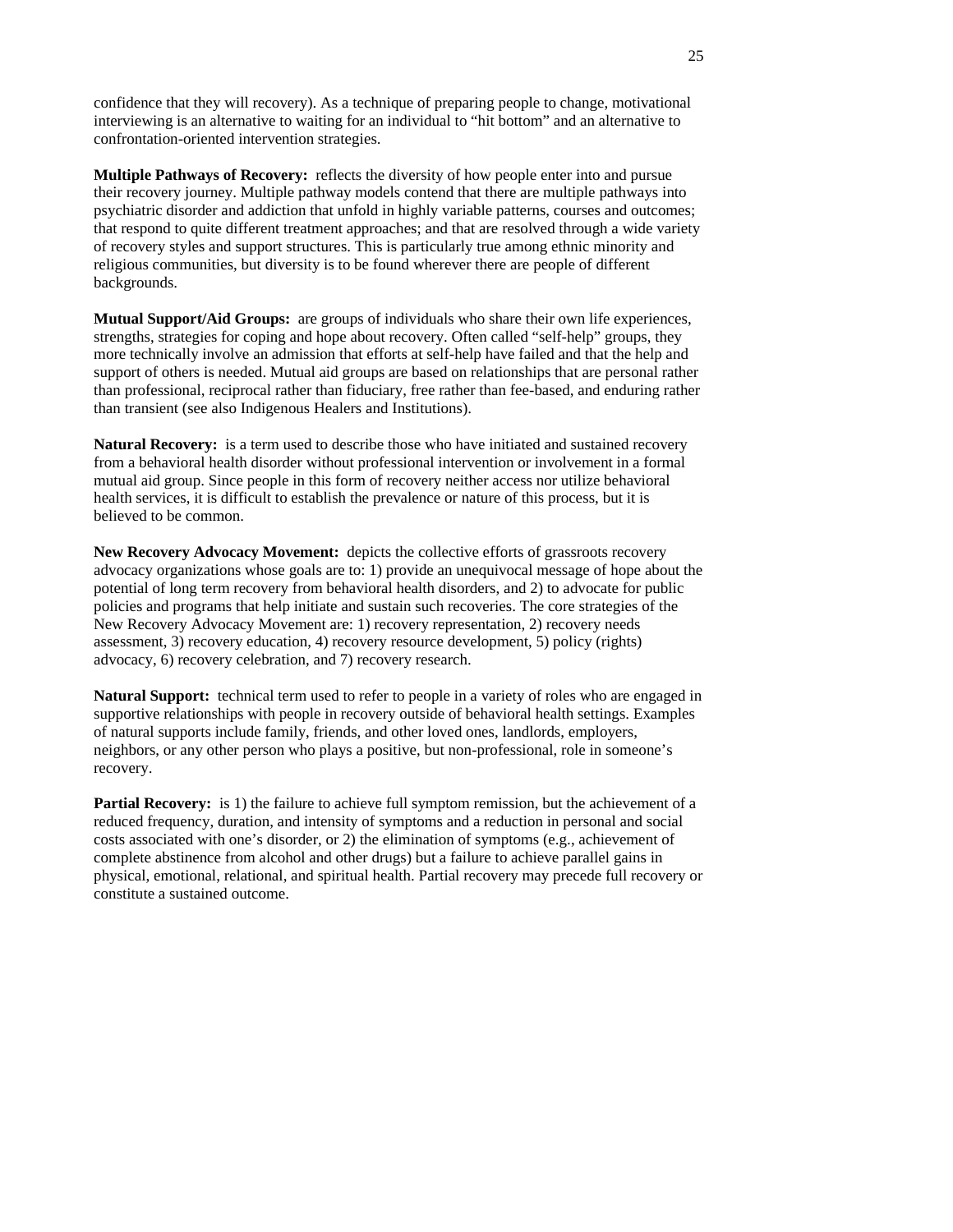**Peer:** within behavioral health, this term is used to refer to someone else who has experienced first-hand, and is now in recovery from, a mental illness and/or addiction.

**Peer-Delivered Services:** any behavioral health services or supports provided by a person in recovery from a mental illness and/or addiction. This includes, but is not limited to, the activities of peer specialists or peer support providers (see below), encompassing also any conventional behavioral health intervention which a person in recovery is qualified to provide.

Examples of these activities range from medication assessment and administration by psychiatrists and nurses who disclose that they are in recovery to illness management and recovery education by peers trained in providing this evidence-based psychosocial intervention. An underlying assumption here is that there is "value added" to any service or support provided by someone who discloses his or her own recovery journey, as such disclosure serves to combat stigma and inspire hope.

**Peer-Operated or Peer-Run Programs:** a behavioral health program that is developed, staffed, and/or managed by people in recovery. In contrast to peer-run businesses (described below) which are self-sustaining and able to generate profits, peer-run programs are typically privatenon-profit and oriented to providing behavioral health services and supports such as respite care, transportation to and from healthcare appointments, recovery education, and advocacy.

## **Peer-Run Businesses:** see Social Cooperative/Entrepreneurialism

**Peer Specialist:** a peer (see above) who has been trained and employed to offer peer support to people with behavioral health conditions in any of a variety of settings. These settings may range from assertive or homeless outreach in shelters, soup kitchens, or on the streets, to part of a multi-disciplinary inpatient, intensive outpatient, or ambulatory team, to roles within peer-run or peer-operated programs (see below).

**Peer Support:** while falling along a theoretical continuum, peer support differs both from traditional mutual support groups as well as from consumer-run drop-in centers or businesses. In both mutual support groups and consumer-run programs, the relationships peers have with each other are thought to be reciprocal in nature; even though some peers may be viewed as more skilled or experienced than others, all participants are expected to benefit. Peer support, in contrast, is conceptualized as *involving one or more persons who have a history of significant improvement in either a mental illness and/or addiction and who offers services and/or supports to other people with mental illnesses or addictions that are considered to be not as far along in their own recovery process*.

**Person-Centered Care:** behavioral health care that is based on the person's and/or family's self-identified hopes, aspirations, and goals, which build on the person's and/or family's own assets, interests, and strengths, and which is carried out collaboratively with a broadly-defined recovery management team that includes formal care providers as well as others who support the person's or family's own recovery efforts and processes, such as employers, landlords, teachers, and neighbors.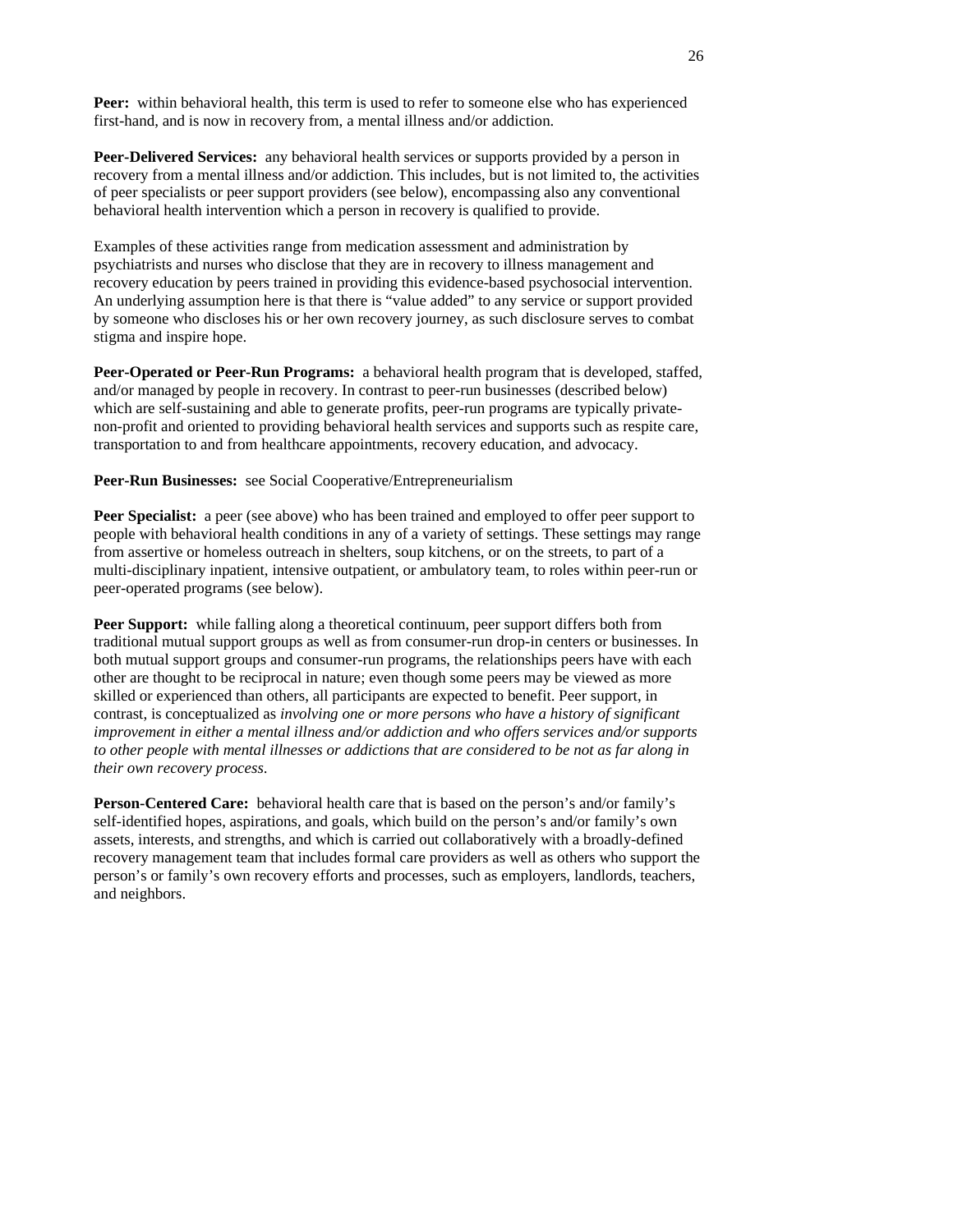**Person in Recovery:** a person who has experienced a mental illness and/or addiction and who has made progress in learning about and managing his or her behavioral health condition and in developing a life outside of, or in addition to, this condition.

**Recovery Capital:** is the quantity and quality of internal and external resources that one can bring to bear on the initiation and maintenance of recovery from a life-changing disorder. In contrast to those achieving natural recovery, most people with psychiatric or addictive disorders entering treatment have never had much recovery capital or have dramatically depleted such capital by the time they seek help.

**Recovery Celebration:** is an event in which recovered and recovering people assemble to honor the achievement of recovery. Such celebrations serve both healing and mutual support functions but also (to the extent that such celebrations are public) serve to combat social stigma attached to addiction or mental illness by putting a human face on behavioral health disorders and by conveying living proof of the possibility and enduring nature of recovery from these disorders.

**Recovery Coach/Guide (Recovery Support Specialist):** is a person who helps remove personal and environmental obstacles to recovery, links the newly recovering person to the recovery community and his or her broader local community, and, where not available in the natural community, serves as a personal guide and mentor in the management of personal and family recovery.

**Recovery Community (Communities of Recovery):** is a term used to convey the sense of shared identity and mutual support of those persons who are part of the social world of recovering people. The recovery community includes individuals in recovery, their family and friends, and a larger circle of "friends of recovery" that include both practitioners working in the behavioral health fields as well as recovery supporters within the wider community. Recovery management is based on the assumption that there is a well-spring of untapped hospitality and service within this community that can be mobilized to aid those seeking recovery for themselves and their families.

"Communities of recovery" is a phrase coined by Kurtz to convey the notion that there are multiple recovery communities and that people in recovery may need to be introduced into those communities where the individual and the group will experience a goodness of "fit." The growth of these divergent communities reflects the growing varieties of recovery experiences.

**Recovery Management:** is the provision of engagement, education, monitoring, mentoring, support, and intervention technologies to maximize the health, quality of life, and level of productivity of persons with severe behavioral health disorders. Within the framework of recovery management, the "management" of the disorder is the responsibility of the person with the disorder. The primary role of the professional is that of the recovery consultant, guide, or coach.

**Recovery-Oriented Practice:** a practice oriented toward promoting and sustaining a person's recovery from a behavioral health condition. DMHAS policy defines recovery-oriented practice as one that "*identifies and builds upon each individual's assets, strengths, and areas of health*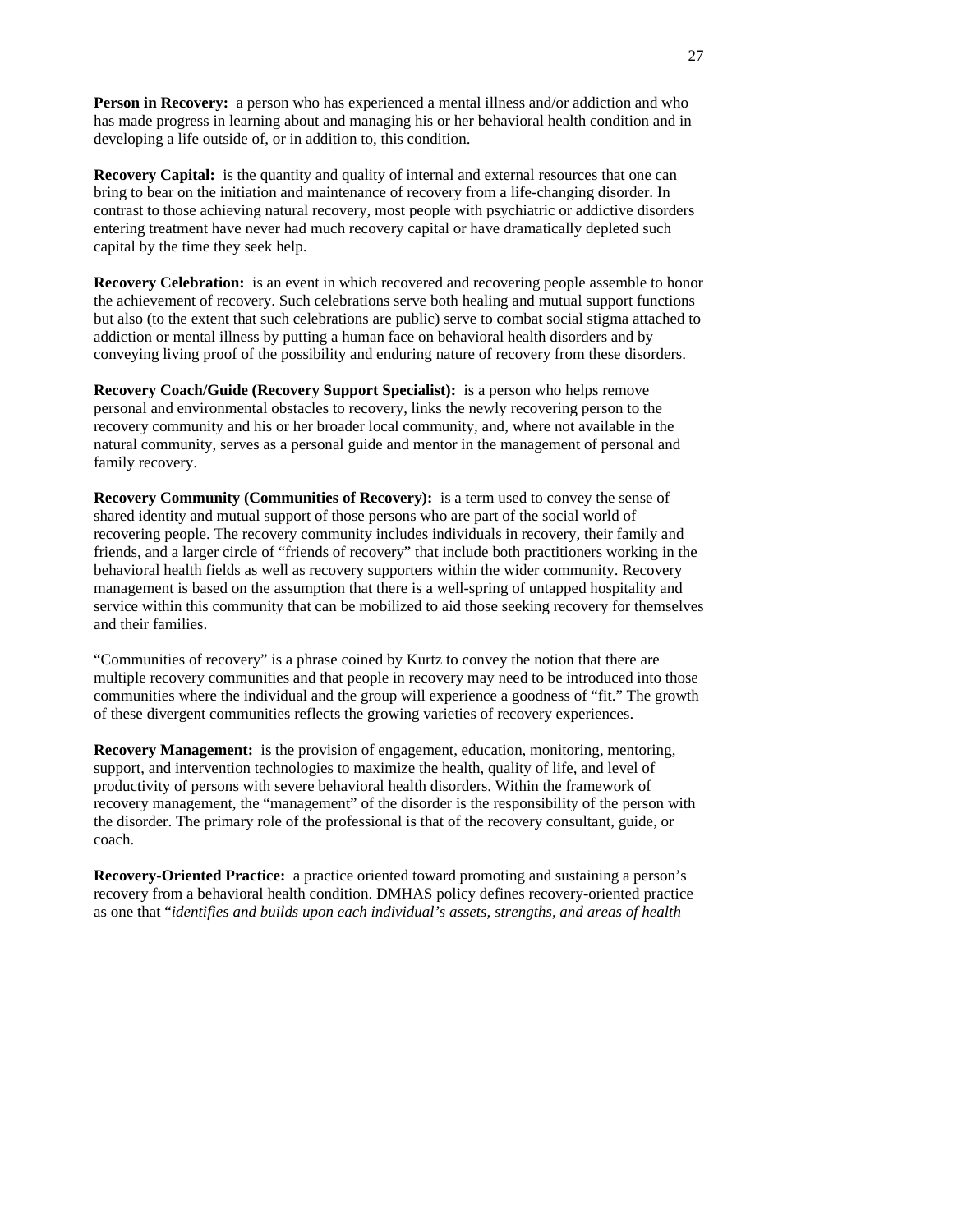*and competence to support the person in managing his or her condition while regaining a meaningful, constructive, sense of membership in the broader community."* 

**Recovery-Oriented Systems of Care:** are systems of health and human services that affirm hope for recovery, exemplify a strengths-based orientation, and offer a wide spectrum of services and supports aimed at promoting resilience and long term recovery from behavioral health disorders.

**Recovery Planning and Recovery Plans:** in contrast to a treatment or service plan, is developed, implemented, revised, and regularly evaluated by the client. Consisting of a master recovery plan and regular implementation/action plans, the recovery plan covers life domains in addition to behavioral health issues (e.g., physical, employment, finances, legal, family, social life, personal, education, and spiritual). In mental health settings, recovery planning follows the principles described above under person-centered care.

**Recovery Priming:** see Initiating Factors.

**Recovery Support Services:** are designed to 1) remove personal and environmental obstacles to recovery, 2) enhance identification and participation in the recovery community, and 3) enhance the quality of life of the person in recovery. Such services include outreach, engagement and intervention services; recovery guiding or coaching, post-treatment monitoring and support; sober or supported housing; transportation; child care; legal services; educational/vocational supports; and linkage to leisure activities.

**Serial Recovery:** is the process through which individuals with multiple concurrent or sequential problems resolve these problems and move toward optimum level of functioning and quality of life. Serial recovery refers to the process of sequentially shedding two or more drugs, or to the overlapping processes involved in recovering from addiction and co-occurring psychiatric or other physical disorders.

**Social Cooperative/Entrepreneurialism:** the development and operation of small businesses ("micro enterprises") by people in recovery based on their talents and interests and in partnership with their local community. The resulting businesses offer goods and services to the general public and may be either for profit or not for profit, but should be at least financially selfsustaining, although perhaps subsidized through tax breaks or other government means.

**Spirituality:** refers to a system of religious beliefs and/or a heightened sense of perception, awareness, performance, or being that informs, heals, connects, or liberates. For people in recovery, it is a connection with hidden resources within and outside of the self. There is a spirituality that derives from pain, a spirituality that springs from joy or pleasure, and a spirituality that can flow from the simplicity of daily life. For many people, the spiritual has the power to sustain them through adversity and inspire them to make efforts toward recovery. For some, this is part of belonging to a faith community, while for others is may be the spirituality of fully experiencing the subtlety and depth of the ordinary as depicted in such terms as harmony, balance, centeredness, or serenity. All of these can be part of the many facets of recovery.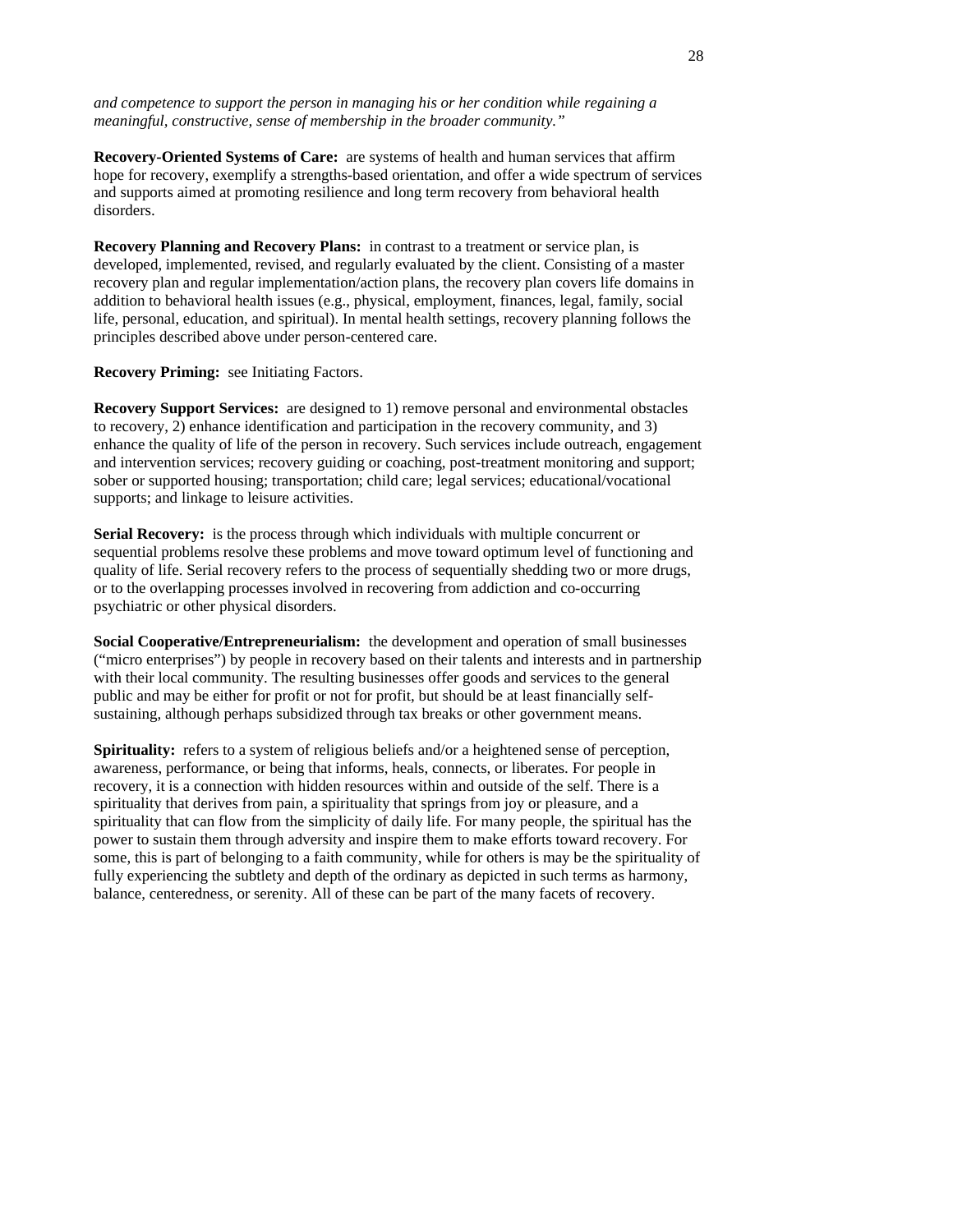**Triggering Mechanisms:** see Initiating Factors.

**User/Service Recipient:** a person who receives or uses behavioral health services and/or supports, preferred by some people as an alternative to "consumer" or "person in recovery."

**Valued-Based Practice:** a practice which has not yet accrued a base of evidence demonstrating its effectiveness in promoting recovery, but for which there are other persuasive reasons to view it as having been a helpful resource, and as being a helpful resource in the future, for people with behavioral health conditions. Examples of value-based practices include peer-based services that offer hope, role modeling, and mentoring and culturally-specific programs oriented toward cultural subgroups.

**WRAP (Wellness Recovery Action Planning):** a self-help approach to illness management and wellness promotion developed by Mary Ellen Copeland.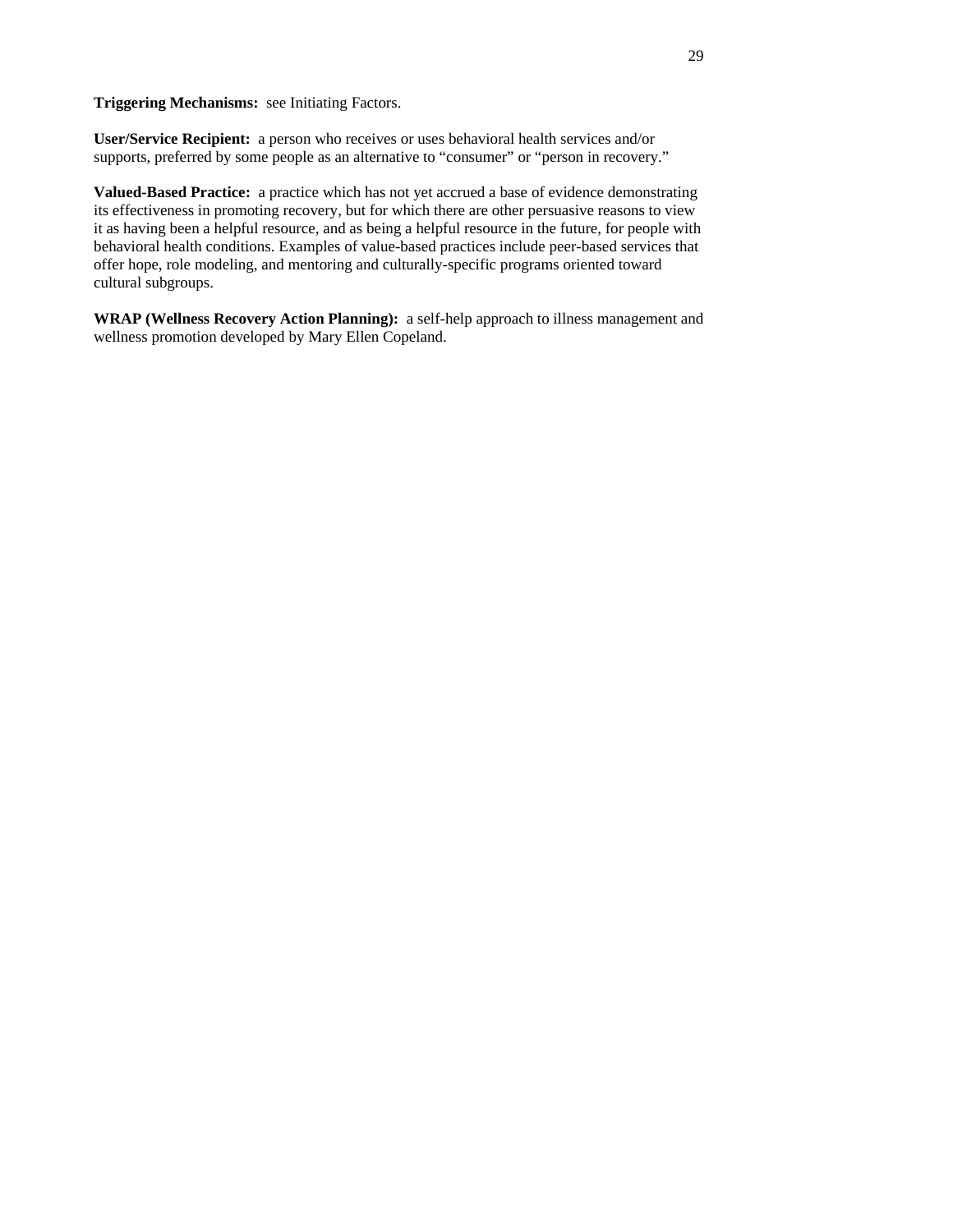# **Moving from a Deficit-Based to a Strengths-Based Approach to Care**

| <b>Presenting</b>                                           | <b>Deficit-based Perspective</b>                                                                                                                                                                |                                                                                                                                                                                                                                                                                                                                        | <b>Recovery-oriented, Asset-based Perspective</b>                                                                                                                                                                                                                                                                                                                                                                                                                            |                                                                                                                                                                                                                                                                                                                                                                                                                                                                                                                                                                                                                                                       |  |  |  |
|-------------------------------------------------------------|-------------------------------------------------------------------------------------------------------------------------------------------------------------------------------------------------|----------------------------------------------------------------------------------------------------------------------------------------------------------------------------------------------------------------------------------------------------------------------------------------------------------------------------------------|------------------------------------------------------------------------------------------------------------------------------------------------------------------------------------------------------------------------------------------------------------------------------------------------------------------------------------------------------------------------------------------------------------------------------------------------------------------------------|-------------------------------------------------------------------------------------------------------------------------------------------------------------------------------------------------------------------------------------------------------------------------------------------------------------------------------------------------------------------------------------------------------------------------------------------------------------------------------------------------------------------------------------------------------------------------------------------------------------------------------------------------------|--|--|--|
| <b>Situation</b>                                            | <b>Perceived Deficit</b>                                                                                                                                                                        | <b>Intervention</b>                                                                                                                                                                                                                                                                                                                    | <b>Perceived Asset</b>                                                                                                                                                                                                                                                                                                                                                                                                                                                       | Intervention                                                                                                                                                                                                                                                                                                                                                                                                                                                                                                                                                                                                                                          |  |  |  |
| Person re-<br>experiences<br>symptoms                       | Decompensation,<br>exacerbation or<br>relapse                                                                                                                                                   | Involuntary hospital-<br>ization; warning or<br>moralizing about<br>"high risk" behavior<br>(e.g., substance use or<br>"non-compliance")                                                                                                                                                                                               | Re-experiencing symptoms as a normal<br>part of the recovery journey; an<br>opportunity to develop, implement,<br>and/or apply coping skills and to draw<br>meaning from managing an adverse<br>event; symptoms are a way the self<br>speaks to the self-a call for change;<br>goal is not to eliminate but to listen.                                                                                                                                                       | Express empathy and help person avoid<br>sense of demoralization; highlight how long<br>it may have been since symptoms had<br>reappeared; provide feedback about the<br>length of time it takes to achieve sustained<br>change; offer advice on strategies to cope;<br>reinforce sense of self-efficacy; exposure to<br>"living proof" of potential for sustained<br>recovery                                                                                                                                                                                                                                                                        |  |  |  |
| <b>Person</b><br>demonstrates<br>potential for<br>self-harm | Increased risk of<br>suicide                                                                                                                                                                    | Potentially intrusive<br>efforts to "prevent<br>suicide"                                                                                                                                                                                                                                                                               | Indicators of potential for self-harm are<br>important signals to respond differently.<br>The person is likely to have a weakened<br>sense of efficacy and feel demoralized,<br>and thus may require additional support.<br>On the other hand, the person has<br>already survived tragic circumstances<br>and extremely difficult ordeals, and<br>should be praised for his or her prior<br>resilience and perseverance.                                                     | Rather than reducing risk, the focus is on<br>promoting safety. Supportive, ongoing<br>efforts are oriented to "promote life," e.g.,<br>enabling people to write their own safety/<br>prevention plans and advance directives.<br>Express empathy; reinforce efficacy and<br>autonomy; enhance desire to live by eliciting<br>positive reasons and motivations, with the<br>person, not the provider, being the source of<br>this information. Help promote a life that is<br>incongruent with self-injury.                                                                                                                                           |  |  |  |
| <b>Person takes</b><br>medication<br>irregularly            | Person lacks<br>insight regarding<br>his or her need for<br>meds; is in denial<br>of illness; is non-<br>compliant with<br>treatment: and<br>needs monitoring<br>to take meds as<br>prescribed. | Medication may be<br>administered, or at<br>least monitored, by<br>staff; staff may use<br>cigarettes, money, or<br>access to resources as<br>incentives to take<br>meds; person is told<br>to take the meds or<br>else he or she will be<br>at risk of relapse or<br>decompensation, and<br>therefore may need to<br>be hospitalized. | Prefers alternative coping strategies<br>(e.g., exercise, structures time, spends)<br>time with family) to reduce reliance on<br>medication; has a crisis plan for when<br>meds should be used. Alternatively,<br>behavior may reflect ambivalence<br>regarding medication use which is<br>understandable and normal, as appro-<br>ximately half of people with any chronic<br>health condition (e.g., diabetes, asthma)<br>will not take their medication as<br>prescribed. | Individual is educated about the risks and<br>benefits of medication; offered options based<br>on symptom profile and side effects; and is<br>encouraged to consider using meds as one<br>tool in the recovery process. In style and<br>tone, individual autonomy is respected and<br>decisions are ultimately the person and his or<br>her loves one's to make. Explore person's<br>own perspective on symptoms, illness, and<br>medication and invite him or her to consider<br>other perspectives. Person is resource for<br>important ideas and insights into the<br>problem and is invited to take an active role<br>in problem solving process. |  |  |  |

The following are examples of how language, thinking, and practice shift in the evolution of a recovery-oriented system of care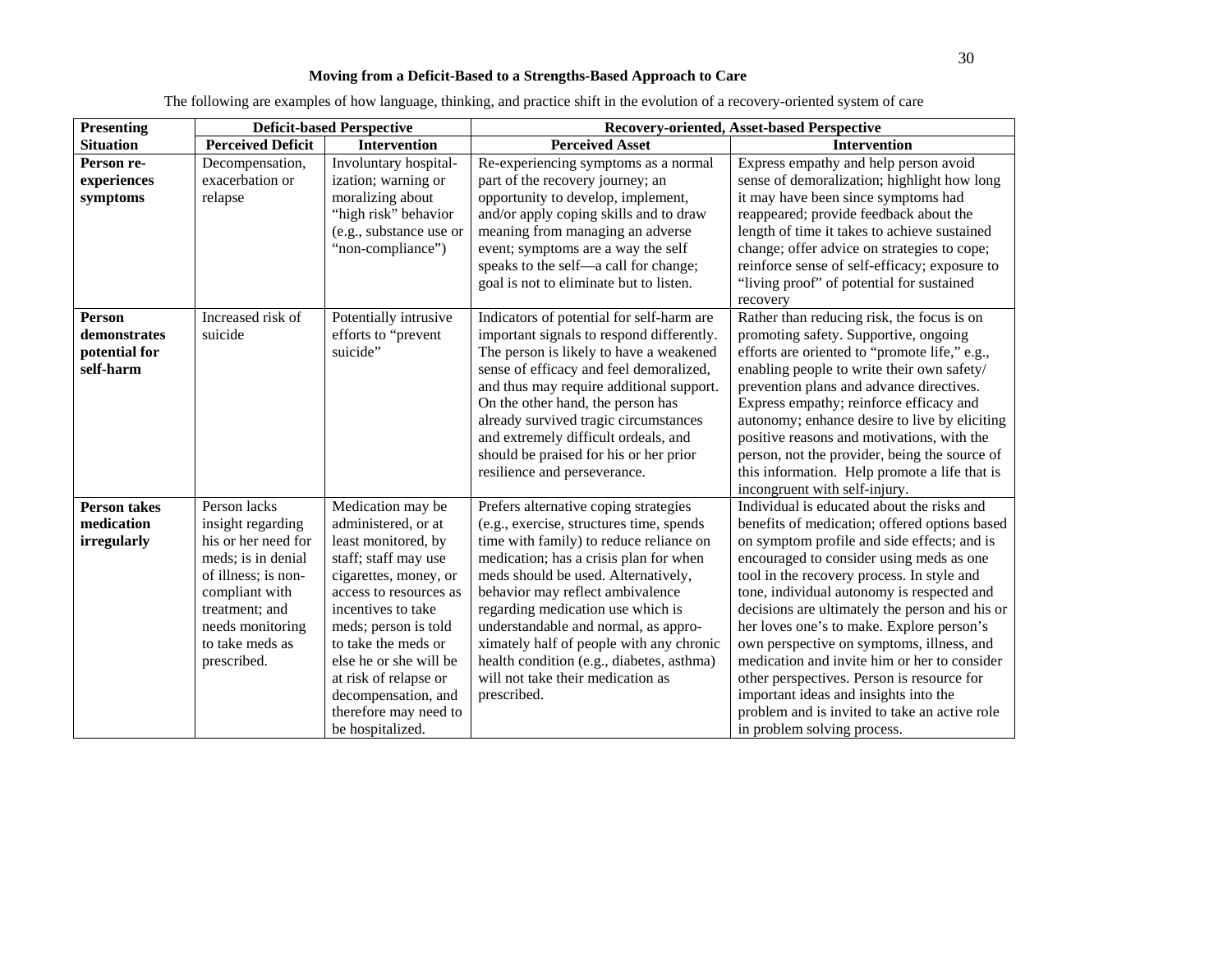| <b>Presenting</b>                                                                     | <b>Deficit-based Perspective</b>                                                                                                                                            |                                                                                                                                                                                                                 | Recovery-oriented, Asset-based Perspective                                                                                                                                                                                                                                                                                                                                                                                                                                                                                                |                                                                                                                                                                                                                                                                                                                                                                                                                                                                                                                                                                                                                                                                                                                                                    |  |
|---------------------------------------------------------------------------------------|-----------------------------------------------------------------------------------------------------------------------------------------------------------------------------|-----------------------------------------------------------------------------------------------------------------------------------------------------------------------------------------------------------------|-------------------------------------------------------------------------------------------------------------------------------------------------------------------------------------------------------------------------------------------------------------------------------------------------------------------------------------------------------------------------------------------------------------------------------------------------------------------------------------------------------------------------------------------|----------------------------------------------------------------------------------------------------------------------------------------------------------------------------------------------------------------------------------------------------------------------------------------------------------------------------------------------------------------------------------------------------------------------------------------------------------------------------------------------------------------------------------------------------------------------------------------------------------------------------------------------------------------------------------------------------------------------------------------------------|--|
| <b>Situation</b>                                                                      | <b>Perceived Deficit</b>                                                                                                                                                    | Intervention                                                                                                                                                                                                    | <b>Perceived Asset</b>                                                                                                                                                                                                                                                                                                                                                                                                                                                                                                                    | <b>Intervention</b>                                                                                                                                                                                                                                                                                                                                                                                                                                                                                                                                                                                                                                                                                                                                |  |
| <b>Person makes</b><br>poor decisions                                                 | Person's judgment<br>is impaired by<br>illness or<br>addiction; is non-<br>compliant with<br>directives of staff;<br>is unable to learn<br>from experience                  | Potentially invasive<br>and controlling<br>efforts to "minimize<br>risk" and to protect<br>the person from<br>failure, rejection, or<br>the other negative<br>consequences of his<br>or her decisions           | Person has the right and capacity for<br>self-direction (i.e., Deegan's "dignity of<br>risk" and the "right to fail"), and is<br>capable of learning from his or her own<br>mistakes. Decisions and taking risks are<br>viewed as essential to the recovery<br>process, as is making mistakes and<br>experiencing disappointments and set<br>backs. People are not abandoned to the<br>negative consequences of their own<br>actions, however, as staff stand ready to<br>assist the person in picking up the pieces<br>and trying again. | Discuss with the person the pros, cons, and<br>potential consequences of taking risks in the<br>attempt to maximize his or her opportunities<br>for further growth and development. This<br>dialogue respects the fact that all people<br>exercise poor judgment at times, and that<br>making mistakes is a normal part of the<br>process of pursuing a gratifying and mean-<br>ingful life. Positive risk taking and working<br>through adversity are valued as means of<br>learning and development. Identify discre-<br>pancies between person's goals and<br>decisions. Avoid arguing or coercion, as<br>decisions made for others against their will<br>potentially increase their learned helpless-<br>ness and dependence on professionals. |  |
| Person stays<br>inside most of<br>the day                                             | Person is with-<br>drawing and<br>becoming<br>isolative; probably<br>a sign of the<br>illness; can only<br>tolerate low social<br>demands and<br>needs help to<br>socialize | Present the benefits<br>of spending time<br>outside of the house;<br>offer the person addi-<br>tional services to get<br>the person out of the<br>house to a clubhouse,<br>drop-in center, day<br>program, etc. | Person prefers to stay at home; is very<br>computer savvy; and has developed<br>skills in designing web pages; frequently<br>trades e-mails with a good network of<br>NET friends; plays postal chess or<br>belongs to collectors clubs; is a movie<br>buff or enjoys religious programs on<br>television. Person's reasons for staying<br>home are seen as valid.                                                                                                                                                                        | Explore benefits and drawbacks of staying<br>home, person's motivation to change, and<br>his or her degree of confidence. If staying<br>home is discordant with the person's goals,<br>begin to motivate for change by developing<br>discrepancies. If leaving the house is<br>important but the person lacks confidence,<br>support self-efficacy, provide empathy, offer<br>information/advice, respond to confidence<br>talk, explore hypothetical change, and offer<br>to accompany him or her to initial activities.                                                                                                                                                                                                                          |  |
| <b>Person denies</b><br>that he or she<br>has a mental<br>illness and/or<br>addiction | Person lacks<br>insight or is unable<br>to accept illness                                                                                                                   | Educate and help the<br>person accept diag-<br>noses of mental ill-<br>ness and/or addiction;<br>facilitate grieving<br>loss of previous self                                                                   | Acceptance of a diagnostic label is not<br>necessary and is not always helpful.<br>Reluctance to acknowledge stigmatizing<br>designations is normal. It is more useful<br>to explore the person's understanding of<br>his or her predicament and recognize<br>and explore areas for potential growth.                                                                                                                                                                                                                                     | In addition to exploring person's own<br>understanding of his or her predicament,<br>explore symptoms and ways of reducing,<br>coping with, or eliminating distress while<br>eliciting ways to live a more productive,<br>satisfying life. Providing normative<br>information about AOD consumption & its<br>consequences; eliciting client's own criteria<br>of when AOD use would be defined as a<br>problem.                                                                                                                                                                                                                                                                                                                                    |  |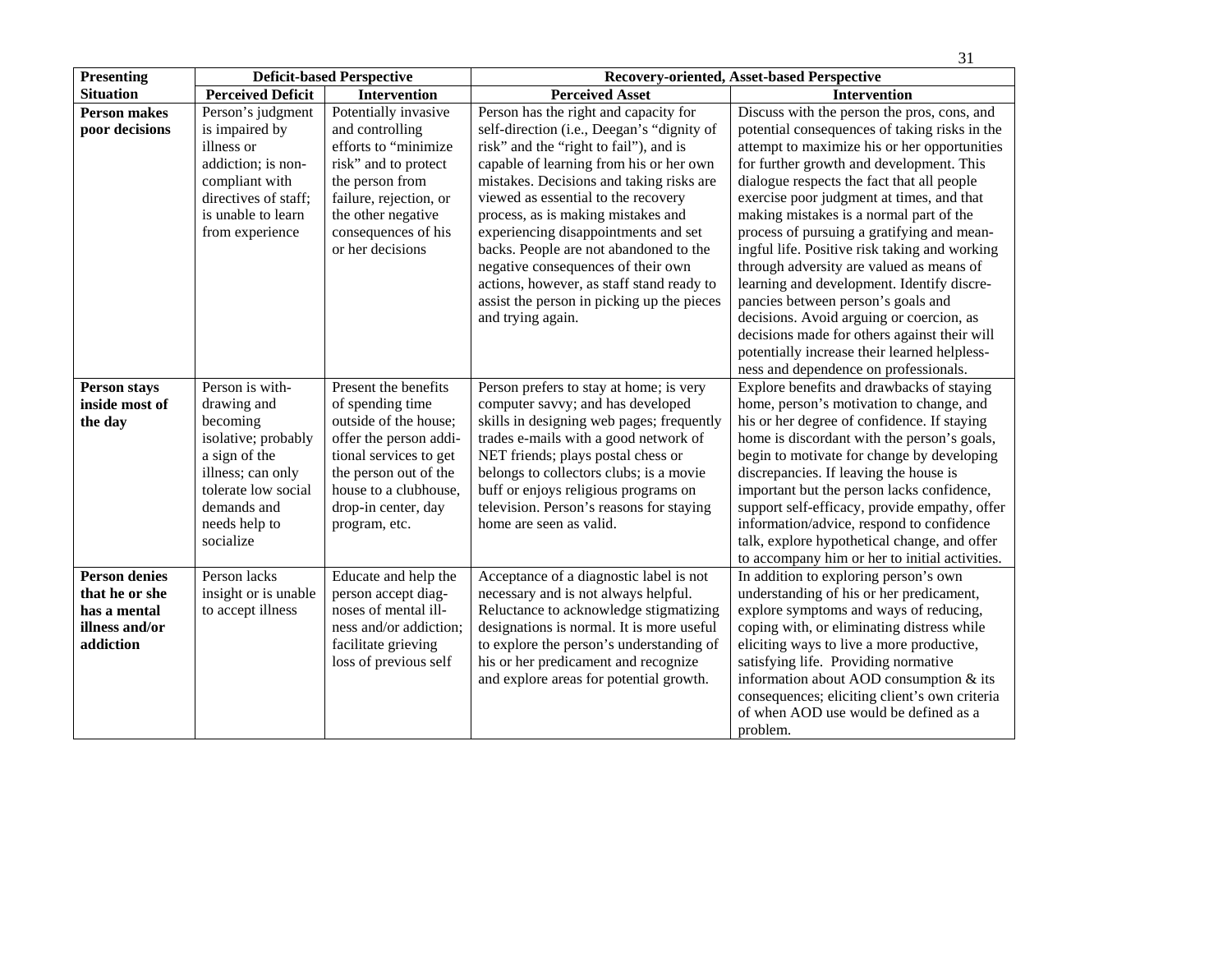| <b>Presenting</b>                                                                   | <b>Deficit-based Perspective</b>                                                                                                                                                                                                         |                                                                                                                                                                                                                                                                                                                                                                                                             | <b>Recovery-oriented, Asset-based Perspective</b>                                                                                                                                                                                                                                                                                                                                                                                                                                                                                                                                                                                                                                                                                                                                       |                                                                                                                                                                                                                                                                                                                                                                                                                                                                                                                                                                                                                                                                                                                                                                                                      |  |
|-------------------------------------------------------------------------------------|------------------------------------------------------------------------------------------------------------------------------------------------------------------------------------------------------------------------------------------|-------------------------------------------------------------------------------------------------------------------------------------------------------------------------------------------------------------------------------------------------------------------------------------------------------------------------------------------------------------------------------------------------------------|-----------------------------------------------------------------------------------------------------------------------------------------------------------------------------------------------------------------------------------------------------------------------------------------------------------------------------------------------------------------------------------------------------------------------------------------------------------------------------------------------------------------------------------------------------------------------------------------------------------------------------------------------------------------------------------------------------------------------------------------------------------------------------------------|------------------------------------------------------------------------------------------------------------------------------------------------------------------------------------------------------------------------------------------------------------------------------------------------------------------------------------------------------------------------------------------------------------------------------------------------------------------------------------------------------------------------------------------------------------------------------------------------------------------------------------------------------------------------------------------------------------------------------------------------------------------------------------------------------|--|
| <b>Situation</b>                                                                    | <b>Perceived Deficit</b>                                                                                                                                                                                                                 | <b>Intervention</b>                                                                                                                                                                                                                                                                                                                                                                                         | <b>Perceived Asset</b>                                                                                                                                                                                                                                                                                                                                                                                                                                                                                                                                                                                                                                                                                                                                                                  | <b>Intervention</b>                                                                                                                                                                                                                                                                                                                                                                                                                                                                                                                                                                                                                                                                                                                                                                                  |  |
| <b>Person sleeps</b><br>during the day<br>Person will not<br>engage in<br>treatment | Person's sleep<br>cycle is reversed,<br>probably due to<br>illness; needs help<br>to readjust sleep<br>pattern, to get out<br>during the day and<br>sleep at night.<br>Person is non-<br>compliant, lacks<br>insight, or is in<br>denial | Educate the person<br>about the importance<br>of sleep hygiene and<br>the sleep cycle; offer<br>advice, encourage-<br>ment, and inter-<br>ventions to reverse<br>sleep cycle<br>Subtle or overt<br>coercion to make<br>person take his or her<br>medications, attend<br>12-step or other<br>groups, and partici-<br>pate in other treat-<br>ments; alternatively,<br>discharge person<br>from care for non- | Person likes watching late-night TV; is<br>used to sleeping during the day because<br>he or she has always worked the night<br>shift; has friends who work the night<br>shift so prefers to stay awake so she or<br>he can meet them after their shift for<br>breakfast. Person's reasons for sleeping<br>through the day are viewed as valid.<br>Consider range of possible reasons why<br>person may not be finding available<br>treatments useful or worthy of his or her<br>time. It is possible that he or she has<br>ambivalence about treatment, has not<br>found treatment useful in the past, did<br>not find treatment responsive to his or<br>her needs, goals, or cultural values and<br>preferences. Also consider factors out-<br>side of treatment, like transportation, | Explore benefits and drawbacks of sleeping<br>through the day, the person's motivation to<br>change, the importance of the issue and his<br>or her degree of confidence. If sleeping<br>through the day is discordant with the<br>person's goals, begin to motivate change by<br>developing discrepancy, as above.<br>Compliance, and even positive behaviors<br>that result from compliance, do not equate,<br>or lead directly, to recovery. Attempts are<br>made to understand and support differences<br>in opinion so long as they cause no critical<br>harm to the person or others. Providers<br>value the "spirit of noncompliance" and see<br>it as sign of the person's lingering energy<br>and vitality. In other words, he or she has not<br>yet given up. Demonstrate the ways in which |  |
|                                                                                     |                                                                                                                                                                                                                                          | compliance                                                                                                                                                                                                                                                                                                                                                                                                  | child care, etc. Finally, appreciate the<br>person's assertiveness about his or her<br>preferences and choices of alternative<br>coping and survival strategies                                                                                                                                                                                                                                                                                                                                                                                                                                                                                                                                                                                                                         | treatment could be useful to the person in<br>achieving his or her own goals, beginning<br>with addressing basic needs or person's<br>expressed needs and desires; earn trust.<br>Exposure to recovery role models whose<br>personal stories and energy make recovery<br>contagious.                                                                                                                                                                                                                                                                                                                                                                                                                                                                                                                 |  |
| Person reports                                                                      | Person needs to                                                                                                                                                                                                                          | Schedule appoint-                                                                                                                                                                                                                                                                                                                                                                                           | Person says voices have always been                                                                                                                                                                                                                                                                                                                                                                                                                                                                                                                                                                                                                                                                                                                                                     | Explore with person the content, tone, and                                                                                                                                                                                                                                                                                                                                                                                                                                                                                                                                                                                                                                                                                                                                                           |  |
| hearing voices                                                                      | take medication to<br>reduce voices; if<br>person takes meds,<br>he or she needs to<br>identify and avoid<br>sources of stress<br>that exacerbate<br>symptoms                                                                            | ment with nurse or<br>psychiatrist for med<br>evaluation; make sure<br>person is taking meds<br>as prescribed; help<br>person identify and<br>avoid stressors                                                                                                                                                                                                                                               | there and views them as a source of<br>company, and is not afraid of them;<br>looks to voices for guidance. Alterna-<br>tively, voices are critical and disruptive,<br>but person has been able to reduce their<br>impact by listening to walkman, giving<br>them stern orders to leave him or her<br>alone, or confines them to certain parts<br>of the day then they pose least inter-<br>ference. Recognize that many people<br>hear voices that are not distressing.                                                                                                                                                                                                                                                                                                                | function of his or her voices. If the voices<br>are disruptive or distressing, educate person<br>about possible strategies for reducing or<br>containing voices, including but not limited<br>to medication. Ask person what has helped<br>him or her to manage voices in the past.<br>Identify the events or factors that make the<br>voices worse and those that seem to make<br>the voices better or less distressing. Plan<br>with the person to maximize the time he or<br>she is able to manage or contain the voices.                                                                                                                                                                                                                                                                         |  |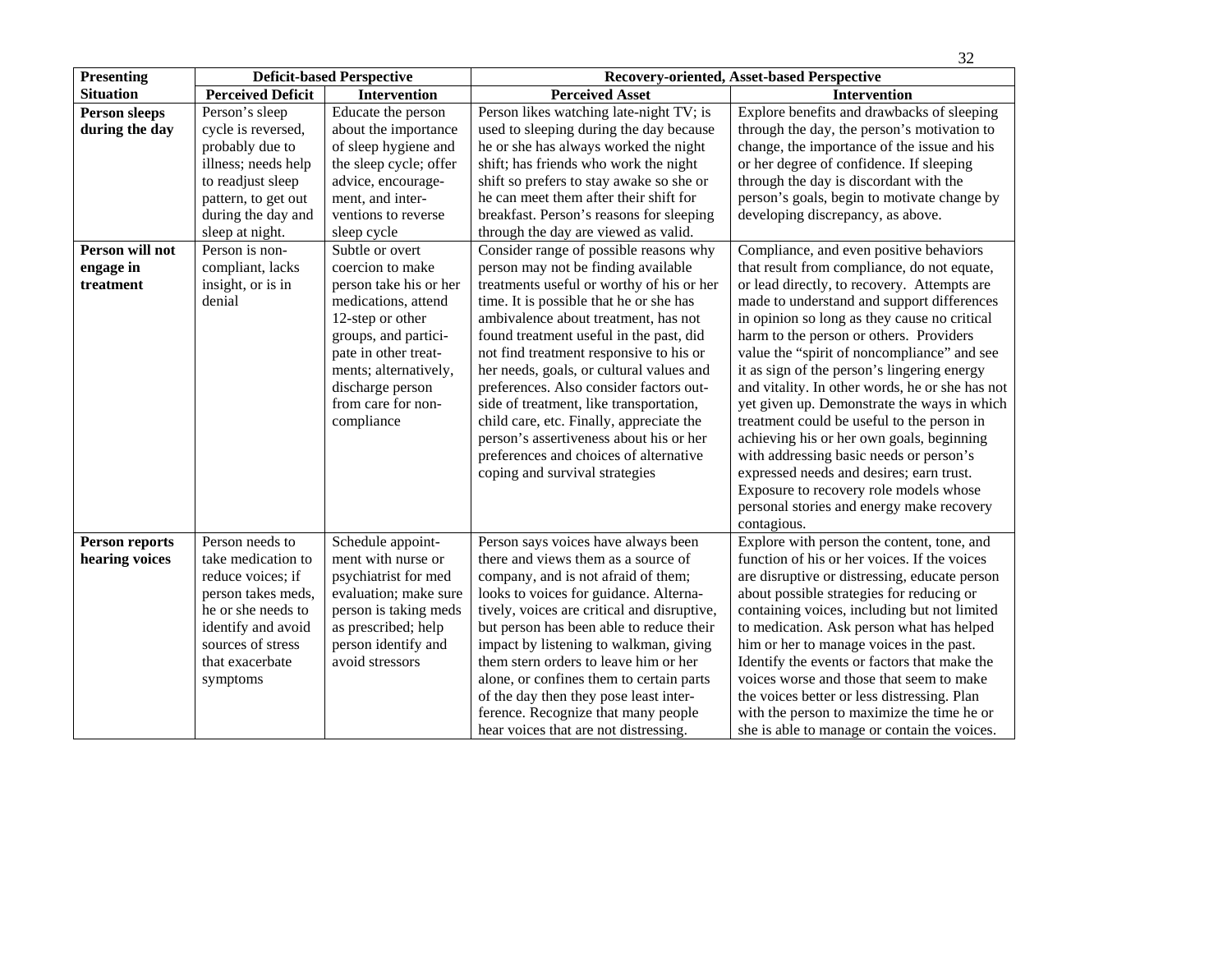| <b>Presenting</b>       | <b>Deficit-Based Perspective</b> |                        | <b>Recovery-oriented, Asset-based Perspective</b> |                            |  |
|-------------------------|----------------------------------|------------------------|---------------------------------------------------|----------------------------|--|
| <b>Situation</b>        | <b>Perceived Deficit</b>         | <b>Intervention</b>    | <b>Perceived Asset</b>                            | <b>Intervention</b>        |  |
| Family will not engage  | Family is non-                   | After one or two       | Staff recognizes that the                         | Staff actively engage      |  |
| in treatment activities | supportive, uncaring or          | attempts actively      | family has had a long                             | family in relating to      |  |
|                         | bridges are "burned" and         | engaging the family is | journey of which they                             | them by phone or in        |  |
|                         | so relationship is               | not attempted.         | know very little and are                          | person. They listen        |  |
|                         | permanently lost.                |                        | coping with possible                              | carefully to what has      |  |
|                         |                                  |                        | stress, grief and loss in                         | been successful and        |  |
|                         |                                  |                        | the best way they know.                           | difficult in family        |  |
|                         |                                  |                        | They are respected for                            | relationships in the past. |  |
|                         |                                  |                        | what they have been                               | They explore with the      |  |
|                         |                                  |                        | able to give in the past.                         | family and the person      |  |
|                         |                                  |                        |                                                   | about what kind of         |  |
|                         |                                  |                        |                                                   | relationship might work    |  |
|                         |                                  |                        |                                                   | for them at this point.    |  |
|                         |                                  |                        |                                                   | They work with helping     |  |
|                         |                                  |                        |                                                   | to identify possible ways  |  |
|                         |                                  |                        |                                                   | of relating that keep an   |  |
|                         |                                  |                        |                                                   | old connection or          |  |
|                         |                                  |                        |                                                   | establish a new            |  |
|                         |                                  |                        |                                                   | connection step by step.   |  |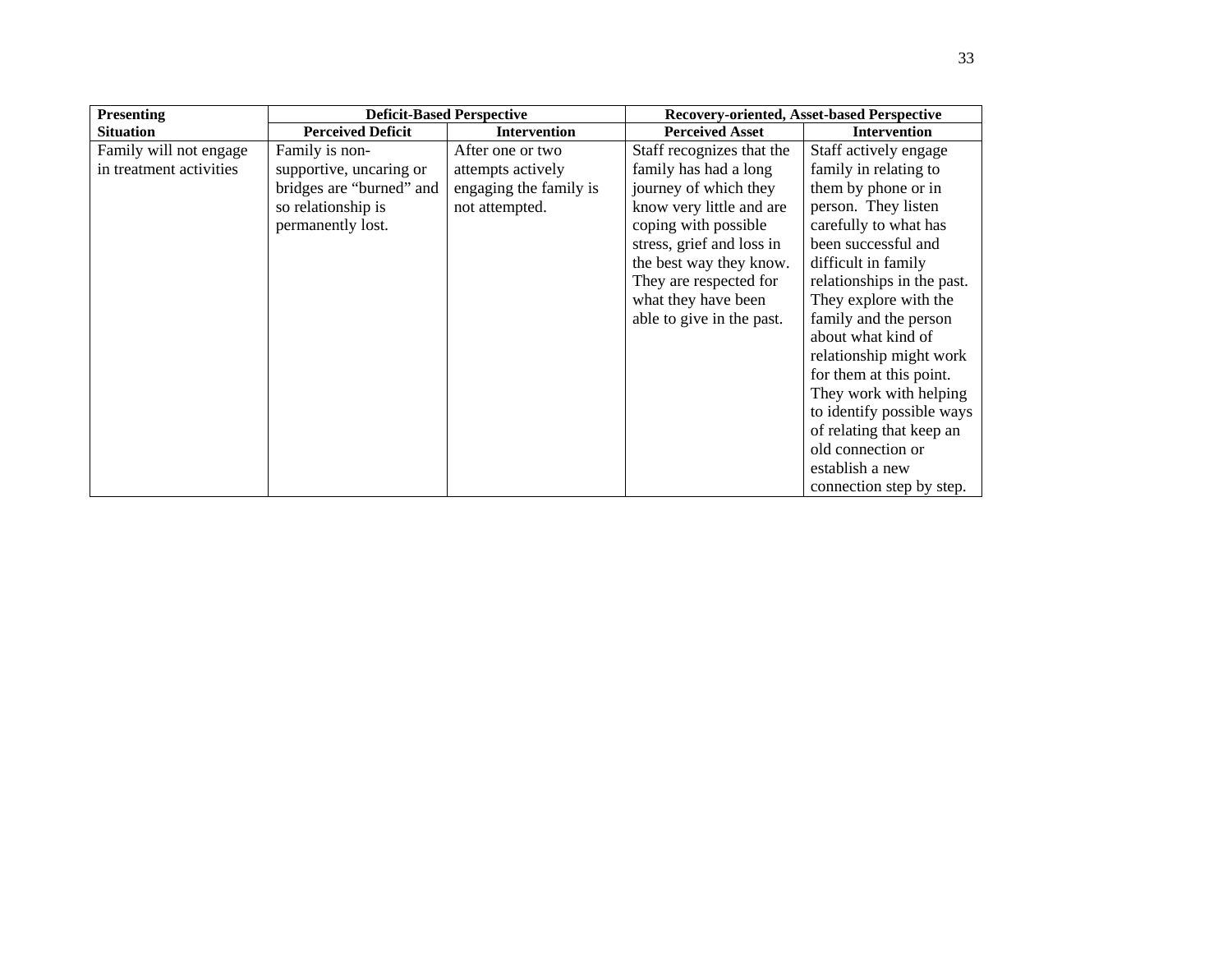# **Recommended Reading: A Topical Bibliography Recovery Definition**  Davidson, L., O'Connell, M., Tondora, J., Staeheli, M.R. & Evans, A.C. (2005). Recovery in serious mental illness: A new wine or just a new bottle? *Professional Psychology: Research and Practice,* 36(5), 480-487. Jacobson, N. & Greenley, J.R. (2001). What is recovery? A conceptual model and explication. *Psychiatric Services*, 52(4), 482-485. Ralph, R.O. & Corrigan, P. (eds.). (2005). *Recovery in mental illness: Broadening our understanding of wellness*. Washington, D.C.: American Psychological Association. White, W. & Kurtz, E. (2005). *The Varieties of Recovery Experience*. Chicago, IL: Great Lakes Addiction Technology Transfer Center; and (in press), *International Journal of Self Help and Self Care*. Wilson, B. (1958). The next frontier: Emotional sobriety. *A.A. Grapevine*, January, pp 2-5. **The Recovery Experience**  Davidson, L., Stayner, D. A., Nickou, C., Styron, T. H., Rowe, M. & Chinman, M. L. (2001). "Simply to be let in": Inclusion as a basis for recovery. *Psychiatric Rehabilitation Journal, 24*, 375-388. Deegan, P.E. (1992). The independent living movement and people with psychiatric disabilities: Taking back control over our own lives. *Psychosocial Rehabilitation Journal, 15*(3), 3-19. Deegan, P.E. (1993). Recovering our sense of value after being labeled mentally ill. *Journal of Psychosocial Nursing, 31*(4), 7-11. Deegan, P.E. (1996). Recovery as a journey of the heart. *Psychiatric Rehabilitation Journal, 19*, 91-97. Denzin, N. K. (1987). *The Recovering Alcoholic*. Newbury Park, CA: Sage. Fisher, D. (1994). Hope, humanity, and voice in recovery from psychiatric disability. *The Journal, 5,* 13-15. White, W., Boyle, M., & Loveland, D. (2004). Recovery from addiction and **Formatted Formatted**

34

 recovery from mental illness: Shared and contrasting lessons. In R. Ralph, & P. Corrigan (Eds.), Recovery *and Mental Illness: Consumer Visions and Research Paradigms* (pp. 233-258). Washington DC: American Psychological Association.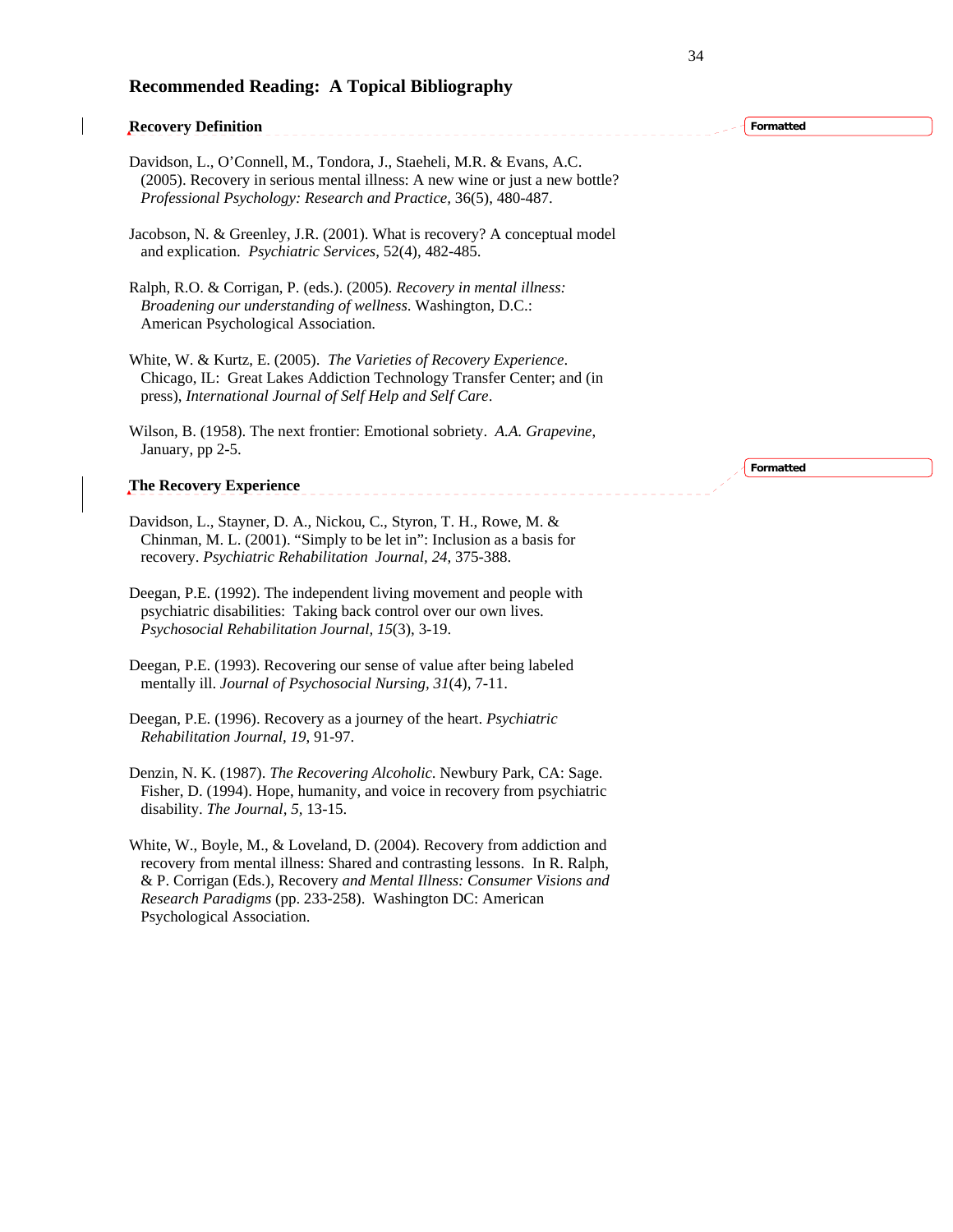### **Recovery Capital**

- Cloud, W. & Granfield, R. (1994). Terminating addiction naturally: Post addict identity and the avoidance of treatment. *Clinical Sociology Review, 12*:159-174.
- Cloud, W. & Granfield, R. (2001). Natural recovery from substance dependency: Lessons for treatment providers. *Journal of Social Work Practice in the Addictions, 1*(1), 83-104.
- Granfield, R., & Cloud, W. (1999). *Coming Clean: Overcoming Addiction Without Treatment*. New York, NY: New York University Press.
- Granfield, R. and Cloud, W. (1996) The elephant that no one sees: Natural recovery among middle-class addicts. *Journal of Drug Issues*, 26(1):45-61.
- Laudet, A.B., White, W.L., & Storey, G. (in press) Recovery capital as prospective predictor of sustained recovery, life satisfaction and stress among former poly-substance users. *Substance Use and Misuse.*

# **Toward a Recovery Paradigm**

- Anthony, W., Gagne, C., & White, W. (in press). Recovery: A common vision for the fields of mental health and addictions. *Psychiatric Rehabilitation Journal.*
- Borkman, T. (1997). Is recovery planning any different from treatment planning? *Journal of Substance Abuse Treatment, 15*(1), 37-42.
- Davidson, L., Kirk, T., Rockholz, P., Tondora, J., O'Connell, M.J. & Evans, A.C. (in press). Creating a recovery-oriented system of behavioral health care: Moving from concept to reality. *Psychiatric Rehabilitation Journal.*
- Davidson, L., O'Connell, M.J., Tondora, J., Styron, T. & Kangas, K. (in press). The top ten concerns about recovery encountered in mental health system transformation. *Psychiatric Services*.
- Elise, D. (1999) Recovering recovery. *Journal of Ministry in Addiction And Recovery, 6*(2),11-23.
- Jacobson, N. (2004). *In recovery: The making of mental health policy*. Nashville, TN: Vanderbilt University Press.
- Jacobson, N. & Curtis, L. (2000). Recovery as policy in mental health services: Strategies emerging from the states. *Psychiatric Rehabilitation Journal, 23,* 333-341.
- Morgan, O.J. (1995). Extended length sobriety: The missing variable. *Alcoholism Treatment Quarterly*, *12*(1), 59-71.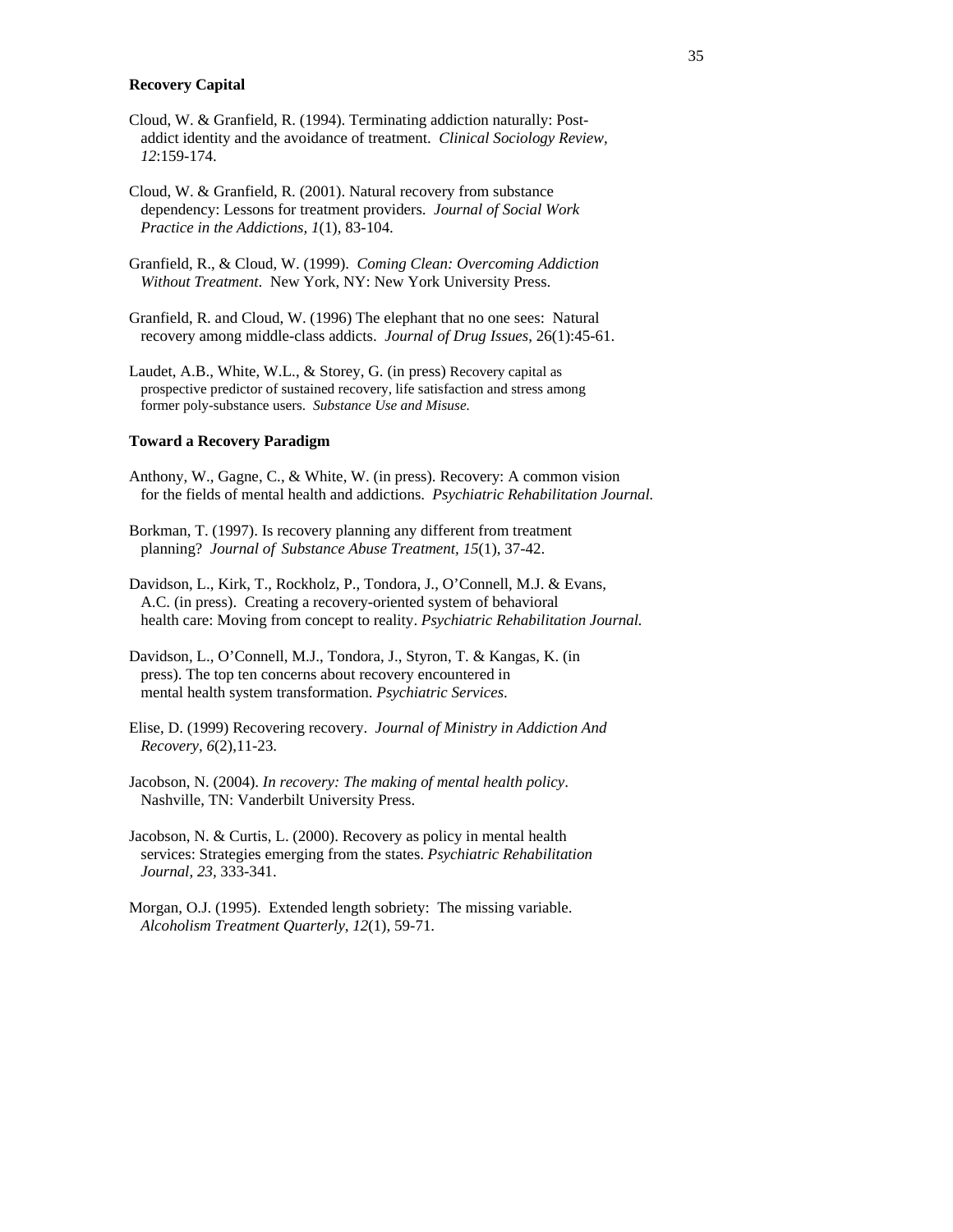- O'Connell, M.J., Tondora, J., Evans, A.C., Croog, G. & Davidson, L. (2005). From rhetoric to routine: Assessing recovery-oriented practices in a state mental health and addiction system. *Psychiatric Rehabilitation Journal, 28*(4), 378-386.
- Onken, S.J., Dumont, J.M., Ridgway, P., Dornan, D.H. & Ralph, R.O. (2002). *Mental health recovery: What helps and what hinders? A National research project for the development of recovery facilitating system performance indicators. Phase One research report.* Alexandria, VA: National Association of State Mental Health Program Directors (NASMHPD) National Technical Assistance Center (NTAC).
- White, W. (2005). Recovery: Its history and renaissance as an organizing construct. *Alcoholism Treatment Quarterly, 23*(1), 3-15.

White, W. (2004a). Recovery: The next frontier. *Counselor*, *5*(1), 18-21.

Zweben, J.E. (1986). Recovery oriented psychotherapy. *Journal of Substance Abuse Treatment*, *3*, 255-262.

# **Self-help, Mutual Support, and Linking Clients to Recovery Mutual Aid Societies**

- Copeland, M. (2002). *The depression workbook: A guide for living with depression and manic depression. Wellness Recovery Action Plan.* Oakland, CA: New Harbinger Publications.
- Forman, R.F. (2002). One AA meeting doesn't fit all: 6 keys to prescribing 12-step programs. *Psychiatry Online*, *1*(10), 1-6.
- Mead, S. & Copeland, M. E. (2000). What recovery means to us: Consumers' perspectives. *Community Mental Health Journal, 36*(3), 315-328.
- Ridgway, P., McDiarmid, D., Davidson, L., Bayes, J. & other Kansas Consumers. (2002). *Pathways to recovery: A strengths self-help workbook.* Lawrence, KS: University of Kansas, School of Social Welfare, Office of Mental Health Research and Training.
- White, W. & Kurtz, E. (in press). *Linking Addiction Treatment and Communities of Recovery: A Primer for Addiction Counselors and Recovery Coaches*. Pittsburgh, PA: IRETA/NeATTC

## **Recovery Advocacy (New Recovery Advocacy Movement)**

White, W. (2002). An Addiction Recovery Glossary: The Languages of American Communities of Recovery. Retrieved March 25, 2006 from [http://www.facesandvoicesofrecovery.org/pdf/white\\_add-rec-glossary.pdf](http://www.facesandvoicesofrecovery.org/pdf/white_add-rec-glossary.pdf)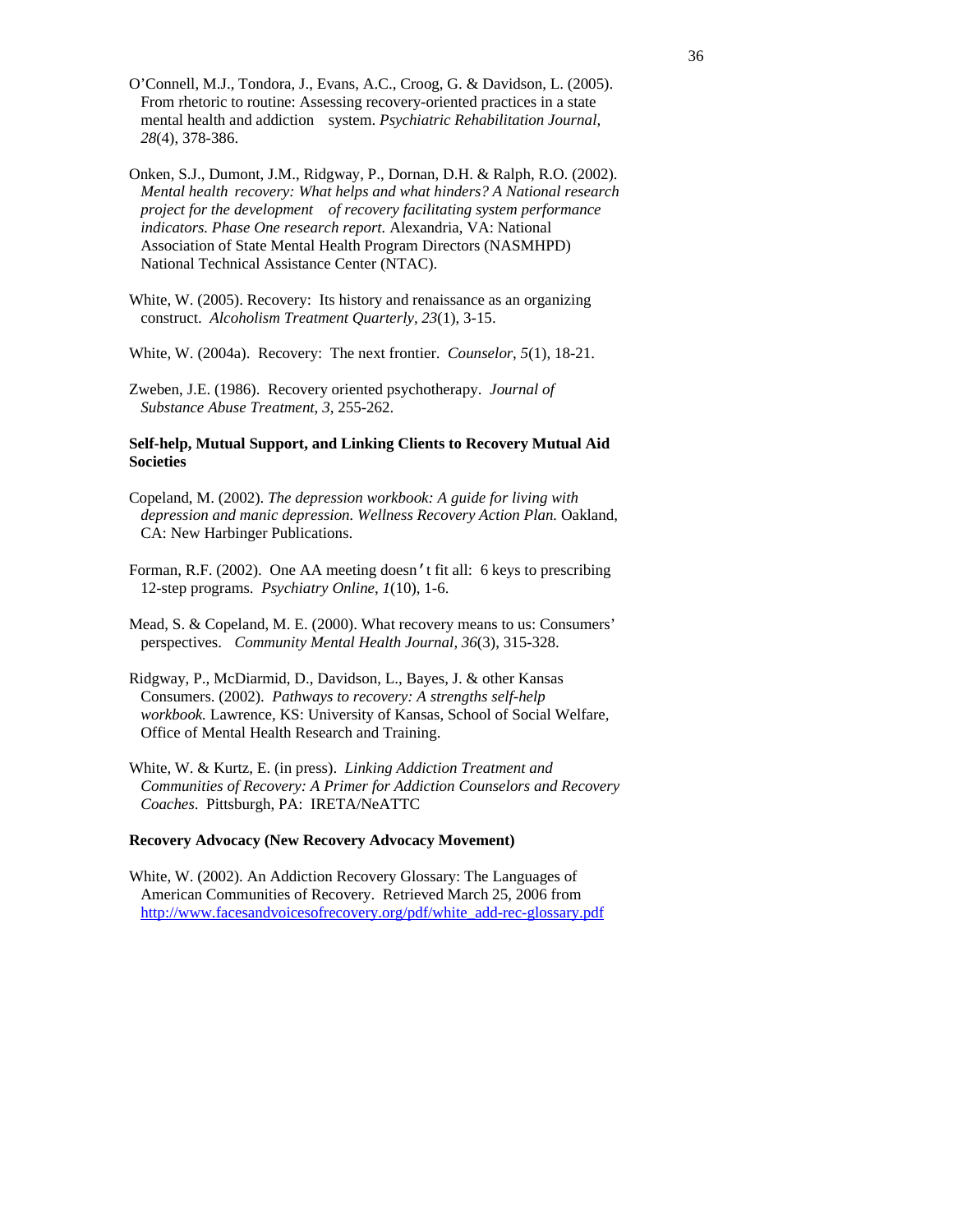- White, W. (2005). Recovery Rising: Radical recovery in America. [http://www.facesandvoicesofrecovery.org/pdf/white\\_RadicalRecovery.pdf](http://www.facesandvoicesofrecovery.org/pdf/white_RadicalRecovery.pdf)
- White, W. (2001) The Rhetoric of Recovery Advocacy. Retrieved March 25, 2006

[http://www.facesandvoicesofrecovery.org/pdf/rhetoric\\_of\\_advocacy.pdf](http://www.facesandvoicesofrecovery.org/pdf/rhetoric_of_advocacy.pdf)

White, W. (2000*). Toward a new recovery movement: Historical reflections on recovery, treatment and advocacy*. Presented at Recovery Community Support Program (RCSP) Conference, April 3-5, 2000. Retrieved March 25, 2006 from

[http://www.facesandvoicesofrecovery.org/pdf/toward\\_new\\_recovery.pdf](http://www.facesandvoicesofrecovery.org/pdf/toward_new_recovery.pdf)

- White, W., & Taylor, P. (in press). A new recovery advocacy movement. *Recovery Magazine.*
- White, W. (2001) The New Recovery Advocacy Movement: A call to service. *Counselor* 2(6):64-67.

# **Recovery Prevalence & Demographics**

- Alcoholics Anonymous (2005). Survey profiles today's AA members. *About AA: A Newsletter for Professionals*, Fall, p. 1.
- Davidson, L., Harding, C.M. & Spaniol, L. (2005). *Recovery from severe mental illnesses: Research evidence and implications for practice*. Boston, MA: Center for Psychiatric Rehabilitation of Boston University.
- Dawson, D. A. (1996). Correlates of past-year status among treated and untreated persons with former alcohol dependence: United States, 1992. *Alcoholism: Clinical and Experimental Research*, *20*(4), 771-779.
- Dawson, S. A., Grant, B. F., Stinson, F. S., Chou, P. S. Huang, B. & Ruan, W. J. (2005). Recovery from DSM-IV alcohol dependence: United States, 2001- 2002. *Addiction*, *100*(3), 281-292.

#### **Recovery in Communities of Color**

- Caetano, R. (1993). Ethnic minority groups and Alcoholics Anonymous: A review. In B. McCrady and W. Miller (Eds.), *Research on Alcoholics Anonymous: Opportunities and Alternatives* (pp.209-231). New Brunswick, NJ: Rutgers Center of Alcohol Studies.
- Coyhis, D. (1999). *The Wellbriety Journey: Nine Talks by Don Coyhis*. Colorado Springs, CO: White Bison, Inc.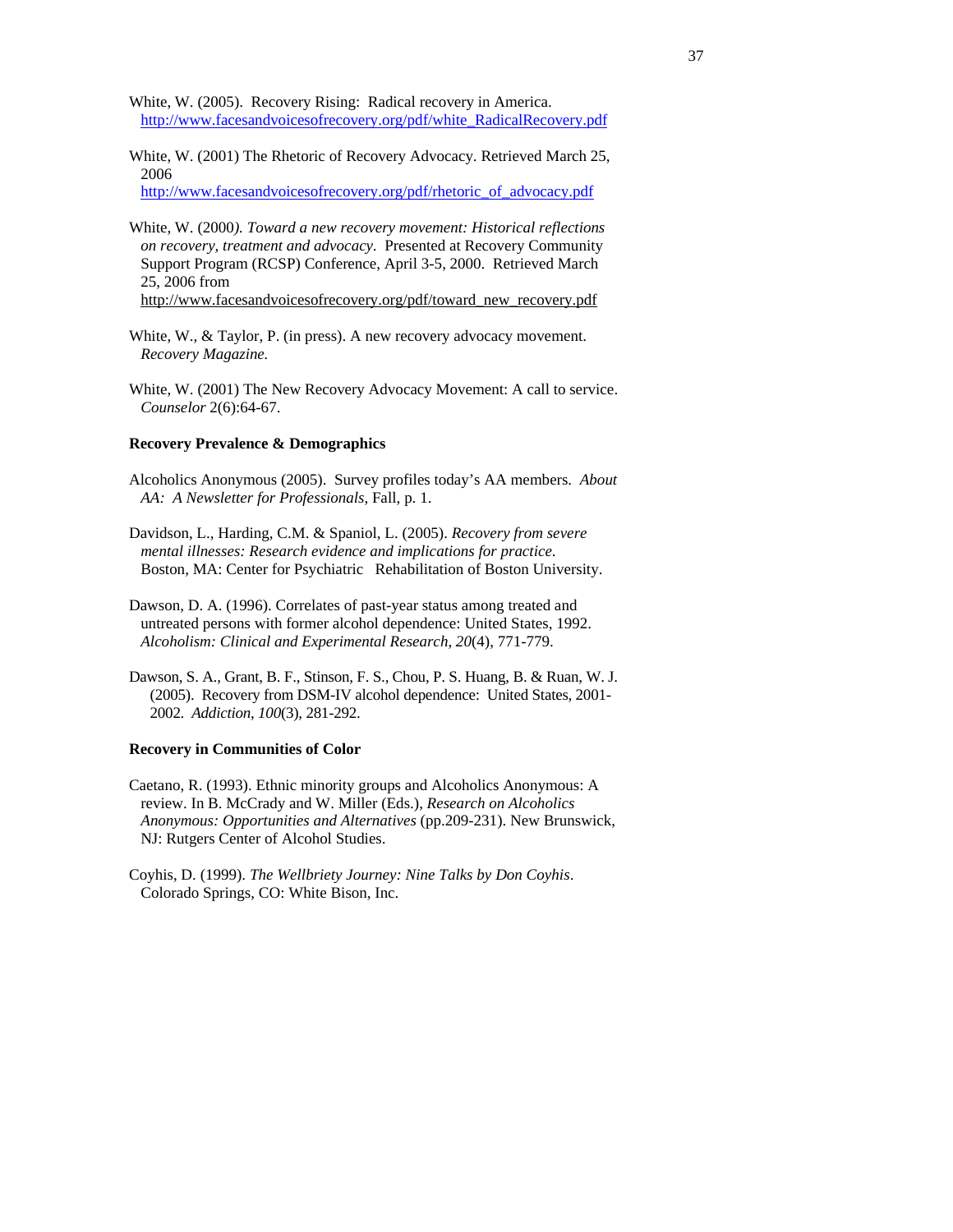Coyhis, D. (2000). Culturally specific addiction recovery for Native Americans. In: Krestan, J. (Ed.), *Bridges to Recovery* (pp. 77-114). New York: The Free Press.

*The Red Road to Wellbriety.* (2002). Colorado Springs, CO: White Bison, Inc.

- Coyhis, D. and White, W. (2002) Addiction and recovery in Native America: Lost history, enduring lessons. *Counselor* 3(5):16-20.
- Coyhis, D. & White, W. (2006). *Alcohol Problems in Native America: The Untold Story of Resistance and Recovery-The Truth about the Lie*. Colorado Springs, CO: White Bison, Inc.
- White, W., and Sanders, M. (2004). Recovery management and people of color: Redesigning addiction treatment for historically disempowered communities. Retrieved March 25, 2006 from [http://www.facesandvoicesofrecovery.org/pdf/recovery\\_color.pdf](http://www.facesandvoicesofrecovery.org/pdf/recovery_color.pdf)

### **Frameworks of Recovery (Religious, Spiritual, Secular)**

- Badri, M. B. (1976). *Islam and alcoholism*. Tacoma Park, MD: Muslim Students Association of the U.S. and Canada.
- Green, L. L., Fullilove, M. T. & Fullilove, R. E. (1998). Stories of spiritual awakening: The nature of spirituality in recovery. *Journal of Substance Abuse Treatment*, *15*(4), 325-331.
- Laudet, A, Morgen, K. & White, W. (in press) The role of social supports, spirituality, religiousness, life meaning and affiliation with 12-step fellowships in quality of life satisfaction among individuals in recovery from alcohol and drug use. *Alcoholism Treatment Quarterly*.
- White, W. (2004) Transformational Change: A Historical Review. *IN SESSION: Journal of Clinical Psychology,* 60(5), 461-470.
- White, W. & Laudet, A. (2006). Spirituality, science and addiction counseling. *Counselor Magazine,* 7(1), 56-59.
- White, W. & Nicolaus, M. (2005). Styles of secular recovery. *Counselor, 6*(4), 58-61.
- White, W. & Whiters, D. (2005). Faith-based recovery: Its historical roots. *Counselor,* 6(5), 58-62.

Wilson, B. (1962). Spiritual Experiences. *A.A. Grapevine*, July, pp. 2-3.

# **Stages of Recovery**

Biernacki, P. (1986). *Pathways from Heroin Addiction: Recovery Without*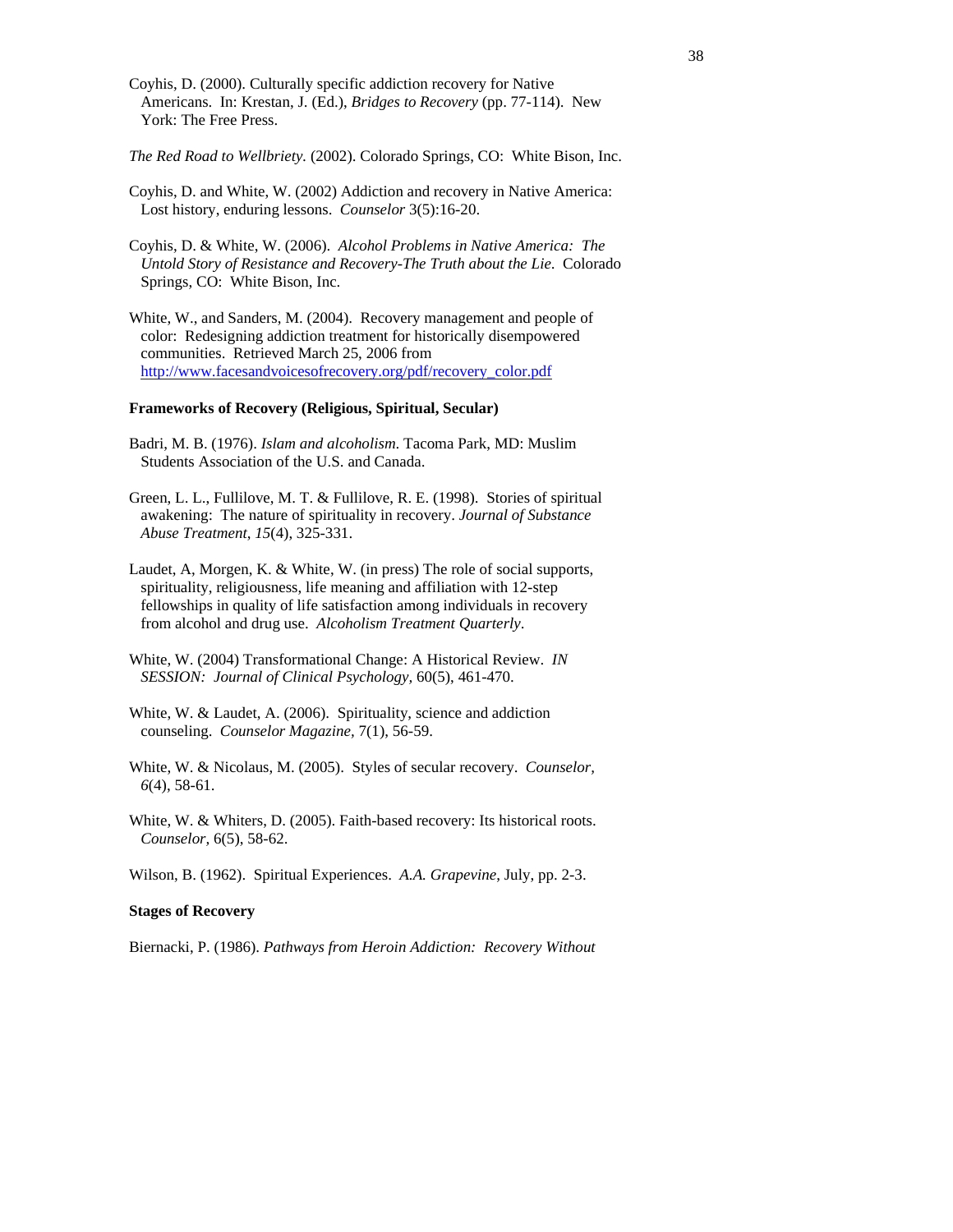*Treatment.* Philadelphia, PA: Temple University Press.

- Brown, S. (1985). *Treating the Alcoholic: A Developmental Model of Recovery*. New York: Wiley.
- Larsen, E. (1985). *Stage II Recovery: Life Beyond Addiction*. New York, NY: HarperCollins Publishers.
- Prochaska, J., DiClimente, C., & Norcross, J. (1992). In search of how people change: Applications to addictive behaviors. *American Psychologist, 47*(9)*,* 1102-1114.
- Shaffer, H. J. & Jones, S. B. (1989). *Quitting Cocaine: The Struggle Against Impulse*. Lexington, MA: Lexington Books.
- Waldorf, D. (1983). Natural recovery from opiate addiction: Some social psychological processes of untreated recovery. *Journal of Drug Issues, 13*(2), 237-80.

# **Recovery Durability/Stability**

De Soto, C. B., O'Donnel, W. E. & De Soto, J. L. (1989). Long-term recovery in alcoholics. *Alcoholism: Clinical and Experimental Research*, *13*(5), 693-697.

Hser, Y., Hoffman, V., Grella, C. & Anglin, D. (2001). A 33-year follow-up of narcotics addicts. *Archives of General Psychiatry, 58*(5), 503-508.

- Jin, H., Rourke, S. B., Patterson, T. L., Taylor, M. J. & Grant, I. (1998). Predictors of relapse in long-term abstinent alcoholics. *Journal of Studies on*
- Scott, C. K., Foss, M. A., & Dennis, M.L. (2005). Pathways in the relapse treatment—recovery cycle over 3 years. *Journal of Substance Abuse Treatment*, *28*(Supplement 1), S63-S72.

### **The Culture of Recovery**

 *Alcohol, 59*(6), 640-646.

- Hollermanm L.K. & MacMaster, S.A. (2005). Applying a cultural competence framework to Twelve Step programs. Alcoholism Treatment Quarterly, 23(4), 107-120.
- White, W. (1996). *Pathways from the Culture of Addiction to the Culture of Recovery: A Travel Guide for Addiction Professionals* (2<sup>nd</sup> ed.). Center City, MN: Hazelden.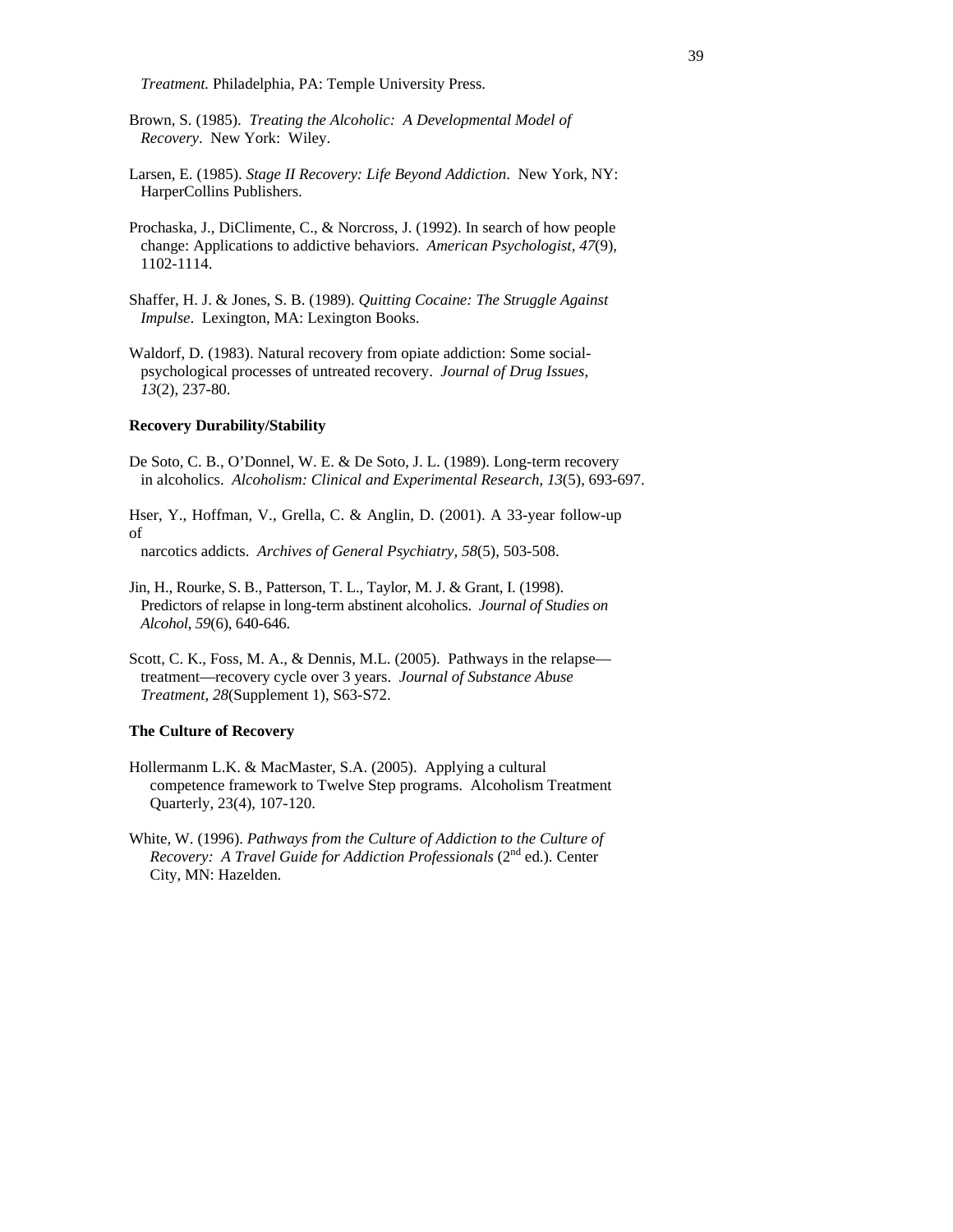# **Peer-based Recovery Support Services (Recovery Coaches, Recovery Housing, Recovery Schools)**

- Davidson, L., Tondora, J., Staeheli, M., O'Connell, M., Frey, J. & Chinman, M. (2006). Recovery Guides: An emerging model of community-based care for adults with psychiatric disabilities. In A. Lightburn & P. Sessions (Eds.), *Community based clinical practice*. London: Oxford University Press.
- Humphreys, K., Moos, R. J., & Cohen, C. (1997). Social and community resources and long-term recovery from treated and untreated alcoholism. *Journal of Studies on Alcohol*, *58*(3), 231-238.
- Jason, L. A., Davis, M. I., Ferrari, J. R., & Bishop, P. D. (2001). Oxford House: A review of research and implications for substance abuse recovery and community research. *Journal of Drug Education, 31*(1), 1-27.
- Jason, L. A., Olson, B. D., Ferrari, J. R., & Lo Sasso, A. T. (in press). Communal housing settings enhance substance abuse recovery. *American Journal of Public Health.*
- Loveland, D., & Boyle, M. (2005). *Manual for Recovery Coaching and Personal Recovery Plan Development*. Posted at <http://www.bhrm.org/guidelines/addguidelines.htm>
- Marrone, J., Gandolfo, C., Gold, M. & Hoff, D. (1998). Just doing it: Helping people with mental illness get good jobs. *Journal of Applied Rehabilitation Counseling, 29*(1), 37-48.
- White, W. (2004c). The history and future of peer-based addiction recovery support services. Prepared for the SAMHSA Consumer and Family Direction Initiative 2004 Summit, March 22-23, Washington, DC. Retrieved on September 19, 2005 from [http://www.facesandvoicesofrecovery.org/pdf/peer-based\\_recovery.pdf](http://www.facesandvoicesofrecovery.org/pdf/peer-based_recovery.pdf)
- White, W. (2000) The history of recovered people as wounded healers: I. From Native America to the rise of the modern alcoholism movement. *Alcoholism Treatment Quarterly*. 18(1)1-23.
- White, W. (2000) The history of recovered people as wounded healers: II. The era of professionalization and specialization. *Alcoholism Treatment Quarterly. 18(2):1-25.*

## **Person-centered and Culturally Responsive Planning and Care**

Adams, N. & Grieder, D. (2005). *Treatment planning for person-centered care: The road to mental health and addiction recovery*. San Diego, CA, US: Elsevier Academic Press.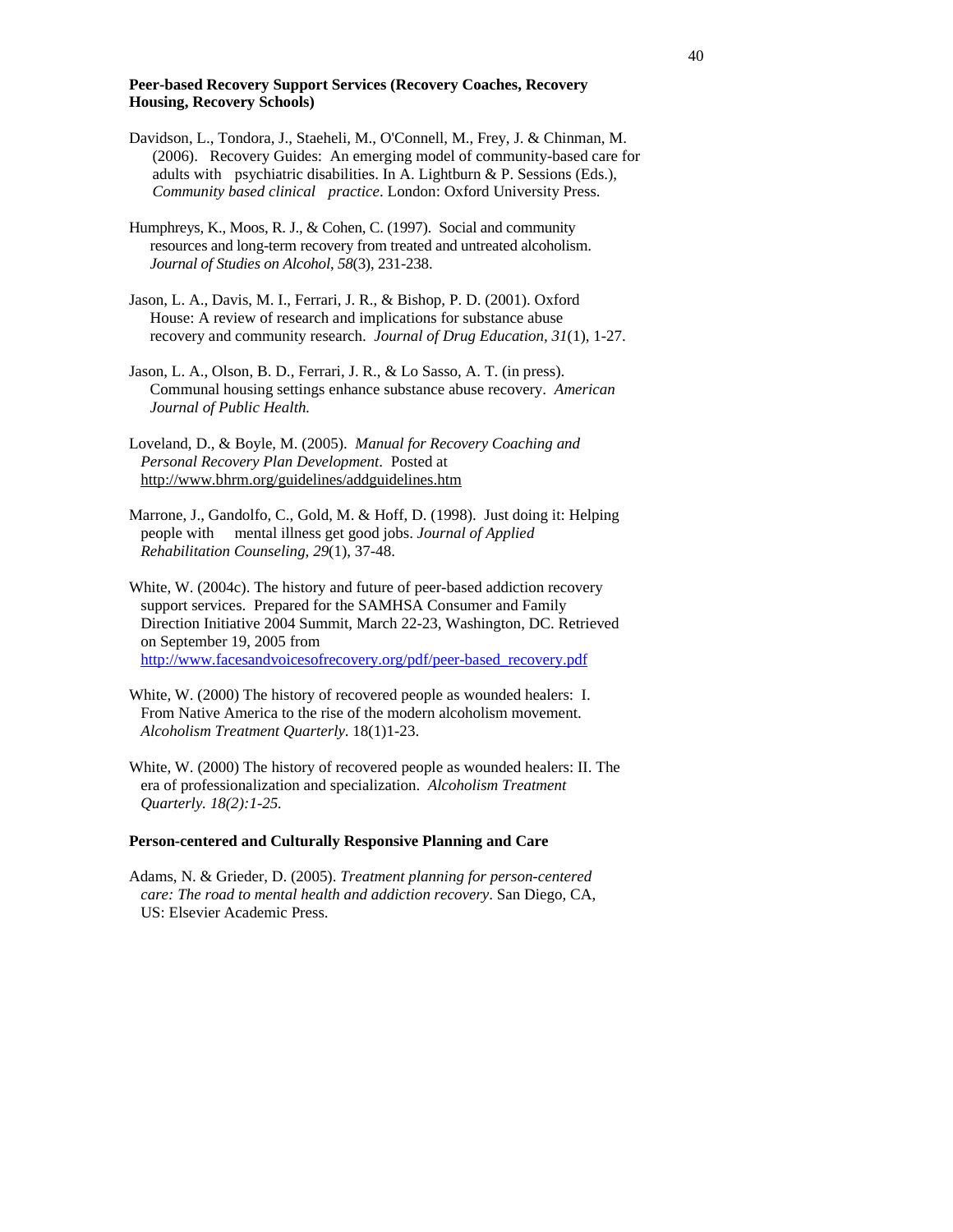- Harry, B., Kalyanpur, M. & Day, M. (1999). *Building cultural reciprocity with families*. Baltimore, MD: Paul Brooks.
- Kretzmann, J.P. & McKnight, J.L. (1993). *Building communities from the inside out.* Chicago, IL. ACTA Publications.
- Nerney, T. (2005) Quality issues in consumer/family direction. Downloaded from [http://www.mentalhealth.samhsa.gov/publications/allpubs/NMH05-](http://www.mentalhealth.samhsa.gov/publications/allpubs/NMH05-0194/default.asp) [0194/default.asp](http://www.mentalhealth.samhsa.gov/publications/allpubs/NMH05-0194/default.asp) [July 13, 2005].
- O'Brien, J. (1987). A guide to life-style planning: Using the activities catalog to integrate services and natural support systems. In B. Wilcox & G.T. Bellamy (Eds.), *A comprehensive guide to the activities catalog.* Paul Brookes, Baltimore, MD.
- O'Brien, C. & O'Brien, J. (2000*). The origins of person-centered planning: A community of practice perspective.* Syracuse, NY: Responsive Systems Associates.
- Osher, T., Osher, D. & Blau, G. (2005a). *Family-driven care: A working definition*. Alexandria, VA: Federation of Families for Children's Mental Health.
- Osher, T. & Osher, D. (2001). The paradigm shift to true collaboration with families. *The Journal of Child and Family Studies, 10*(3), 47-60.
- Reidy, D. (1992). Shattering illusions of difference. *Resources, 4*(2), 3-6.
- Saleeby, D. (2001). The diagnostics strengths manual. *Social Work, 46,* (2), 183-187.
- Stefan, S. (2001). *Unequal rights: discrimination against people with mental disabilities and the Americans with Disabilities Act.* Washington, D.C.: American Psychological Association.
- Tondora, J., Pocklington, S., Gorges, A., Osher, D. & Davidson, L. (2005). *Implementation of person-centered care and planning: From policy to practice to evaluation.* Washington, D.C.: Substance Abuse and Mental Health Services Administration. See <http://www.psych.uic.edu/uicnrtc/cmhs/pfcppapers.htm>for additional resources from the National Consensus Initiative on Person-Family Centered care.
- UIC National Research and Training Center on Psychiatric Disability and the Self-Determination Knowledge Development Workgroup. (2002). *Self determination for people with psychiatric disabilities: An annotated bibliography of resources.* Chicago, IL: Author. <http://www.cmhsrp.uic.edu/download/uicnrtc-sdbib.pdf>